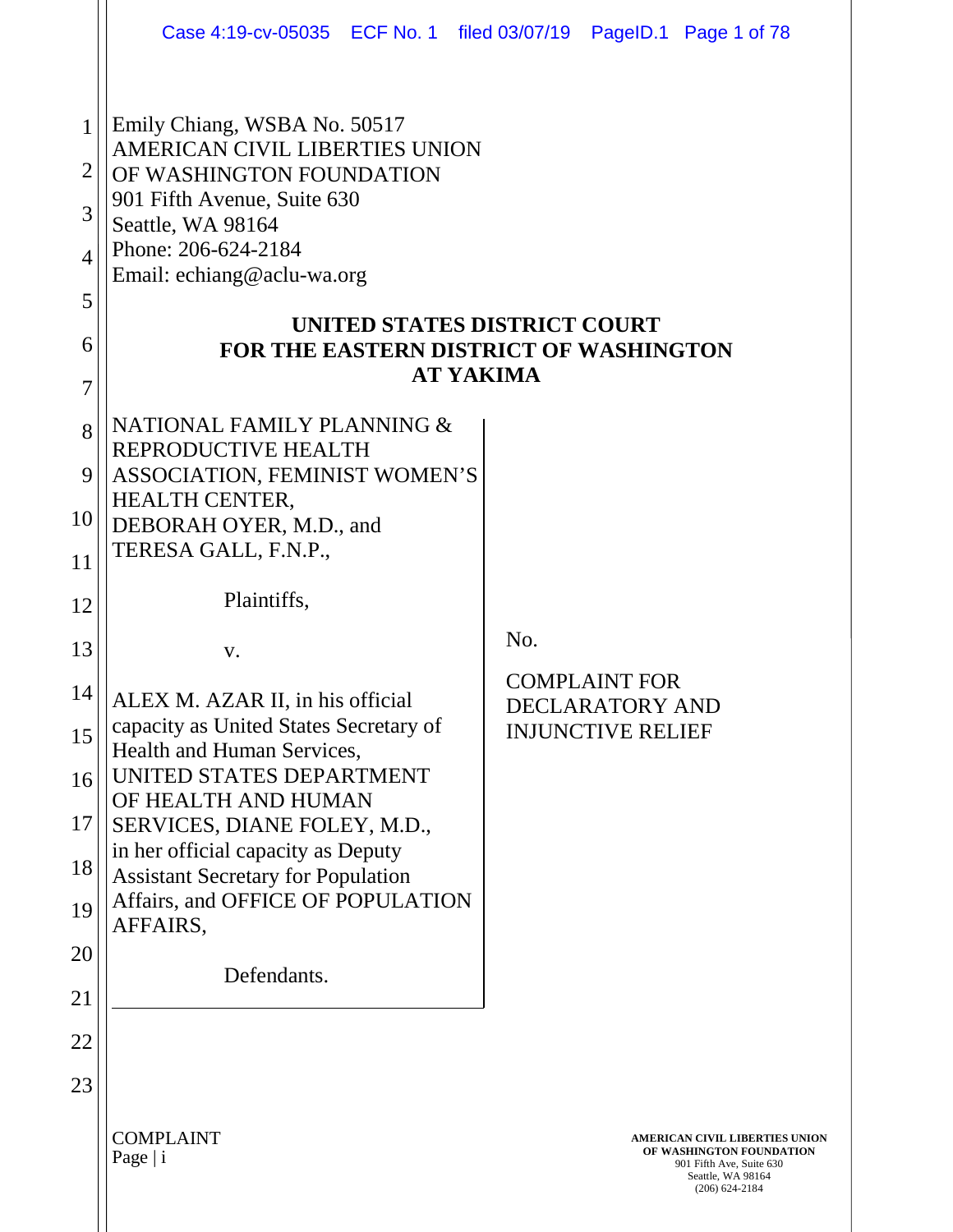|          | Case 4:19-cv-05035 ECF No. 1 filed 03/07/19 PageID.2 Page 2 of 78                                                                                     |  |  |
|----------|-------------------------------------------------------------------------------------------------------------------------------------------------------|--|--|
| 1        | <b>Table of Contents</b>                                                                                                                              |  |  |
| 2        | L.                                                                                                                                                    |  |  |
| 3        | II.                                                                                                                                                   |  |  |
| 4        |                                                                                                                                                       |  |  |
| 5        |                                                                                                                                                       |  |  |
| 6        |                                                                                                                                                       |  |  |
| 7        | (1) Title X Aims to Equalize Low-Income Patients' Access to Quality                                                                                   |  |  |
| 8        |                                                                                                                                                       |  |  |
| 9        | Title X Succeeds in Opening Quality Family Planning Care to Low-<br>(2)                                                                               |  |  |
| 10       | The Structure of Title X Grants and Grantees' Title X Projects 14<br>(3)                                                                              |  |  |
| 11       |                                                                                                                                                       |  |  |
| 12<br>13 | (1) The Central Statutory and Long-Standing Regulatory Rules That Have                                                                                |  |  |
| 14       | Congress's Additional Mandates for Title X from 1996 to the Present 21<br>(2)                                                                         |  |  |
| 15       | C. The New Rule and Its Unlawful Interference With Title X Care 22                                                                                    |  |  |
| 16       | (1)                                                                                                                                                   |  |  |
| 17       | a.                                                                                                                                                    |  |  |
| 18       | The New Rule's Counseling Distortions Are Contrary to Law23<br>i.                                                                                     |  |  |
| 19       | The Counseling Distortions Are Also Arbitrary and Capricious29<br>$\overline{\mathbf{11}}$ .                                                          |  |  |
| 20       | b. The New Rule's Unjustified Separation Requirements and                                                                                             |  |  |
| 21       | Infrastructure Spending Limitations Interfere with the Feasibility and<br>Operation of Title X Projects, Contrary to Congress's Intent<br>.35         |  |  |
| 22<br>23 | i. The Separation Requirements Are Contrary to Law and Impose<br>Excessive Restrictions To Address a Nonexistent "Problem"<br>.35                     |  |  |
|          | <b>AMERICAN CIVIL LIBERTIES UNION</b><br><b>COMPLAINT</b><br>OF WASHINGTON FOUNDATION<br>Page $ $ ii<br>901 Fifth Ave, Suite 630<br>Seattle, WA 98164 |  |  |

Seattle, WA 98164 (206) 624-2184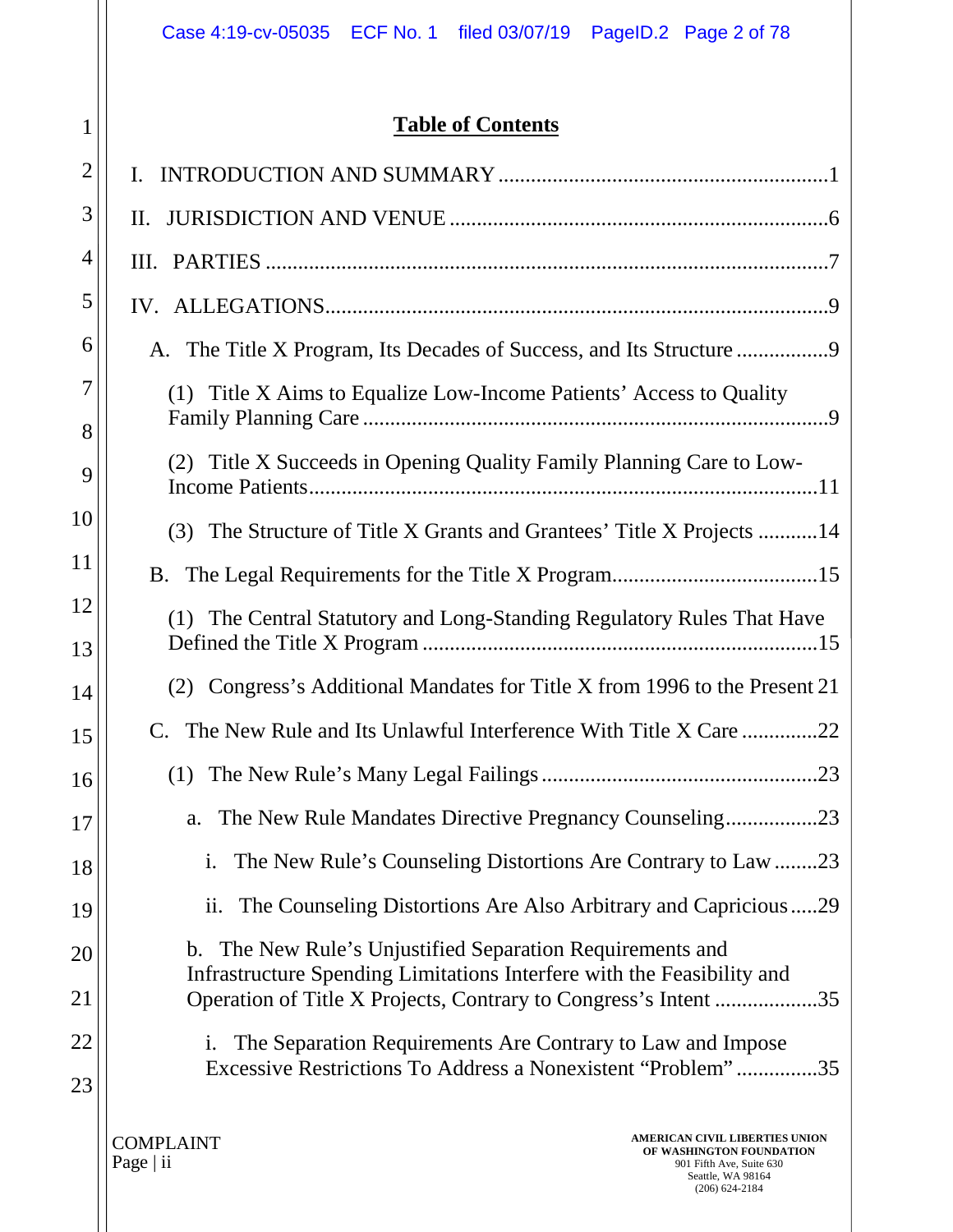| The New Rule's Limits on Infrastructure Funding and Other Proper<br>ii.<br>Title X Spending Are Also Contrary to Law and Arbitrary42                                                                         |
|--------------------------------------------------------------------------------------------------------------------------------------------------------------------------------------------------------------|
| c. The New Rule Includes Multiple Provisions to Change the Title X<br>Provider Network in Unreasoned and Counterproductive Ways45                                                                            |
| The Rule Blocks Title X Sites in Counties Without Other Care45<br>$\mathbf{i}$ .                                                                                                                             |
| ii.<br>The New Rule Harmfully Allows Single-Contraceptive-Method<br>Sites and Methods That Are Not "Medically Approved" While at the<br>Same Time Seeking Grantees and Subrecipients with Religious or Moral |
| iii. The Rule Adds a Vague, Impermissible Application-Eligibility<br>Test, and Adopts New Application Review Criteria That Are Arbitrary<br>and Undermine Merits-Based Title X Grant-Making 49               |
| d. The New Rule's "Low-Income Family" Definition Adds Yet More                                                                                                                                               |
| i. The New Rule Subjects Minors Seeking Confidential, Free Services<br>Based on Their Own Resources to an Unequal, More Stringent<br>Requirement of Encouraging Family Participation54                       |
| ii. The New Rule Uniquely Empowers Projects to Offset Income By<br>the Cost of Service for Those Seeking Contraceptives Because of Their<br>Employer's Conscience Objections, But Not for Others56           |
| e. The New Rule Will Trigger Severe Disruption in the Title X Provider                                                                                                                                       |
| In Issuing the New Rule, HHS Failed to Consider Its Negative Impact<br>f.<br>on Individual and Public Health and Failed to Answer the Overwhelming                                                           |
| The Harms The New Rule Imposes on Plaintiffs and Their Patients66<br>(2)                                                                                                                                     |
| V.                                                                                                                                                                                                           |
|                                                                                                                                                                                                              |
|                                                                                                                                                                                                              |

COMPLAINT Page | iii

1

2

3

4

5

6

7

8

9

10

11

12

13

14

15

16

17

18

19

20

21

22

23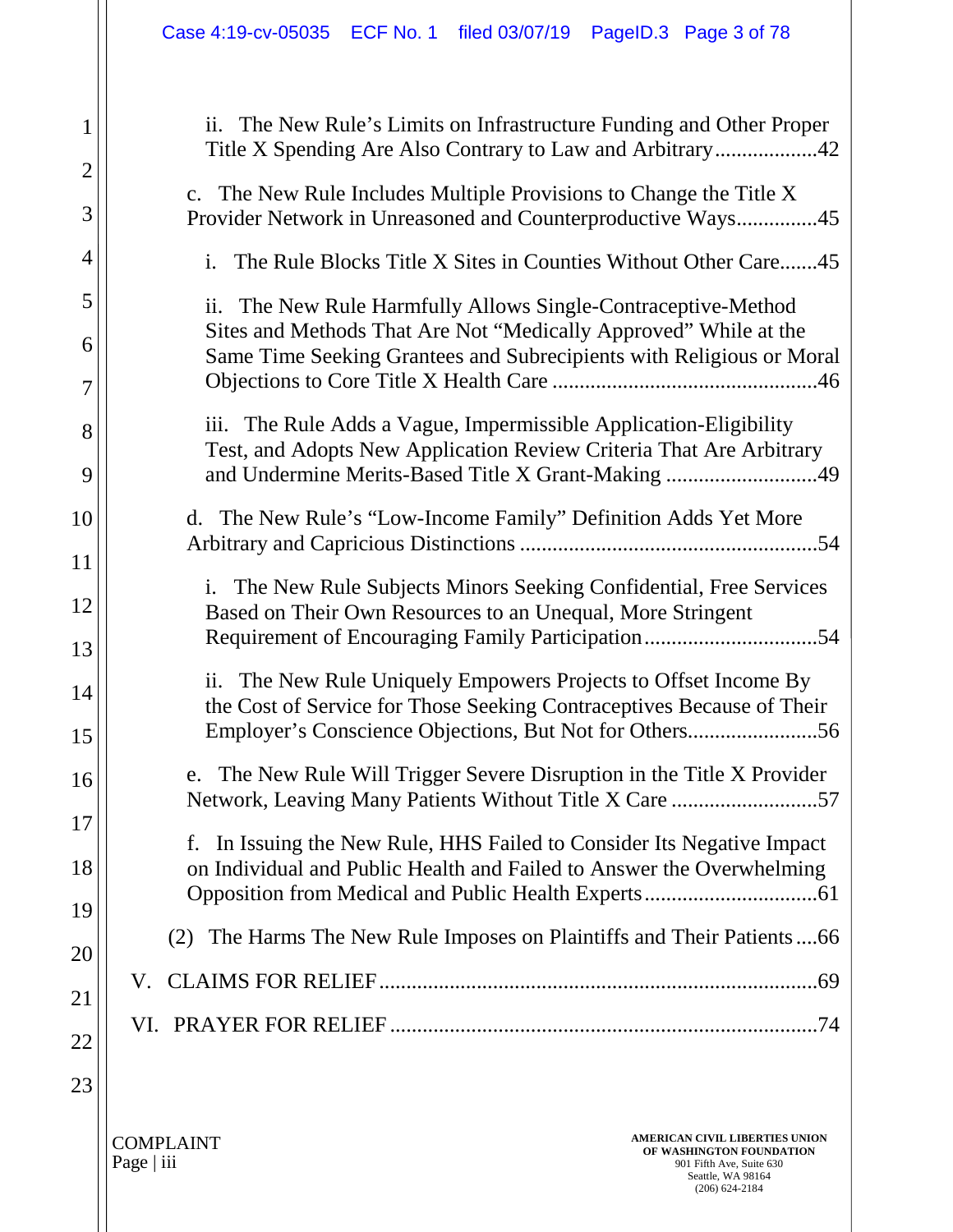# 1

2

3

4

5

6

7

8

### **I. INTRODUCTION AND SUMMARY**

1. This suit seeks to enjoin and set aside an unlawful rulemaking by the Department of Health and Human Services ("HHS"), 84 Fed. Reg. 7714 (Mar. 4, 2019) ("New Rule"), that violates Congress's explicit requirements and threatens to decimate the country's only dedicated federally funded program to provide family planning services, Title X of the Public Health Services Act. The New Rule's effective date is May 3, 2019. The published text of the New Rule's regulatory changes is attached as Exhibit A.

9 10 11 12 13 14 2. Plaintiff National Family Planning & Reproductive Health Association ("NFPRHA") is a national, non-profit organization whose membership includes Title X grantees in two territories and 48 states, including the Washington State Department of Health ("DOH"), as well as many Title X subrecipients, including co-Plaintiff Feminist Women's Health Center ("FWHC"). Plaintiffs also include two individual clinicians who provide care in Title X projects.

15 16 17 18 19 20 21 22 23 3. If allowed to take effect, the New Rule will gravely harm Plaintiffs, the Title X program, its patients, and the public health. It abandons regulations that have effectively governed Title X for decades and would reverse principles critical to that past success. The New Rule subjects pregnant Title X patients to involuntary and substandard clinical care; will drive many health care providers from the program; and will leave large gaps in Title X's safety net care, diminishing access to contraceptive and other preventative clinical care and leading to unintended pregnancies, undetected cancers, and other serious repercussions.

COMPLAINT Page | 1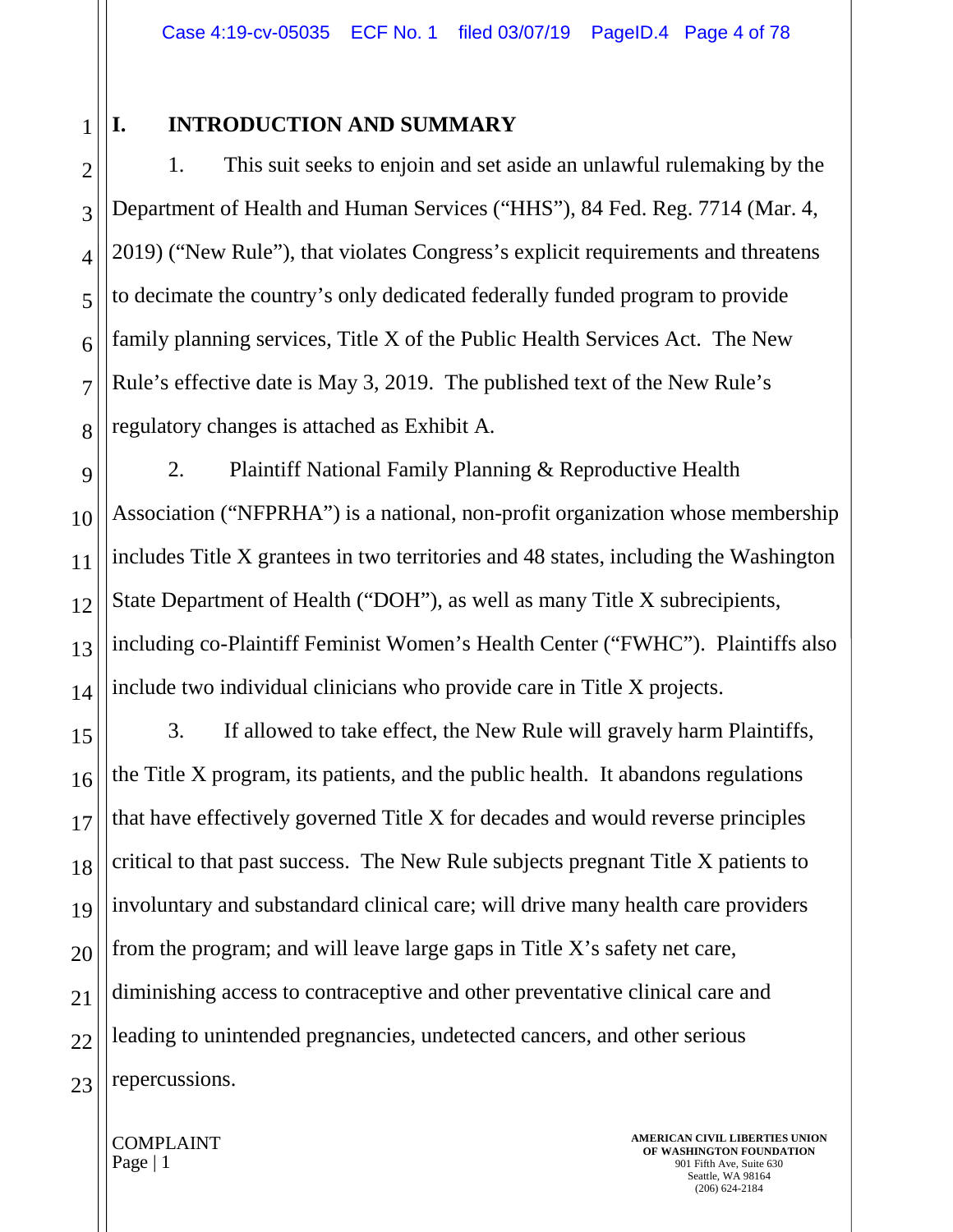4. The Title X program has been an essential piece of the U.S. health care system since 1970. Congress created the program to address low-income individuals' lack of equal access to the same family planning services, including modern, effective medical contraceptive methods such as "the Pill," available to those with greater economic resources.

5. Title X grants support family planning projects that offer "a broad range of acceptable and effective family planning methods and services" to patients on a voluntary basis, 42 U.S.C. § 300(a), creating a nationwide network of Title X health care providers. Title X gives those with incomes below or near the federal poverty level free or low-cost access to clinical professionals, contraceptive methods and devices, and testing and counseling services related to reproductive health, including pregnancy testing and counseling.

6. Approximately 90 federal grants for Title X projects now fund more than 1000 provider organizations across all the states and in the U.S. territories, with more than 3800 health centers offering Title X care. The Title X program served more than four million patients in 2017.

7. Congress has repeatedly and explicitly forbidden HHS from limiting Title X patients' access to medical information; using Title X funds for involuntary care or directive, non-neutral counseling when a patient is pregnant; or creating any other unreasonable barriers to patients' ability to make their own informed decisions about and gain timely access to the medical care they seek.

8. Indeed, every year from 1996 to the present, in making appropriations for Title X, Congress has reiterated that it must fund only *voluntary* family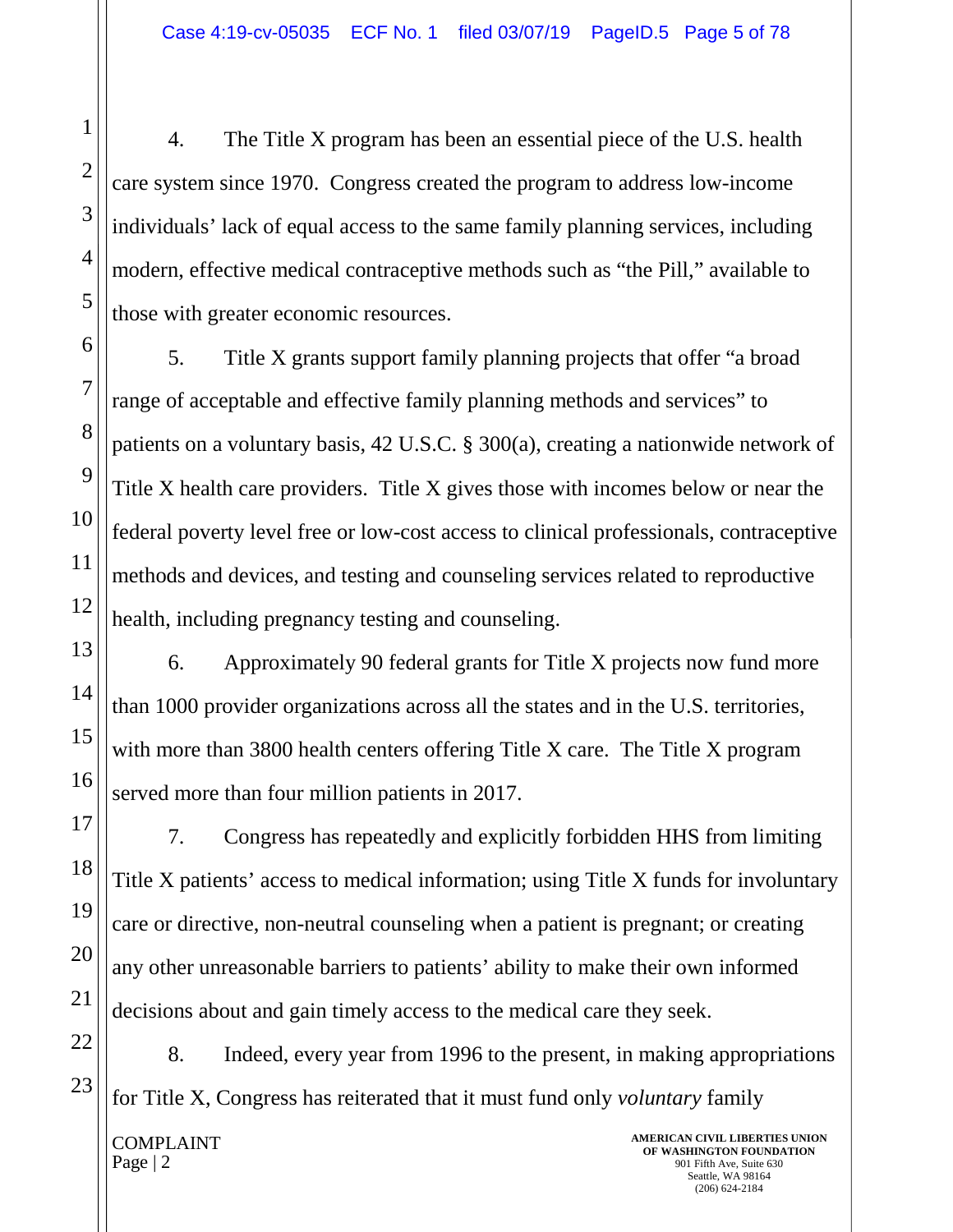planning projects. This echoes two sections of the original Title X enactment. 42 U.S.C. §§ 300, 300a-5. In addition, every year from 1996 to the present, Congress has mandated that within the Title X program, "all pregnancy counseling shall be nondirective." *See* HHS Appropriations Act, 2019, Pub. L. No. 115-245, 132 Stat. 2981, 3070-71 (2018) ("Nondirective Mandate").

9. In the Patient Protection and Affordable Care Act ("PPACA"), which became law in 2010, Congress specifically identified rulemaking that is off limits for HHS, including in the agency's administration of Title X. Section 1554 of the PPACA prohibits the Secretary of HHS from "promulgat[ing] any regulation" that "creates unreasonable barriers" or "impedes timely access to health care services;" interferes with medical providers' communications with patients "regarding a full range of treatment options;" restricts "the full disclosure of all relevant information to patients;" or violates "the ethical standards of health care professionals." 42 U.S.C. § 18114 ("Section 1554").

10. Yet the New Rule violates the Title X voluntariness requirement, the Nondirective Mandate, and Section 1554 in multiple respects: It takes away pregnant patients' voluntary decision-making about their services within Title X; requires directive prenatal referrals for all pregnant patients, regardless of their wishes; further adopts directive counseling by allowing Title X providers to exclude the option of abortion from pregnancy counseling, even when the patient specifically seeks information about abortion; and forbids pregnancy counseling from including any referrals to abortion care, even upon patients' specific request.

1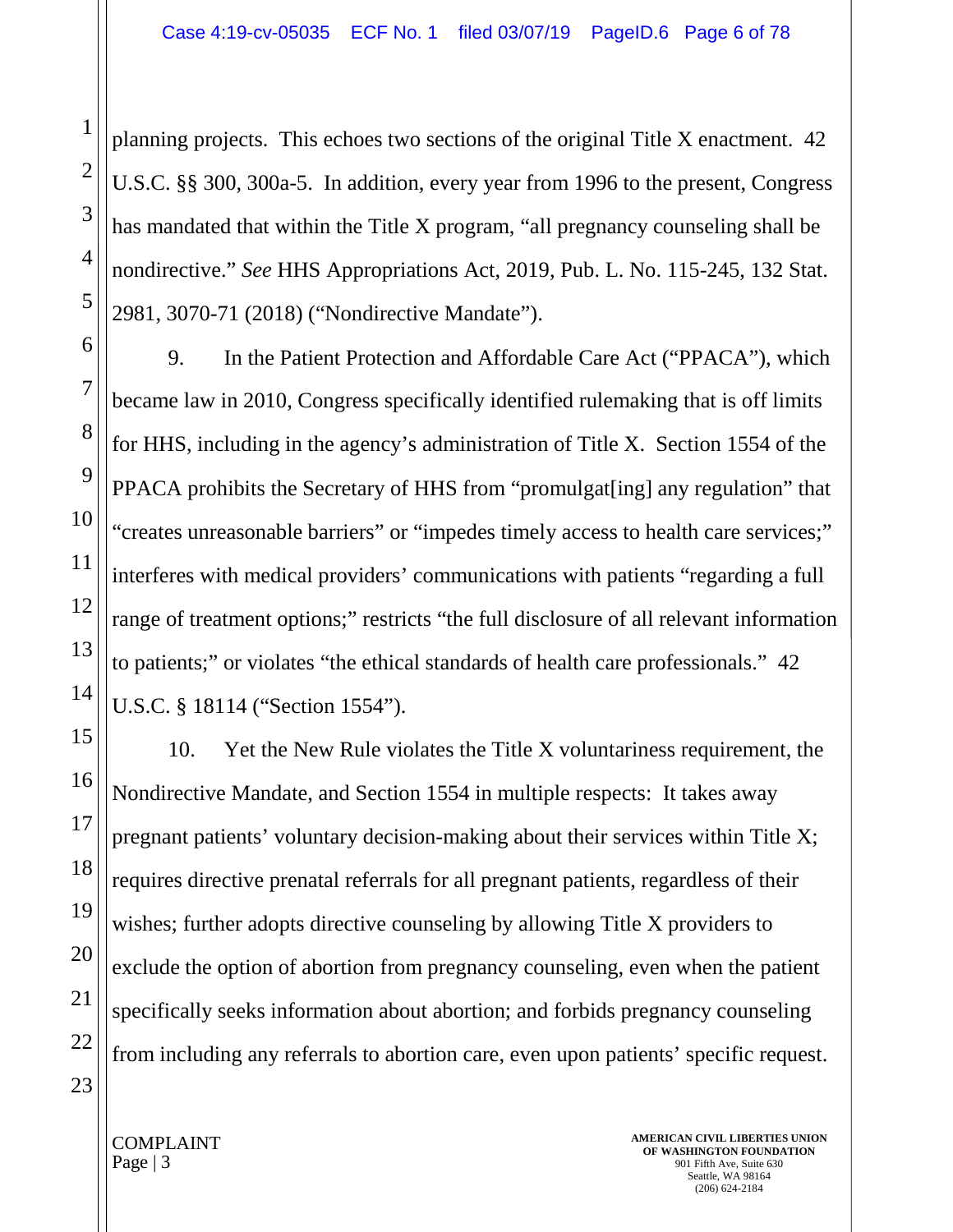11. Alongside its distortions of pregnancy counseling, the New Rule also imposes sweeping and unworkable changes in the separation it requires between (a) Title X activities and (b) any activities that support access to abortion care including abortion referrals, the provision of abortion, and education or advocacy efforts—that Title X-funded entities carry out *outside their Title X projects, without federal funds.*

12. The New Rule's separation requirements are so onerous that they would require non-profit and governmental health care entities to duplicate their facilities, staff, reference materials, electronic systems, and more, which they do not have the means or any rational reason to do. The extreme separation requirements will also force entities to choose between either providing Title X care or engaging in the constitutionally protected activities they currently undertake outside the program. And yet, nowhere does HHS demonstrate any problem with Title X projects' compliance with long-standing programmatic and financial separation requirements. The agency fails to support any justification for the extreme version of separation that the New Rule empowers HHS to implement without clear limits.

13. As President Trump has made plain, the New Rule simply aims to ensure that entities that provide abortion care outside the Title X program with non-federal funds are unable to comply and are forced to exit the Title X program. President Trump promised as a candidate, on March 1, 2016, that "we are not going to fund, as long as you have the abortion going on," and followed through on his promise in announcing this regulatory action, declaring that "[m]y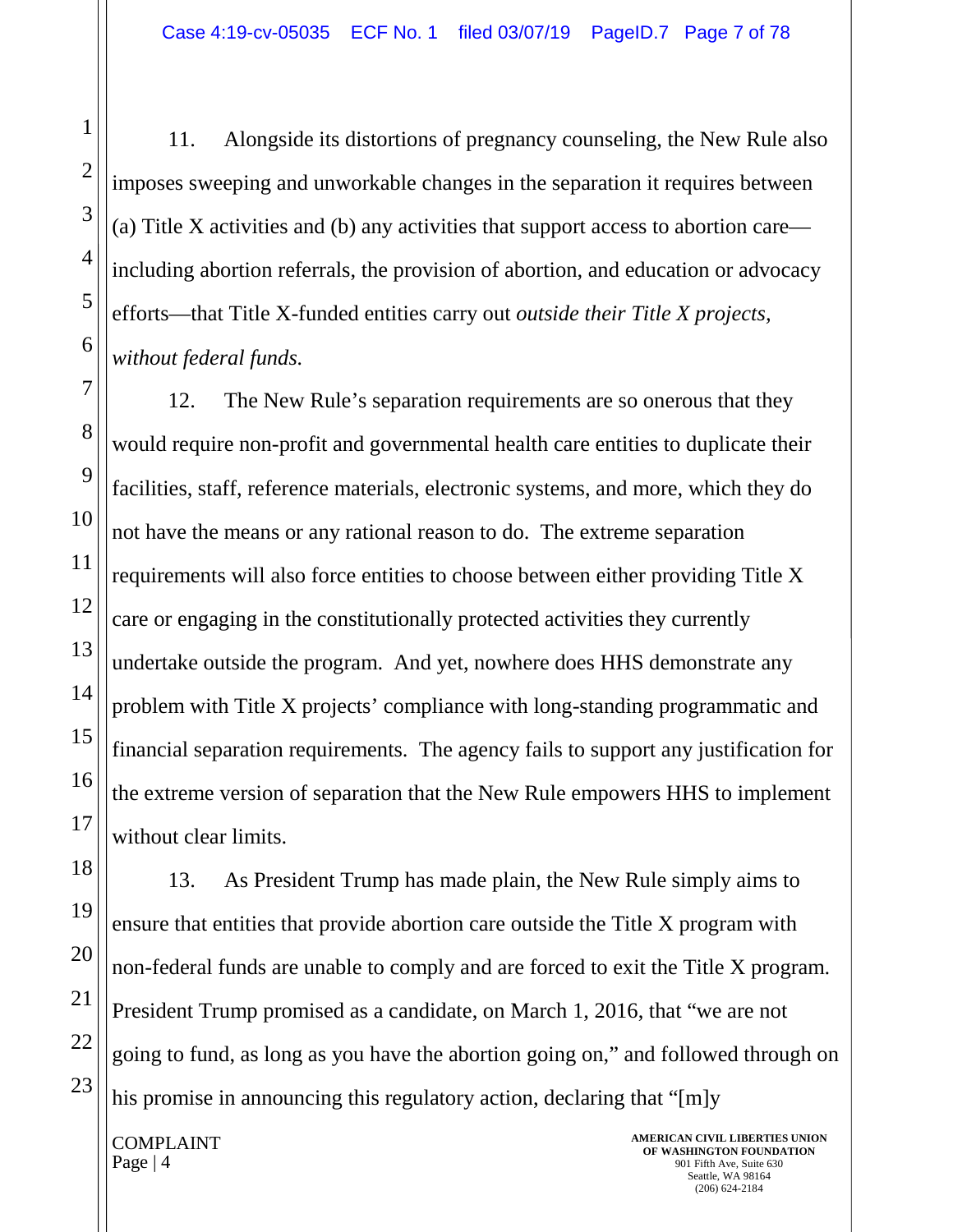administration has proposed a rule to prohibit Title X funding from going to any clinic that performs abortions." *Remarks by President Trump at Susan B. Anthony List 11th Annual Campaign for Life Gala*, WhiteHouse.gov (May 22, 2018).

14. The pregnancy counseling distortions, separation requirements, and several other impermissible limits in the New Rule act to force from the Title X network health care providers that also provide abortions (without federal funds and beyond their Title X projects) *or* provide abortion referrals *or* engage in any expression or association that supports abortion access. Furthermore, the New Rule seeks to replace those health care providers—long-standing mainstays of the Title X network, who have served high numbers of Title X patients from the inception of the program—with new participants who, based on conscience, object to core Title X care.

15. Detailed substantive comments from leading medical, family planning and reproductive health, evidence-based research, reproductive justice, and civil rights organizations, among others, as well as individual experts in those fields and from the many government entities and leaders committed to the Title X program—overwhelmingly opposed the New Rule. HHS's final rulemaking ignores almost all of these well-documented objections, offers explanations that are contrary to the evidence before the agency, fails to grapple with the severe program disruption and harm to patient and public health that the New Rule will provoke, and does not plausibly root its regulatory about-face in any agency expertise or basis in Title X. The notice-and-comment process has made clear that the New Rule is a "solution" in search of a problem and will only cause

COMPLAINT Page | 5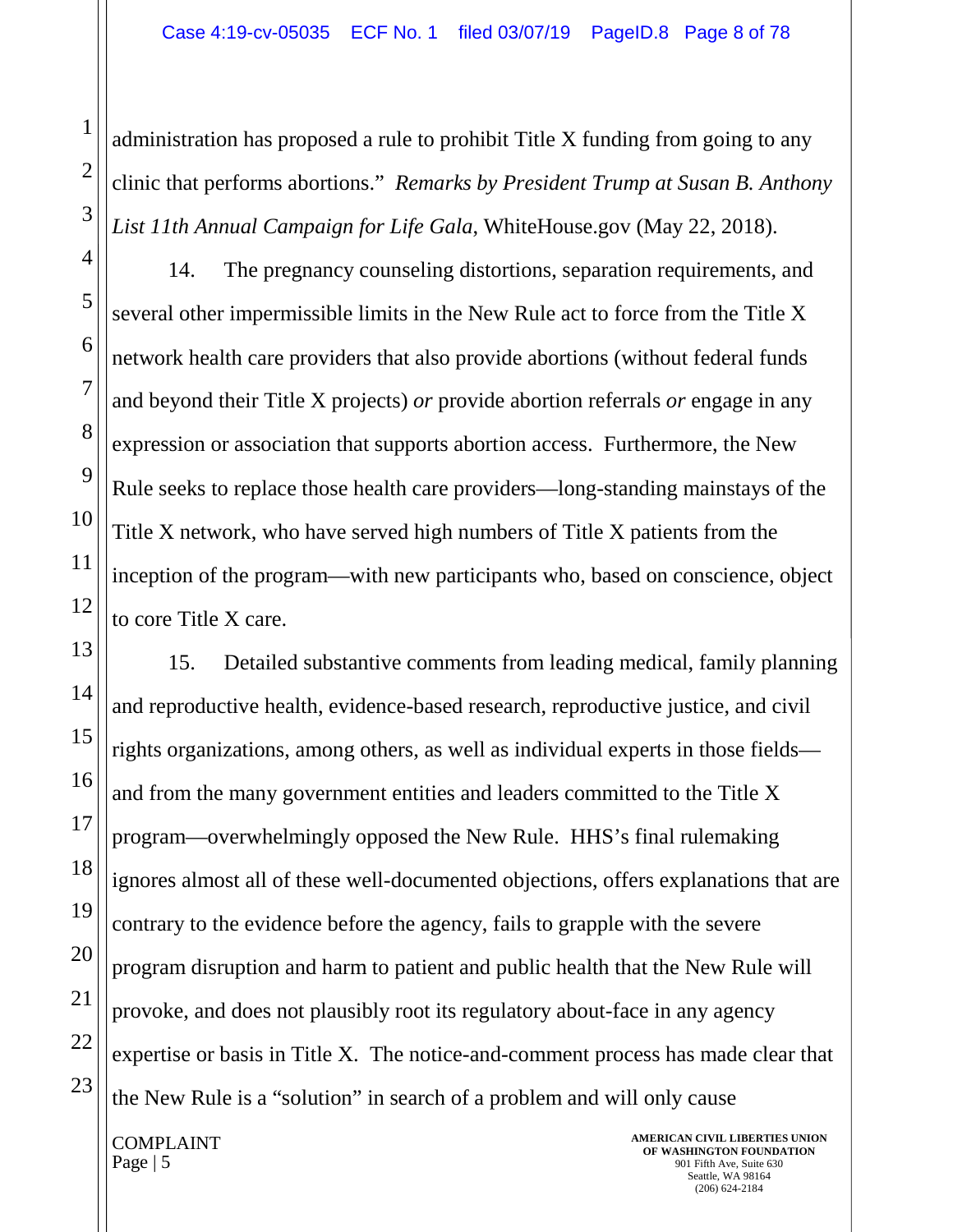widespread disruption and harm to the Title X program, the four million patients it serves annually, and the public health.

16. As set forth in detail below, the New Rule (i) violates Congress's Nondirective Mandate; (ii) violates Section 1554 of the PPACA; (iii) violates the Title X statute, exceeds the program's proper scope, and contravenes its purpose; and (iv) is an arbitrary and unfounded rulemaking on numerous scores. The New Rule is neither required nor adequately justified by any provisions of Title X or by the "conscience statutes" that HHS attempts to invoke. Furthermore, the New Rule imposes unconstitutionally vague standards and places unconstitutional, viewpointbased conditions on Title X-funded entities and their medical professionals, unduly limiting their activities both within and outside the Title X program.

17. Plaintiffs sue to maintain the integrity of the Title X program and protect its patients. Plaintiffs ask the Court to enjoin the New Rule in order to preserve Congress's purpose of giving low-income individuals equal access to the same, quality family planning care available to others, to enforce Title X's proper legal framework, and to prevent the avalanche of impending harms.

**II. JURISDICTION AND VENUE**

18. This Court has jurisdiction over the subject matter of this action pursuant to 28 U.S.C. § 1331. The claims asserted arise under the federal Administrative Procedure Act ("APA") and the First and Fifth Amendments to the United States Constitution.

COMPLAINT Page | 6 **AMERICAN CIVIL LIBERTIES UNION OF WASHINGTON FOUNDATION** 901 Fifth Ave, Suite 630 Seattle, WA 98164 19. This Court is authorized to issue the injunctive and declaratory relief sought here under the APA, 5 U.S.C. §§ 702, 705, 706, the Declaratory Judgment

(206) 624-2184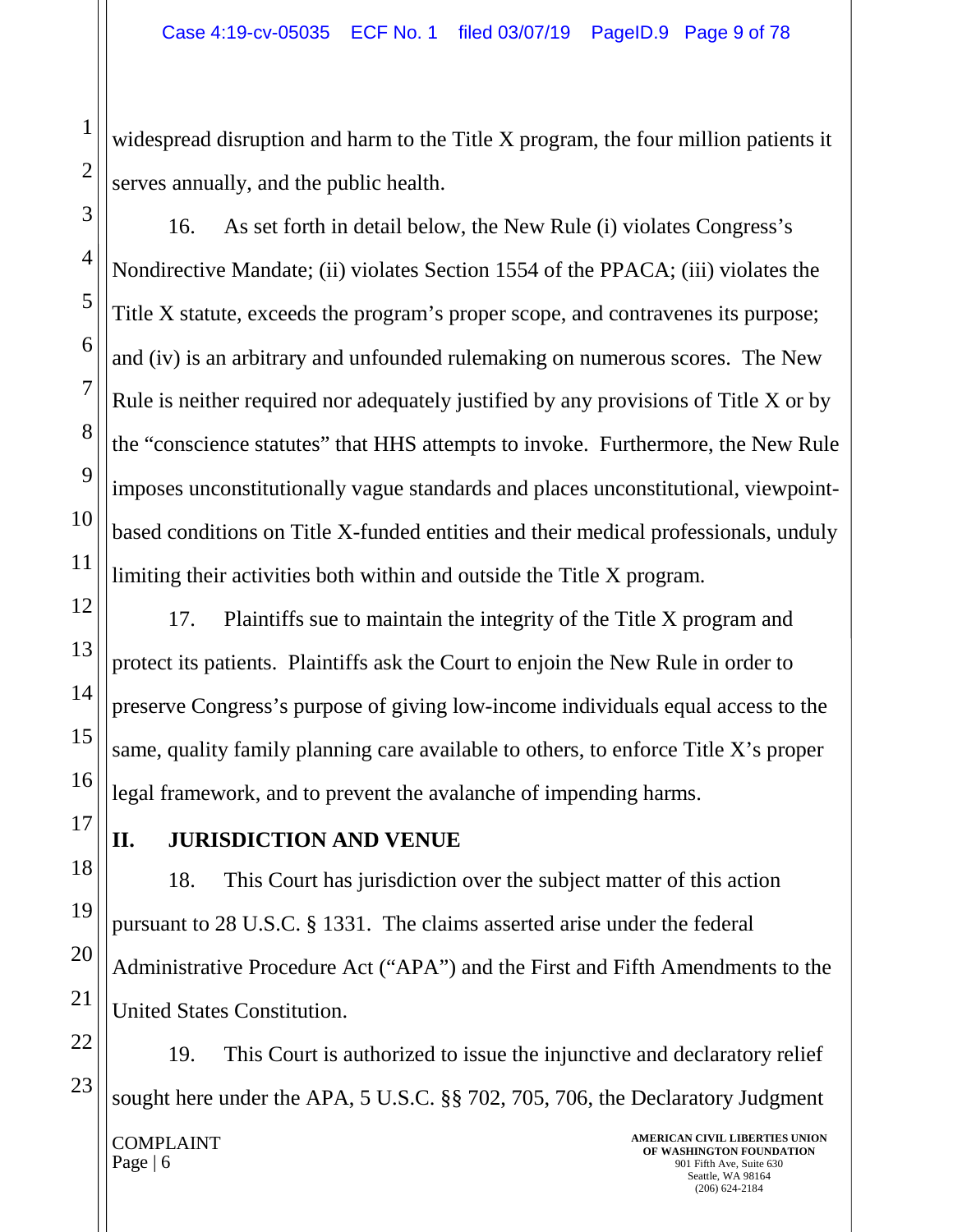Act, 28 U.S.C. §§ 2201, 2202, Federal Rules of Civil Procedure 57 and 65, and the Court's inherent equitable powers.

20. Venue is proper in this judicial district pursuant to 28 U.S.C. § 1391(e)(1)(C) because Plaintiff FWHC resides in this district. FWHC's corporate headquarters and principal place of business is in Yakima, Washington.

**III. PARTIES**

21. Plaintiff NFPRHA is a national, non-profit membership association that advances and elevates the importance of family planning in the nation's health care system and promotes and supports the work of family planning providers and administrators, especially those in the safety net (i.e., those who provide care funded through government programs).

22. NFPRHA represents more than 850 health care organizations. NFPRHA's membership includes state, county, and local health departments; private non-profit family planning organizations (including Planned Parenthood affiliates and others); family planning councils; hospital-based health practices; and federally qualified health centers ("FQHCs").

23. Within Title X, NFPRHA's members operate or administer more than 3500 health centers that provide family planning services to more than 3.7 million patients each year. NFPRHA's membership includes at least one Title X grantee or subrecipient of Title X funding in every state.

24. NFPRHA brings this action in a representative capacity on behalf of its member organizations that participate in Title X and their staff, including the members' clinicians and the patients they serve.

COMPLAINT Page | 7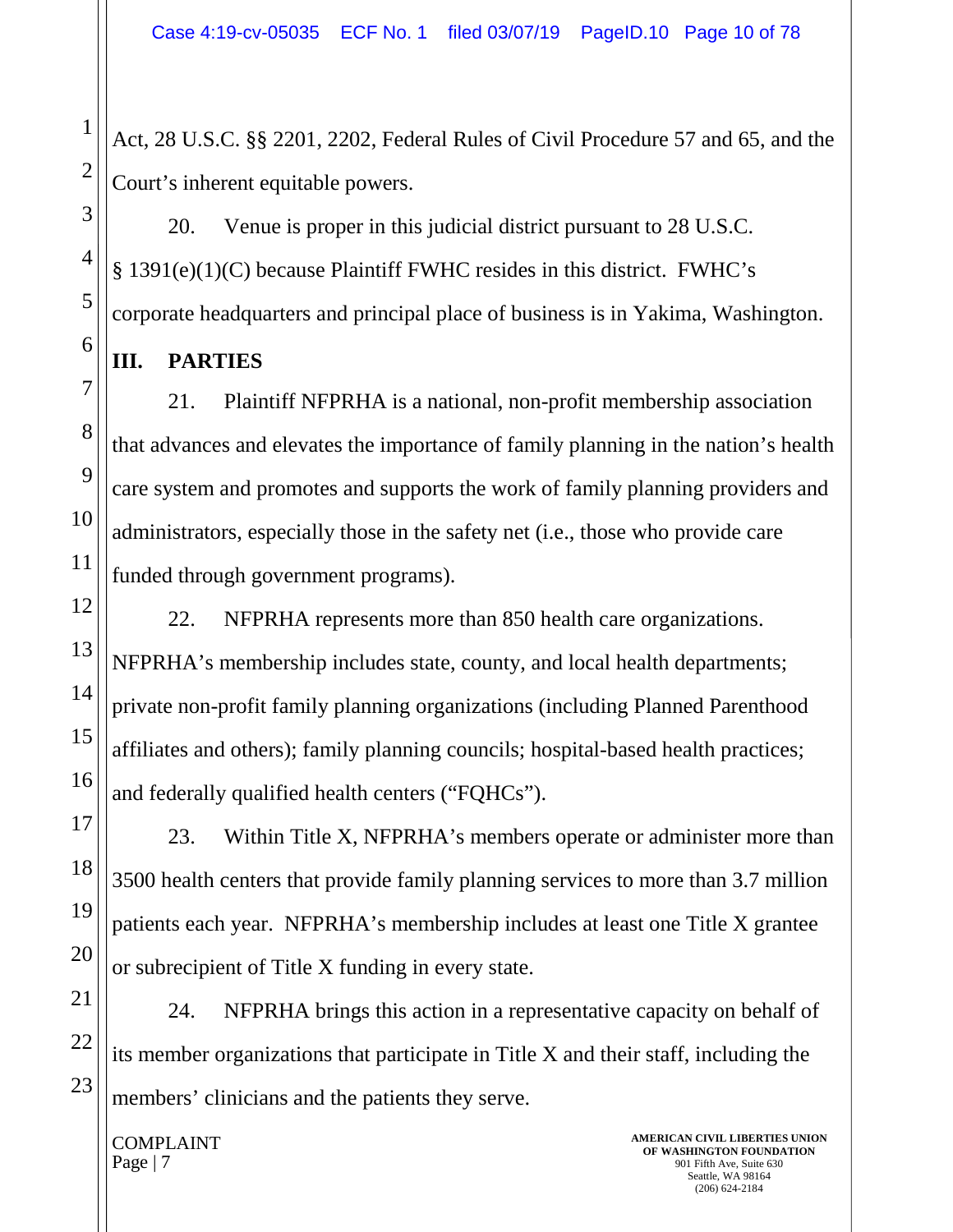25. The interests that NFPRHA seeks to vindicate in this suit are central to its mission. NFPRHA is the lead national advocacy organization for the Title X family planning program and works to maintain Title X as a critical part of the public health safety net. In addition to its Title X advocacy, NFPRHA provides education, resources, and technical assistance to Title X grantees and subrecipients and concretely supports those entities as they implement Title X.

26. Among other efforts, NFPRHA also advocates and supports maintaining access to abortion services and works to advance health equity through eliminating barriers that contribute to disparities in health care outcomes.

27. Plaintiff FWHC, doing business as Cedar River Clinics, is one of the 16 current subrecipients of the Title X grant awarded to the Washington DOH. FWHC provided more than 3000 Title X patient visits in 2018, including providing pregnancy testing and nondirective counseling to more than 500 patients that year. FWHC is a member of NFPRHA. FWHC sues on behalf of itself, its staff including its physicians and other clinicians—and its patients.

28. Consistent with Title X's existing financial and other requirements, FWHC also provides abortions with non-Title X funds at its Cedar River Clinics.

29. Plaintiff Deborah Oyer, M.D., oversees the medical care and provides Title X clinical care at FWHC's Cedar River Clinics. Dr. Oyer also provides abortions at Cedar River Clinics outside the Title X program and unsupported by Title X funds. She has provided family planning and other reproductive health care in Washington for more than 25 years and is a graduate of Harvard Medical School. Dr. Oyer sues on behalf of herself and her patients.

COMPLAINT Page | 8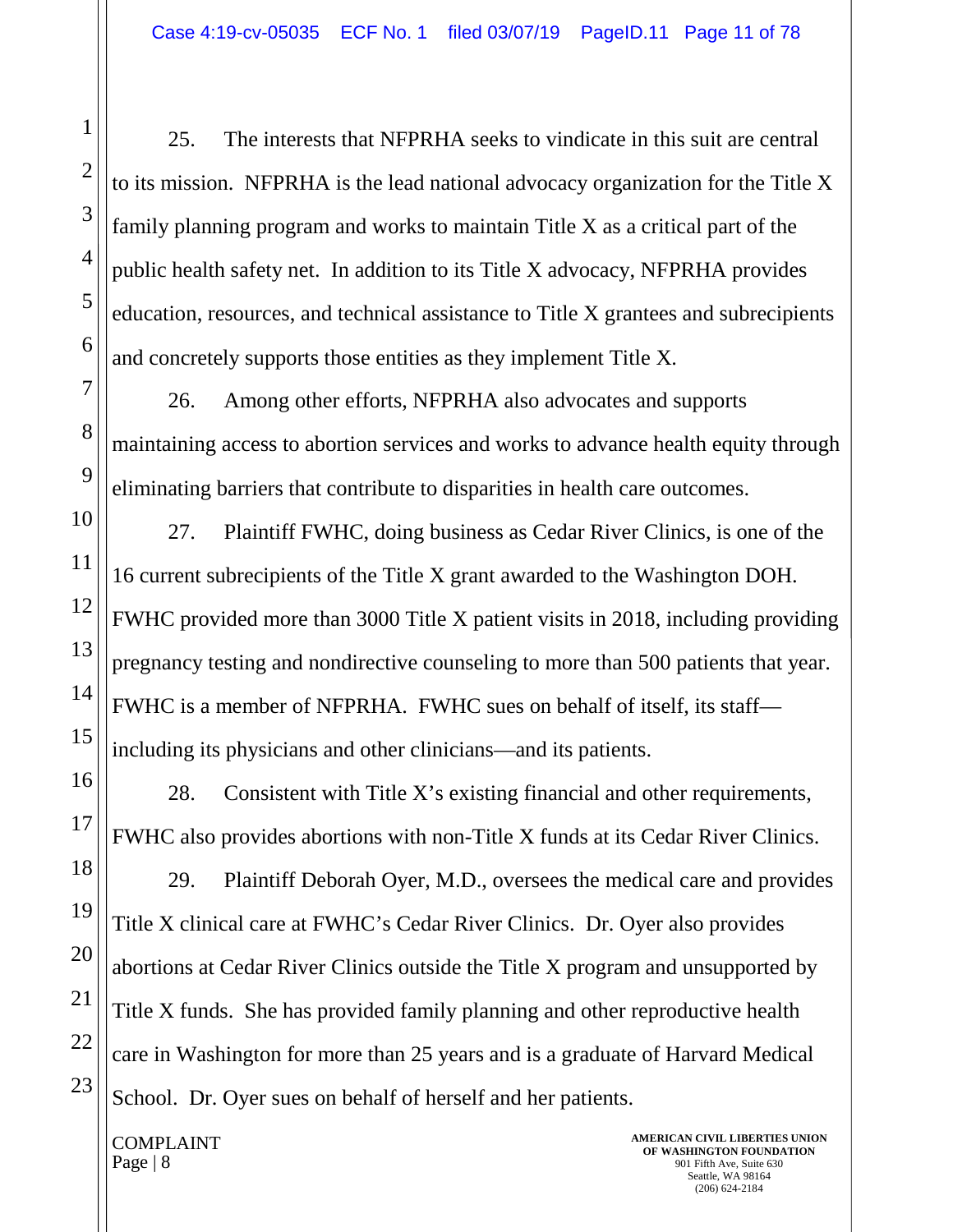30. Plaintiff Teresa Gall, F.N.P., is a Family Nurse Practitioner who has provided Title X clinical care, including contraceptive care, pregnancy counseling, and well-woman screenings, for 17 years in St. Joseph, Missouri. Ms. Gall practices at the Westside Clinic operated by the Social Welfare Board, which is a subrecipient of the Title X grant awarded to Missouri Family Health Council, Inc. Ms. Gall sues on behalf of herself and her patients.

31. Defendant Alex M. Azar II is the United States Secretary of Health and Human Services. He signed the New Rule. He is sued in his official capacity.

32. Defendant United States Department of Health and Human Services ("HHS") is the agency that promulgated the New Rule.

33. Defendant Diane Foley, M.D., is the Deputy Assistant Secretary, Office of Population Affairs ("OPA"), within HHS. OPA is the HHS office that issued the New Rule. Dr. Foley is sued in her official capacity.

34. Defendant OPA administers and oversees the Title X program.

## **IV. ALLEGATIONS**

**A. The Title X Program, Its Decades of Success, and Its Structure** (1)Title X Aims to Equalize Low-Income Patients' Access to Quality Family Planning Care

35. Title X became law as part of the "Family Planning Services and Population Research Act of 1970." Pub. L. No. 91-572, 84 Stat. 1504 (1970).

36. During the 1960s, many low-income women had more children than they desired. This significantly impacted their lives, including interfering with their ability to obtain an education and contribute to the economy, and negatively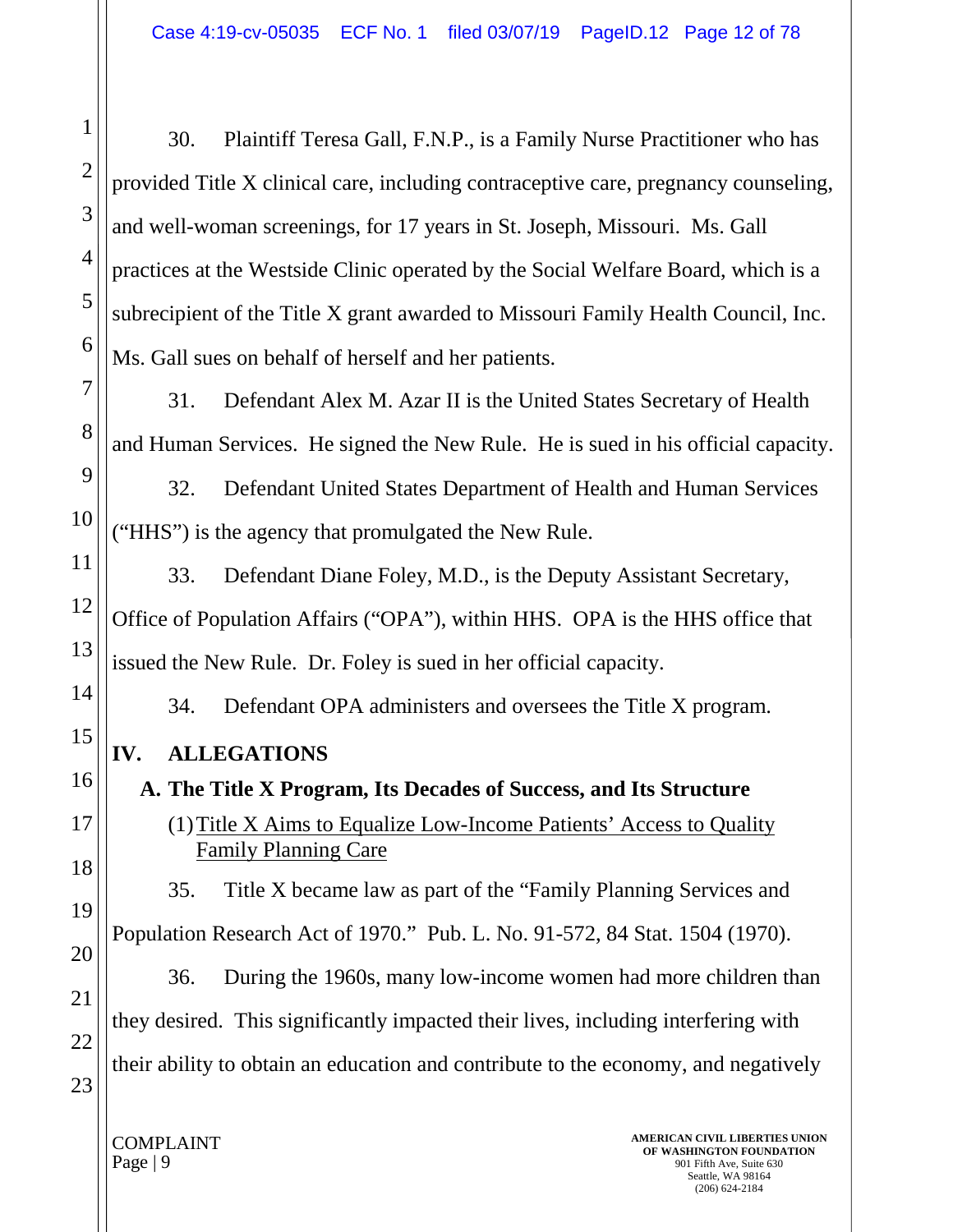affected maternal and child health. Research established that it was inequitable access to modern, effective contraceptives that made low-income women less able to match their actual childbearing with their desired family size. The two most effective biomedical contraceptives, the new oral contraceptive pill and the copper intrauterine device ("IUD"), were available only through medical professionals and at a high cost, both for the contraceptive itself and for medical visits.

37. President Richard M. Nixon therefore called on Congress to establish a national family planning program to expand such services for "all those who want them but cannot afford them." President Nixon, *Special Message to the Congress on Problems of Population Growth* (July 18, 1969). He stressed that "no American woman should be denied access to family planning assistance because of her economic condition." *Id.*

38. With overwhelming bipartisan support, Congress responded by enacting Title X. Congress's concern was the "medically indigent"—the lowincome individuals who were:

forced to do without, or to rely heavily on the least effective nonmedical techniques for fertility control unless they happen to reside in an area where family planning services are made readily available by public health services or voluntary agencies.

S. Rep. No. 91-1004, at 9 (1970). At the same time, Congress emphasized that it sought to establish a comprehensive family planning program and to provide quality services to those with low-incomes—not simply expand the number of individuals served. *See id*. at 10.

22

23

21

1

2

3

4

5

6

7

8

9

10

11

12

13

14

15

16

17

18

19

20

39. Congress also recognized that, in this area of individuals' reproductive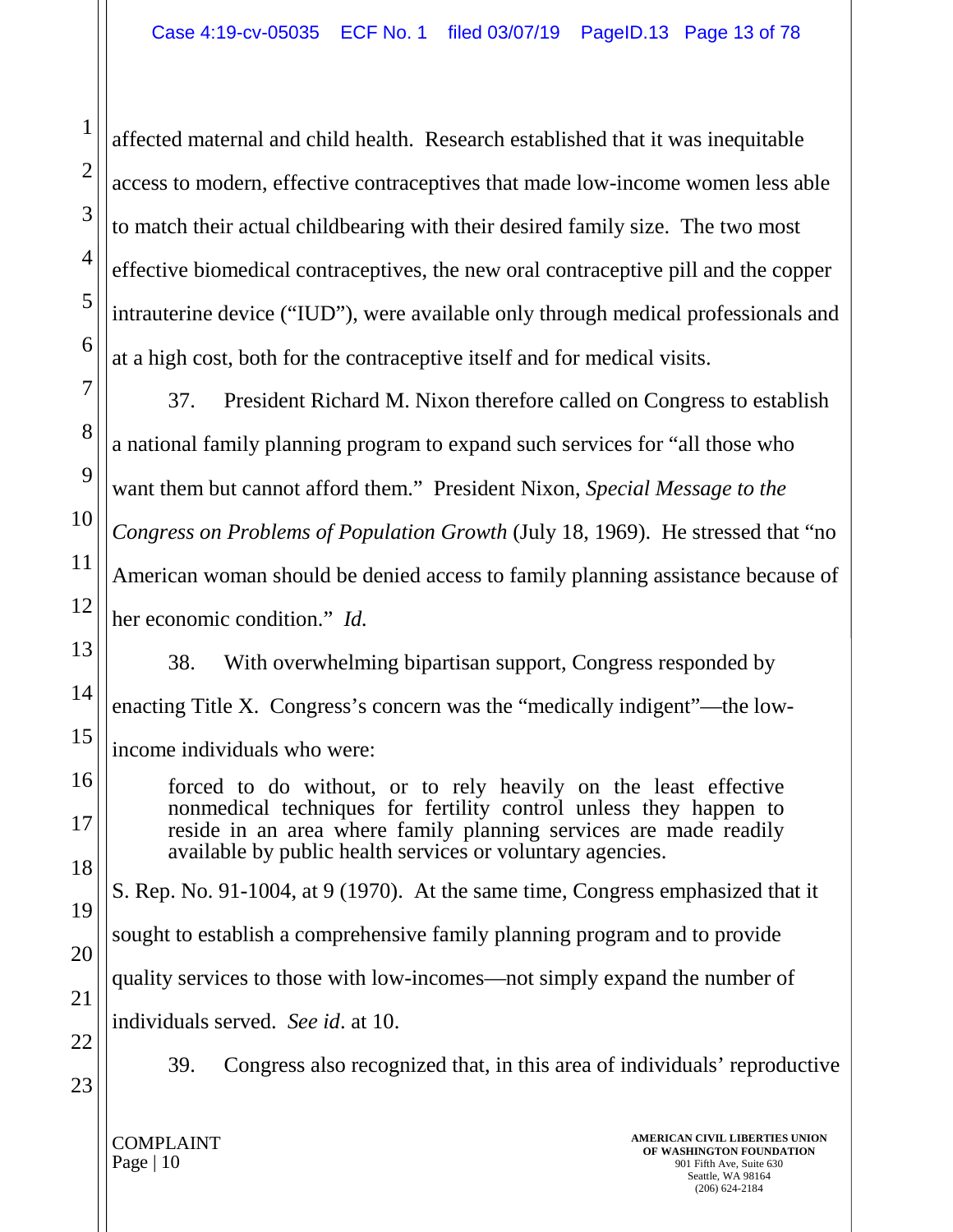decision-making, Title X required "explicit safeguards to insure that the acceptance of family planning services and information relating thereto must be on a purely voluntary basis by the individuals involved." *Id.* at 12.

40. In short, Congress sought to provide low-income patients with effective contraceptives, with equal access to quality family planning clinical care, and with the true freedom to make their own decisions about family planning and when or if to have children.

### (2)Title X Succeeds in Opening Quality Family Planning Care to Low-Income Patients

41. Over almost five decades, Title X funding has built and sustained a national network of family planning health centers that delivers high-quality care. It has enabled millions of low-income patients to prevent unintended pregnancies and protect their reproductive health.

42. The Centers for Disease Control and Prevention ("CDC") named

family planning one of the most important achievements in U.S. public health in

the 20th century, and highlighted the role of public funding in that success.

43. OPA's current Program Requirements for Title X summarize:

All Title X-funded projects are required to offer a broad range of acceptable and effective medically (U.S. Food and Drug Administration (FDA)) approved contraceptive methods and related services on a voluntary and confidential basis. Title X services include the delivery of related preventive health services, including patient education and counseling; cervical and breast cancer<br>screening; sexually transmitted disease (STD) and human screening; sexually transmitted disease (STD) immunodeficiency virus (HIV) prevention education, testing, and referral; and pregnancy diagnosis and counseling.

OPA, *Program Requirements for Title X Funded Family Planning Projects*, at 5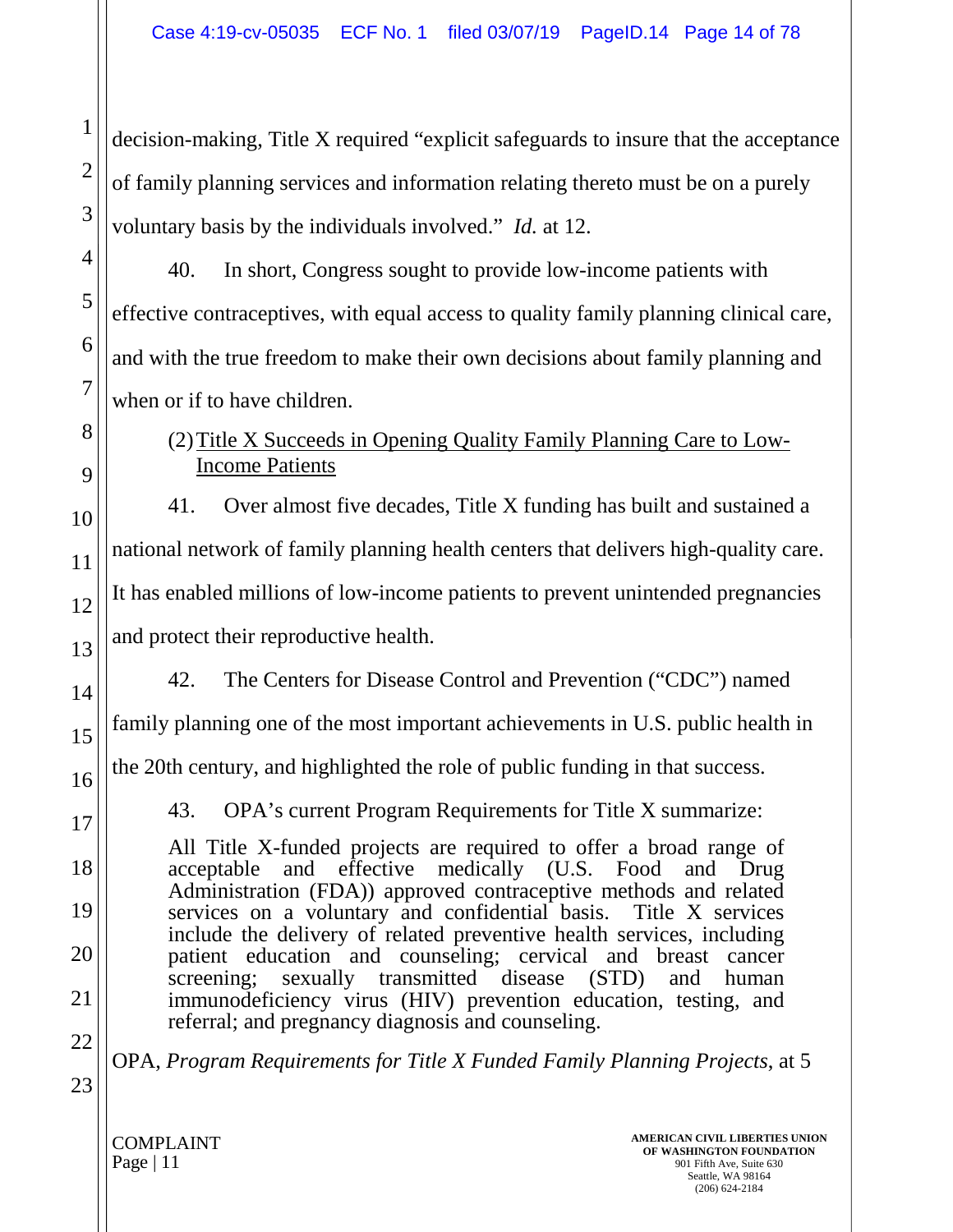(Apr. 2014), https://www.hhs.gov/opa/sites/default/files/Title-X-2014-Program-Requirements.pdf ("Program Requirements"). Title X projects also provide basic infertility services, such as testing and counseling.

44. When Title X patients visit a health center that provides Title Xfunded care, they see and experience an ordinary health care facility. These medical professionals' offices and treatment rooms are not identified by any signs that say, "Title X," nor are they distinguishable by any other physical or substantive differences from typical outpatient medical care. Patients come to these health center sites because Title X providers do community outreach and other patients spread the word about them, including about their free or low-cost care based on income. A central premise of Title X is that the patient care it funds should not be second-class, but rather the same as that available to patients with higher incomes who access private care.

45. Many Title X-funded organizations have been providing care in the network for decades, often from the very beginning of the Title X program. Title X health care providers have developed deep expertise and high responsiveness to patient needs. For example, Title X providers offer a greater number of contraceptive method options to their patients than do non-Title X health care providers; are more likely to offer those options onsite rather than requiring a woman to go to a pharmacy or to another provider for supplies or insertion of an IUD or implant; and spend more time with patients during an initial contraceptive visit and other counseling than do clinicians at non-Title X sites.

1

2

3

4

5

6

7

8

9

10

11

12

13

14

15

16

17

18

19

20

21

22

23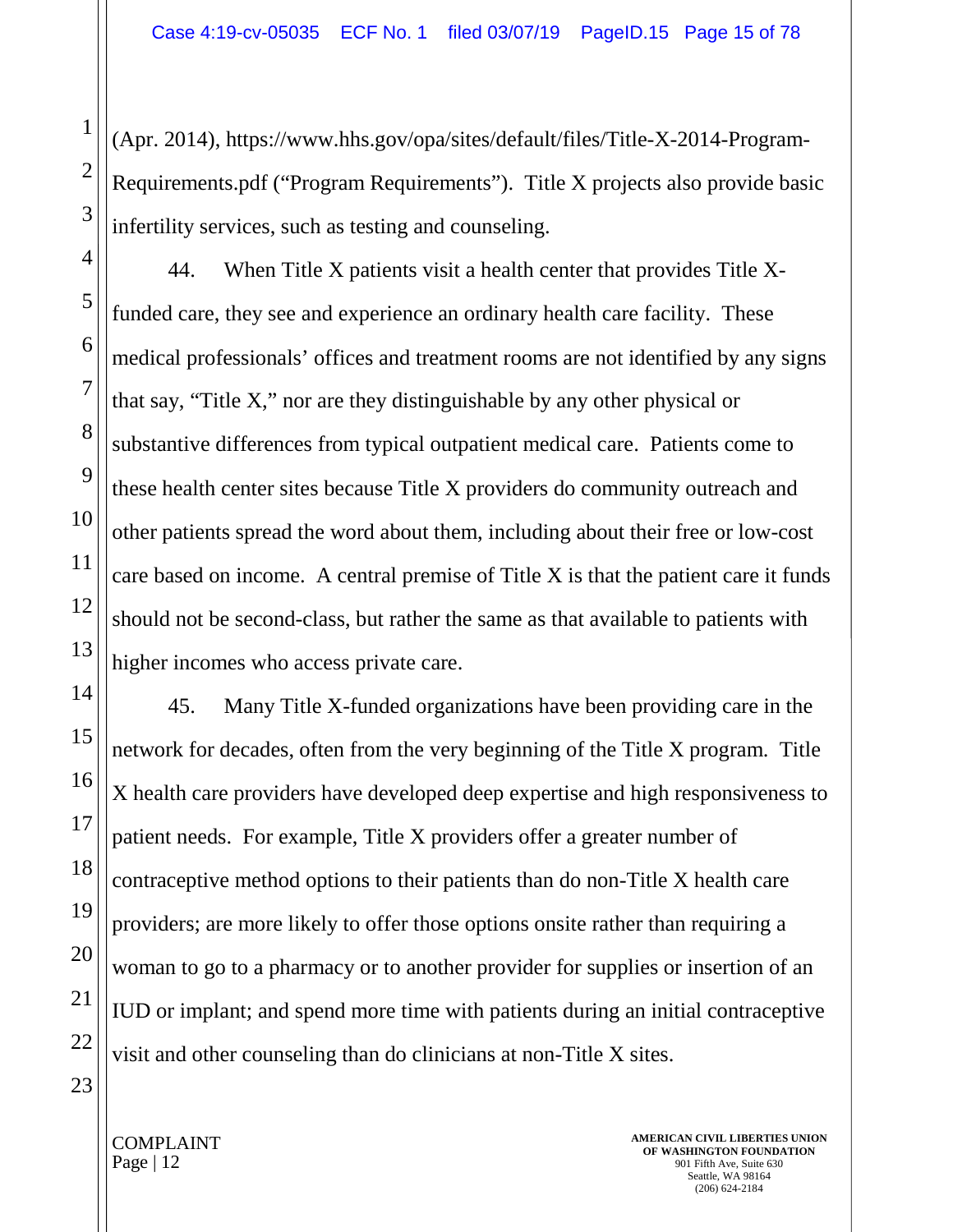46. Roughly seven in ten Title X patients receive their care from a reproductive health-focused Title X site, as opposed to a site that offers a wide range of medical care. Patients often prefer receiving care from these specialized health centers, which are operated both by nonprofit organizations and government health departments or other government entities. Many patients depend on the same Title X service site year after year.

47. In 2017, the more than 3800 individual Title X health center sites around the country served more than four million patients, with more than 6.6 million family planning visits. OPA, *Family Planning Annual Report: 2017 National Summary*, at ES-1 (2018).

48. Title X providers have succeeded in reaching the low-income patients that are the program's priority. In 2017, 67% of Title X patients had household incomes at or below 100% of the federal poverty level, and 23% of patients had incomes ranging from 101% to 250% of that threshold. *Id.* at 21. The federal poverty level was \$12,060 for a single person in 2017, and \$20,420 for a household of three.

49. While the greatest proportion of Title X patients are young adults in their 20s, Title X providers serve individuals throughout their reproductive years. In 2017, 47% of Title X patients were aged 20 to 29, 35% were 30 or older, and 17% were younger than 20. *Id.* at 9.

50. Title X patients are disproportionately Black or Latino/a. In 2017, 22% of Title X patients self-identified as Black or African American and 33% as

1

2

3

4

5

6

7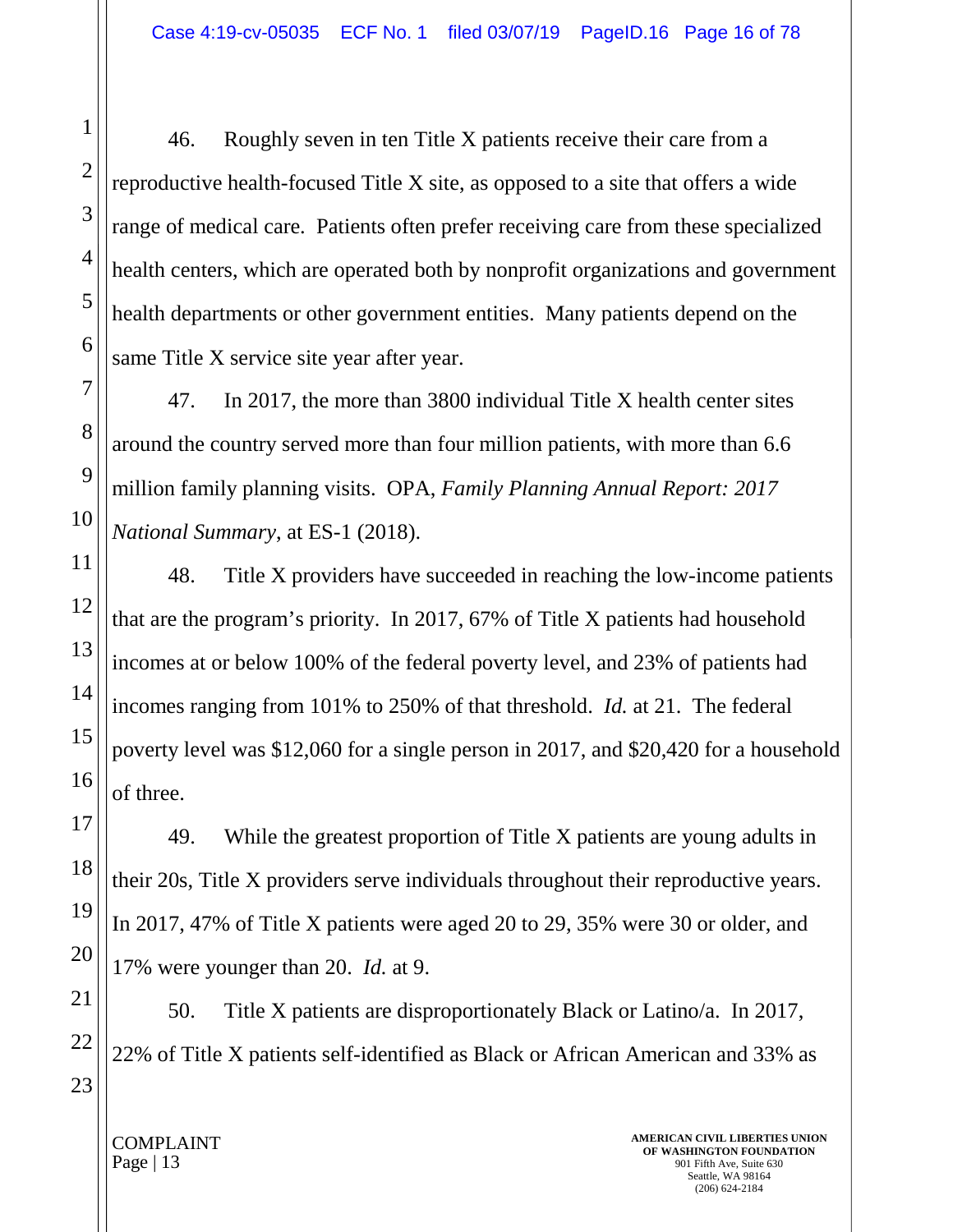Hispanic or Latino/a, compared to 12% and 18% of the nation, respectively. *Id.* at 12.

51. The Title X low-income patient population includes many who are marginalized by society and who experience multiple challenges in accessing health care, but whom the Title X network has succeeded in reaching and serving by offering vital, voluntary family planning information and services. For example, 14% of Title X patients reported having limited English language proficiency. *Id.* at 22. Title X patients also include people who are homeless.

(3)The Structure of Title X Grants and Grantees' Title X Projects

12 13 52. Each year, HHS distributes Title X funding to support care in geographic service areas throughout the country. In recent years, this funding for Title X services has totaled approximately \$260 million, spread among approximately 90 grantees to fund their Title X "projects."

53. Each Title X project supplements its federal funding with service reimbursement payments, such as from Medicaid or private insurance, patient-paid fees for those with incomes above the poverty line and subject to Title X's schedule of discounts (or "sliding fee scale"), and/or state, local, or private sources, to comprise the project's overall budget. All care within any Title X project is bound by the federal law, regulations, and clinical and administrative standards that apply under Title X.

21 22 23 54. Within each Title X project, there are typically three levels: (i) the grantee entity, (ii) subrecipient organizations, and (iii) individual service sites run by either grantees or subrecipients (or subrecipients of subrecipients).

COMPLAINT Page  $|14$ 

1

2

3

4

5

6

7

8

9

10

11

14

15

16

17

18

19

20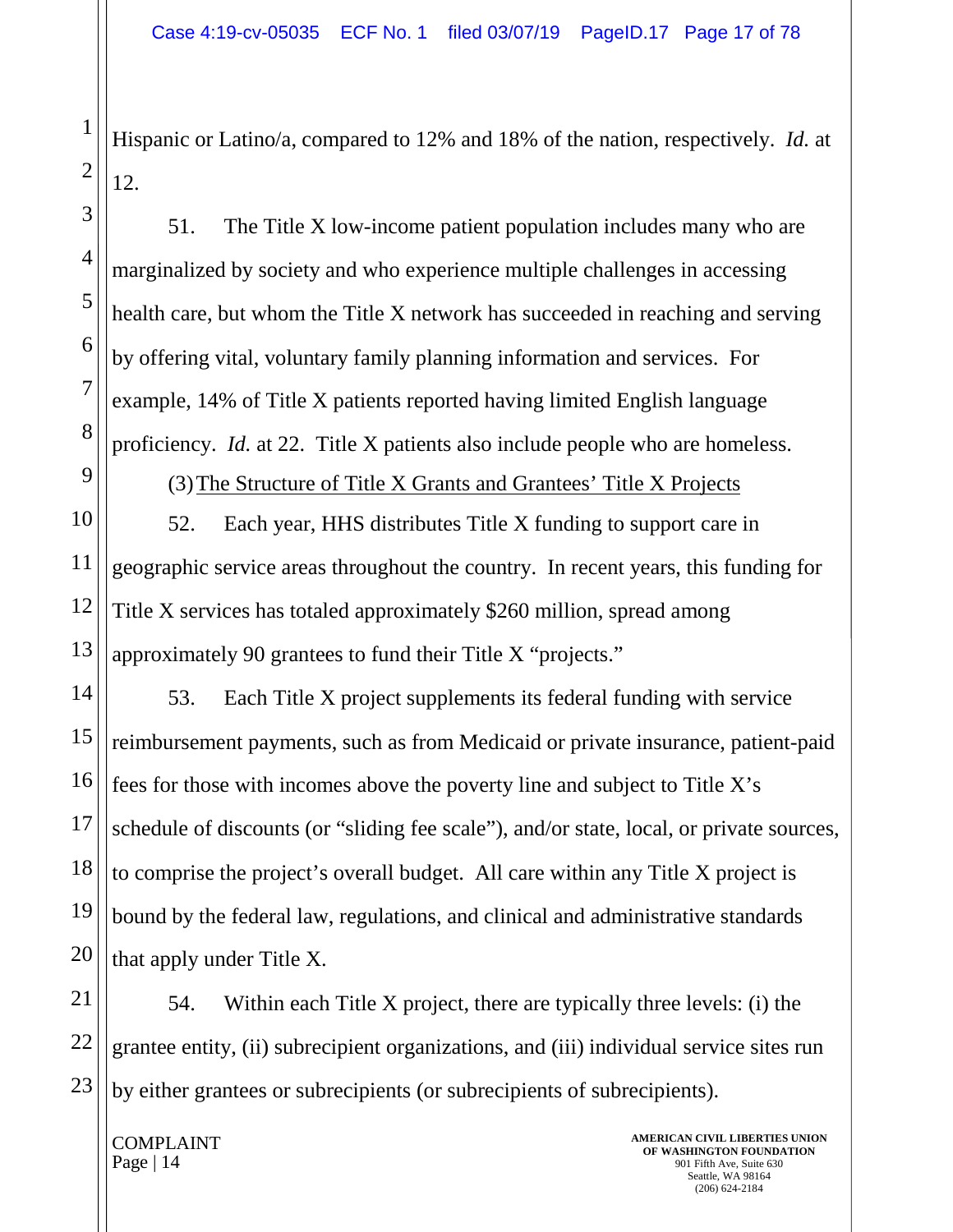55. In some states, the state health department is the sole grantee; other states have a non-profit organization as the sole grantee; and in other states there may be multiple Title X grantees. Some grantees handle only overall program direction, funding, administration, and oversight, and the subrecipients include all of the service sites. In other instances, the grantee itself operates service sites and may also have subrecipients who operate additional sites. NFPRHA's membership includes grantees that fall into each of these categories, and also includes the majority of Title X subrecipients.

56. A number of NFPRHA's grantee members, including some state health departments and non-profit administrative grantees, administer and oversee their grant from a single location. Some NFPRHA Title X subrecipients also operate out of a single facility. Within these single workplaces, non-Title X activity is also occurring, including, for example, administration of other grants, education and advocacy activities, and/or non-Title X health care.

## **B. The Legal Requirements for the Title X Program**

(1)The Central Statutory and Long-Standing Regulatory Rules That Have Defined the Title X Program

57. Title X authorizes the Secretary of HHS to fund "public or non-profit private entities to assist in the establishment and operation of voluntary family planning projects which shall offer a broad range of acceptable and effective family planning methods and services." 42 U.S.C. § 300(a). In making grants, the statute specifies "the Secretary shall take into account the number of patients to be served, the extent to which family planning services are needed locally, the relative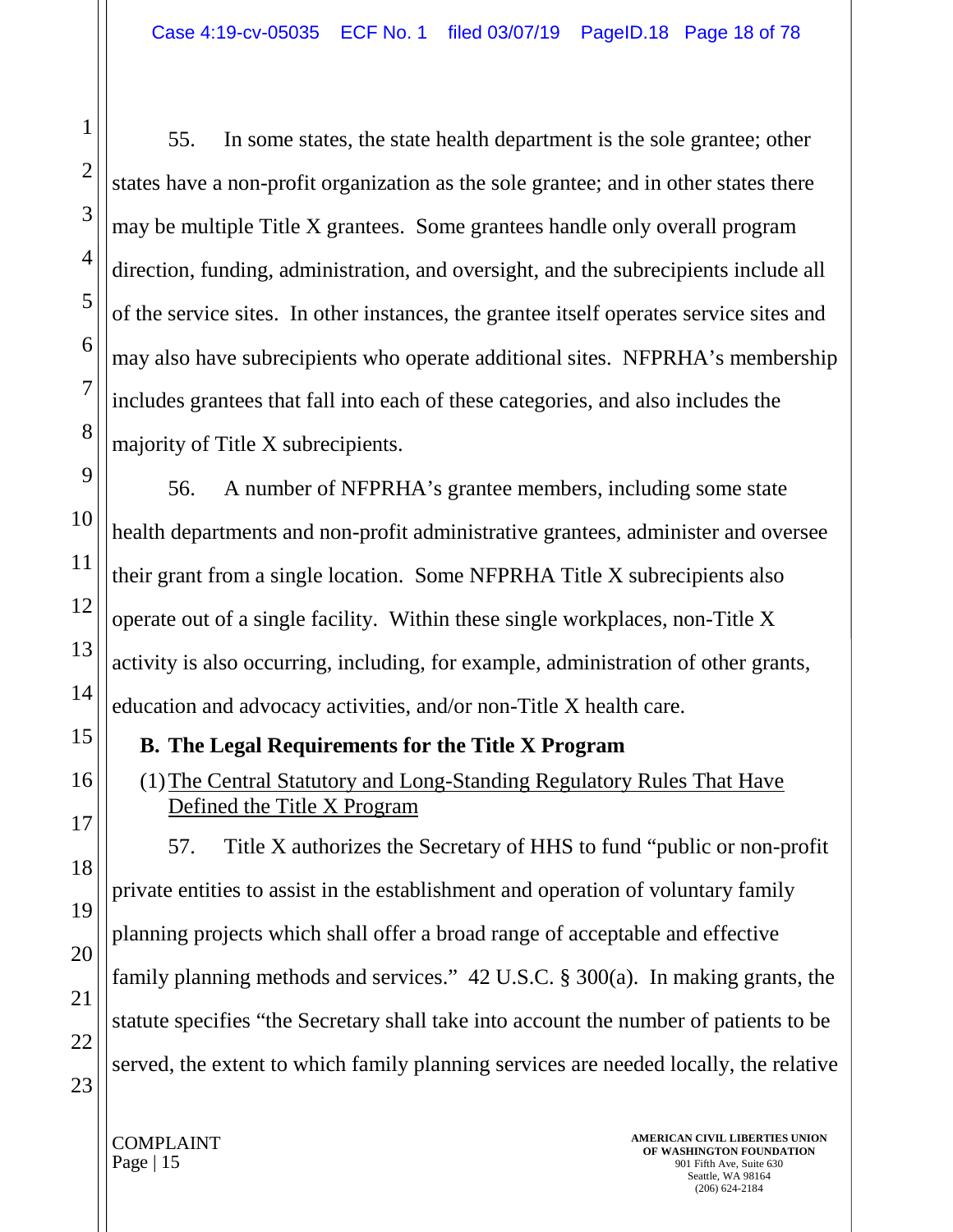need of the applicant, and its capacity to make rapid and effective use of such assistance." 42 U.S.C. § 300(b).

58. The essential requirement that Title X projects provide solely "voluntary" care is emphasized not only in Section 300(a), above, and in the annual HHS appropriations legislation, but also in Title X's Section 300a-5. The latter provides that "acceptance by any individual of family planning services or family planning or population growth information (including educational materials) provided through financial assistance under this title … shall be voluntary and shall not be a prerequisite" for other services or assistance from an entity or individual. 42 U.S.C. § 300a-5(a).

59. A grant for a family planning services project can be made only upon assurances that "(1) priority will be given in such project" to furnishing services to persons from low-income families and "(2) no charge will be made in such project … for services provided to any person from a low-income family except to the extent that payment will be made by a third party … authorized or under legal obligation to pay such charge."  $42 \text{ U.S.C.}$  § 300a-4(c).

60. The Title X statute has always provided that "[n]one of the funds appropriated under this title shall be used in programs where abortion is a method of family planning." 42 U.S.C. § 300a-6 ("Section 1008").

61. A comprehensive set of Title X regulations finalized in 2000 remains in effect, unless and until the New Rule is implemented. The substance of those 2000 regulations, found at 42 C.F.R. Part 59, closely tracks the regulations adopted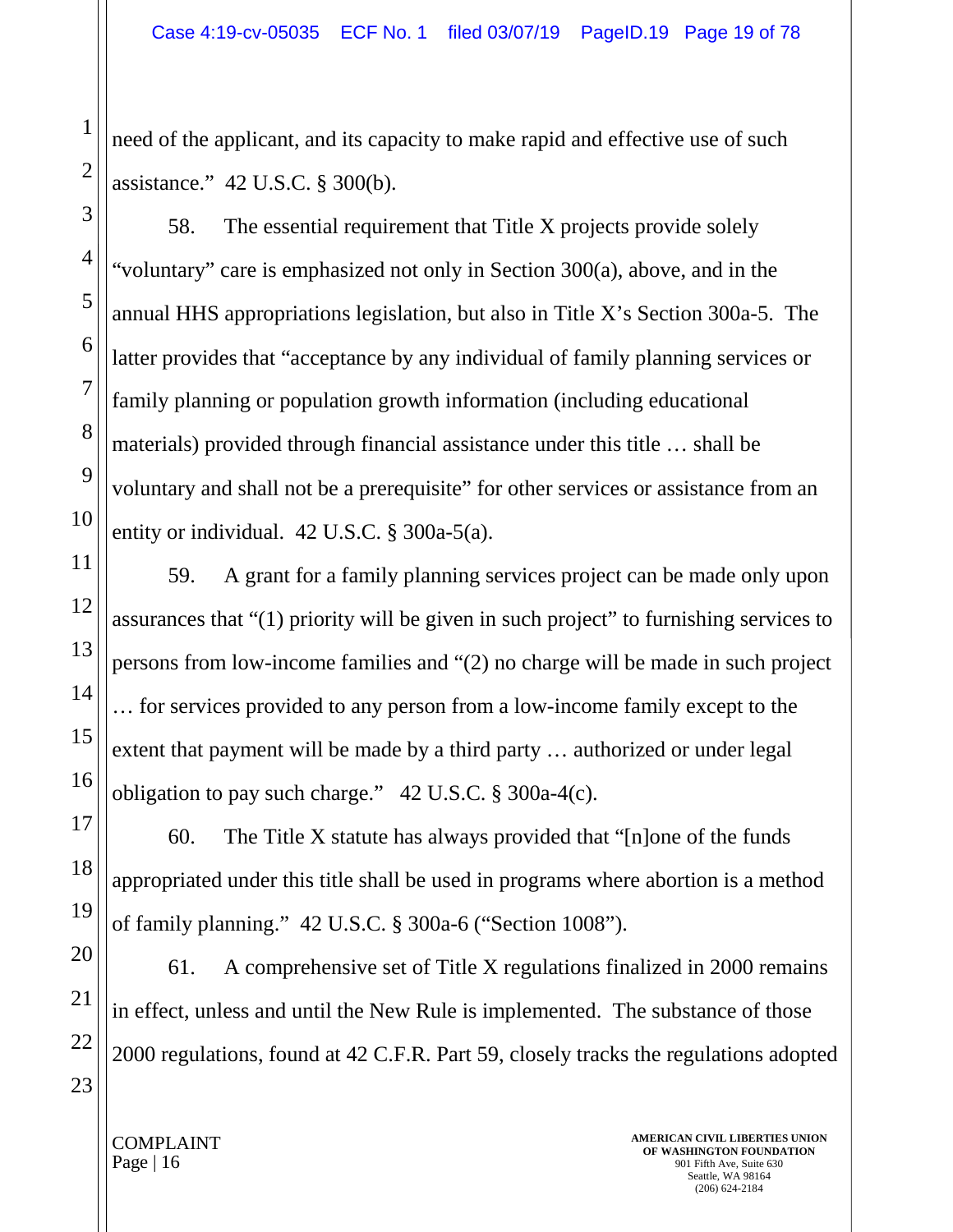at the inception of the program and that have governed its operation for virtually all of the Title X program's history.

62. Section 59.1 of the existing regulations specifies that the "voluntary family planning projects" funded by Title X grants "shall consist of the educational, comprehensive medical, and social services necessary to aid individuals to determine freely the number and spacing of their children." 42 C.F.R. § 59.1. Section 59.5(a)(2) further requires that Title X projects provide all services "without subjecting individuals to any coercion to accept services." 42 C.F.R.  $\S$  59.5(a)(2).

63. Priority in the provision of those family planning services must be given to "persons from low-income families."  $42$  C.F.R. § 59.5(a)(6). "Lowincome family" is defined to include those whose annual income does not exceed 100% of the federal poverty level. It also includes other individuals who are determined to be unable to pay, such as minors who seek confidential services and whose own resources place them below the federal poverty level. 42 C.F.R. § 59.2.

64. As required by the statute, persons that fall within the defined scope of low-income families pay nothing for Title X services. 42 C.F.R. § 59.5(a)(7). Persons from families whose annual incomes are between 101 and 250% of the federal poverty level pay according to a sliding schedule of discounts based on ability to pay. 42 C.F.R.  $\S$  59.5(a)(8). If a third party is "authorized or legally obligated to pay for services, all reasonable efforts must be made to obtain the third-party payment without application of any discounts."  $42 \text{ C.F.R } \S 59.5(a)(9)$ .

1

2

3

4

5

6

7

8

9

10

11

12

13

14

15

16

17

18

19

20

21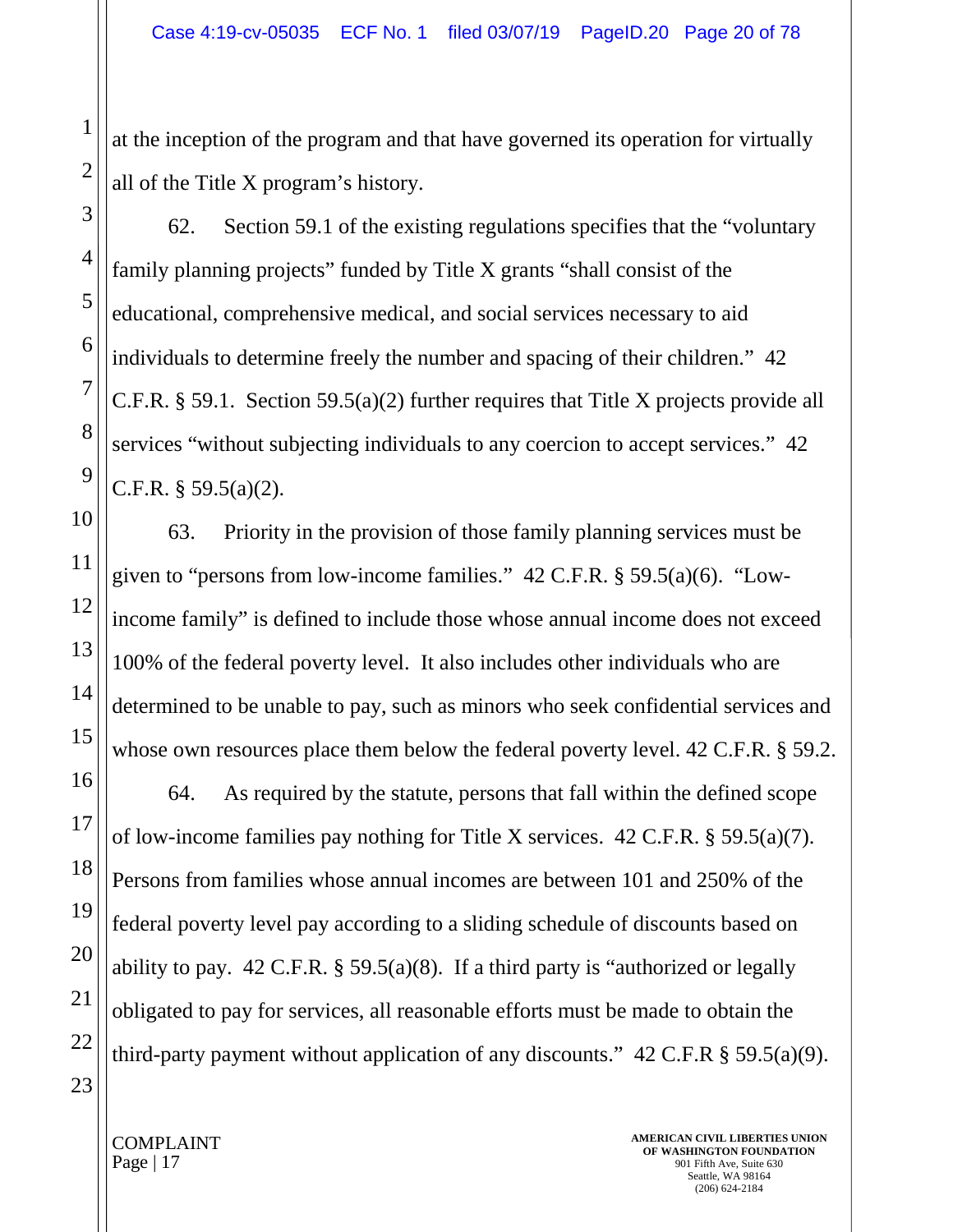65. Title X services must also be provided "in a manner which protects the dignity of the individual" and without discrimination, including based on patients' religion, race, national origin, age, sex, number of pregnancies, or marital status. 42 C.F.R. § 59.5(a)(3), (4).

66. The existing regulations require that each project provide "a broad range of acceptable and effective medically approved" family planning methods and services. 42 C.F.R. § 59.5(a)(1). Title X projects must conduct their medical services under the overall "direction of a physician with special training or experience in family planning" and provide "orientation and in-service training for all project personnel."  $42$  C.F.R. § 59.5(b)(4), (6). Most Title X clinical care is provided to patients by nurse practitioners, certified nurse midwives, physician assistants, or registered nurses with an expanded scope of practice.

67. In addition to the family planning services offered within the Title X project, Title X health centers are required to provide referrals to other medical providers when medically indicated or when the care sought by patients is beyond the services offered by the Title X provider.  $42$  C.F.R.  $\S 59.5(b)(1)$ ,  $(2)$ ,  $(8)$ .

68. The obligation to provide referrals upon request is specifically emphasized for Title X providers' pregnancy testing and counseling. Section 59.5(a)(5) makes clear that while Title X projects do "[n]ot provide abortion as a method of family planning," a project must:

- (i) Offer pregnant women the opportunity to be provided information and counseling regarding each of the following options: (A) Prenatal care and delivery;
- 
- (B) Infant care, foster care, or adoption; and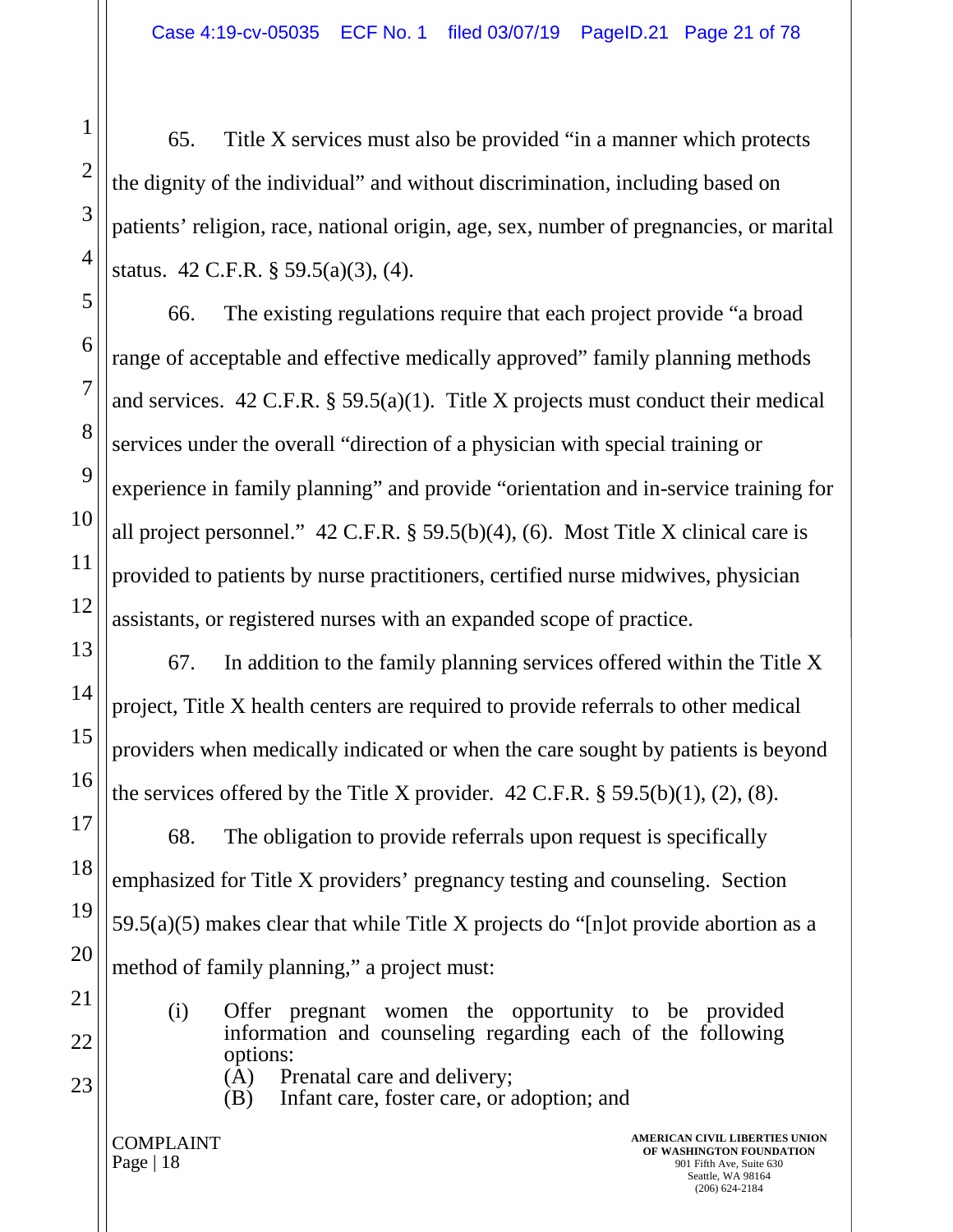(C) Pregnancy termination.

(ii) If requested to provide such information and counseling, provide neutral, factual information and nondirective counseling on each of the options, and referral upon request, except to any option(s) about which the pregnant woman indicates she does not wish to receive such information and counseling.

69. The existing regulations also include provisions related to the grant application process and the governing criteria for Title X grant-making. The seven specific regulatory criteria, 42 C.F.R. § 59.7, for HHS's application review and grant decision-making have remained the same since the 1970s.

70. Title X services grants are competitive grants that, like other HHS discretionary grants, are awarded only after extremely detailed applications are submitted in response to funding opportunity announcements ("FOAs"). The applications are reviewed and ranked by objective merits review panels convened by OPA through HHS's 10 regional offices and made up of outside reviewers knowledgeable about family planning. This process is described in and governed by 45 C.F.R. Part 75. If Title X grants are awarded through this competitive process for project periods of multiple years, HHS nonetheless reviews renewal applications from multi-year grantees annually and must approve their yearly continuation funding. 42 C.F.R. § 59.8.

71. Finally, the current regulations make clear that "[a]ny funds granted under this subpart shall be expended solely for the purpose for which the funds were granted in accordance with the approved application and budget, the regulations of this subpart, the terms and conditions of the award, and the applicable cost principles prescribed in 45 CFR part 75." 42 C.F.R. § 59.9.

COMPLAINT Page  $|19|$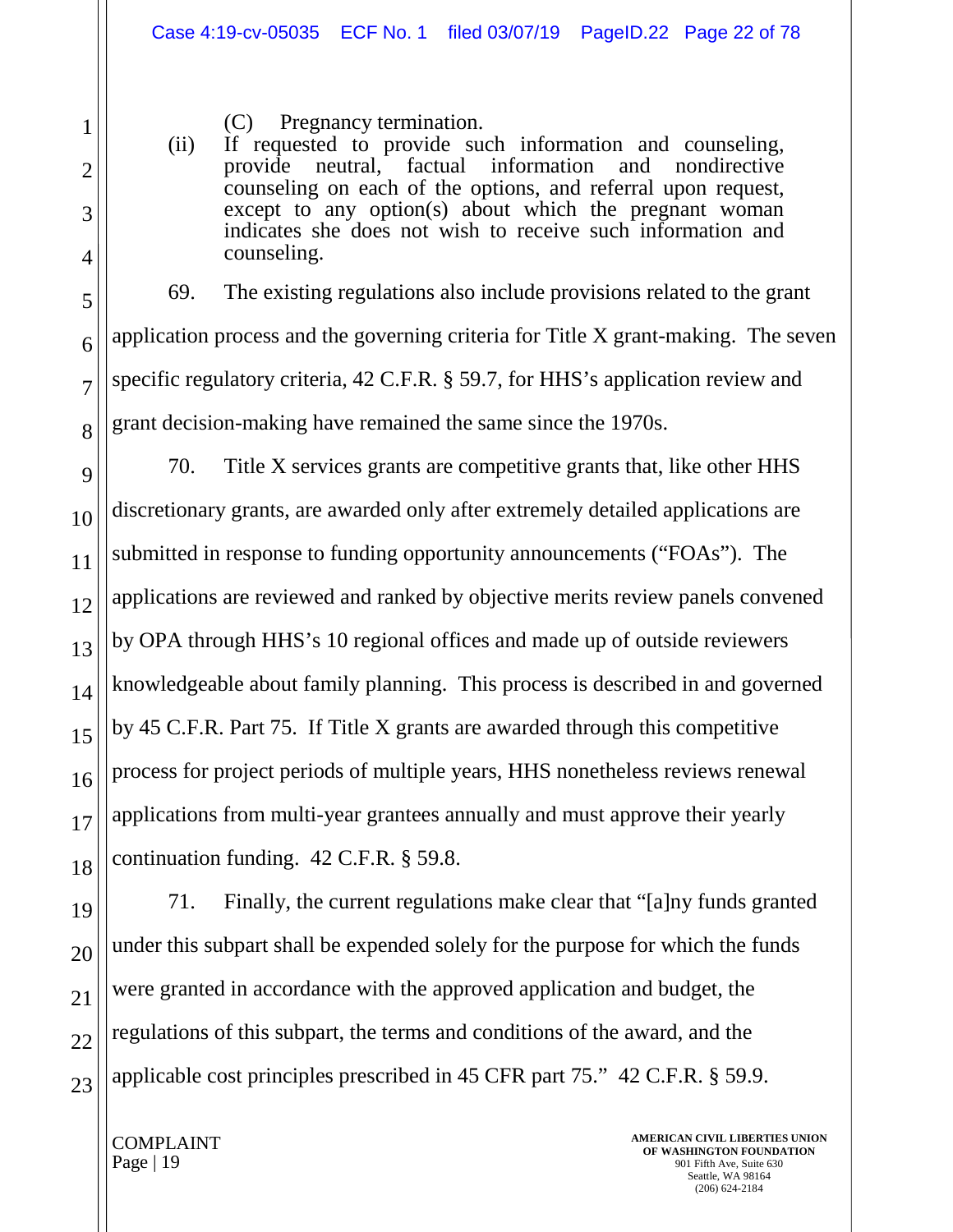72. HHS has supplemented the Title X regulations with agency guidance in the Program Requirements. Those Program Requirements make clear that Title X projects are governed by the national standards of clinical family planning care set forth in the CDC/OPA publication, *Providing Quality Family Planning Services* (2014), [https://www.cdc.gov/mmwr/ pdf/rr/rr6304.](https://www.cdc.gov/mmwr/%20pdf/rr/rr6304)pdf ("QFP"), and any QFP updates. Program Requirements at 5.

73. In addition, in 2000, HHS issued specific guidance on how to provide Title X family planning services that may involve discussion of abortion, such as pregnancy counseling, contraceptive counseling, and the provision of neutral, factual educational information. *Provision of Abortion-Related Services in Family Planning Services Projects*, 65 Fed. Reg. 41,281 (July 3, 2000). The 2000 guidance also addresses the service protocols, pro-rated cost allocations, and other financial separation steps that Title X projects implement to ensure that abortion care itself is separate from all Title X activities.

74. This legal framework for Title X family planning has remained remarkably consistent over the program's almost five decades. There has been only one previous attempt by the executive branch to remake the program from one intended to be about equality of access to quality clinical family planning services so that low-income individuals can freely determine their own reproductive decisions, into a directive, ideological, and coercive program that imposes care on and limits information for pregnant patients.

75. In 1988, HHS promulgated a similar rulemaking as the one challenged here, though not nearly as expansive and insidious. In 1991, the Supreme Court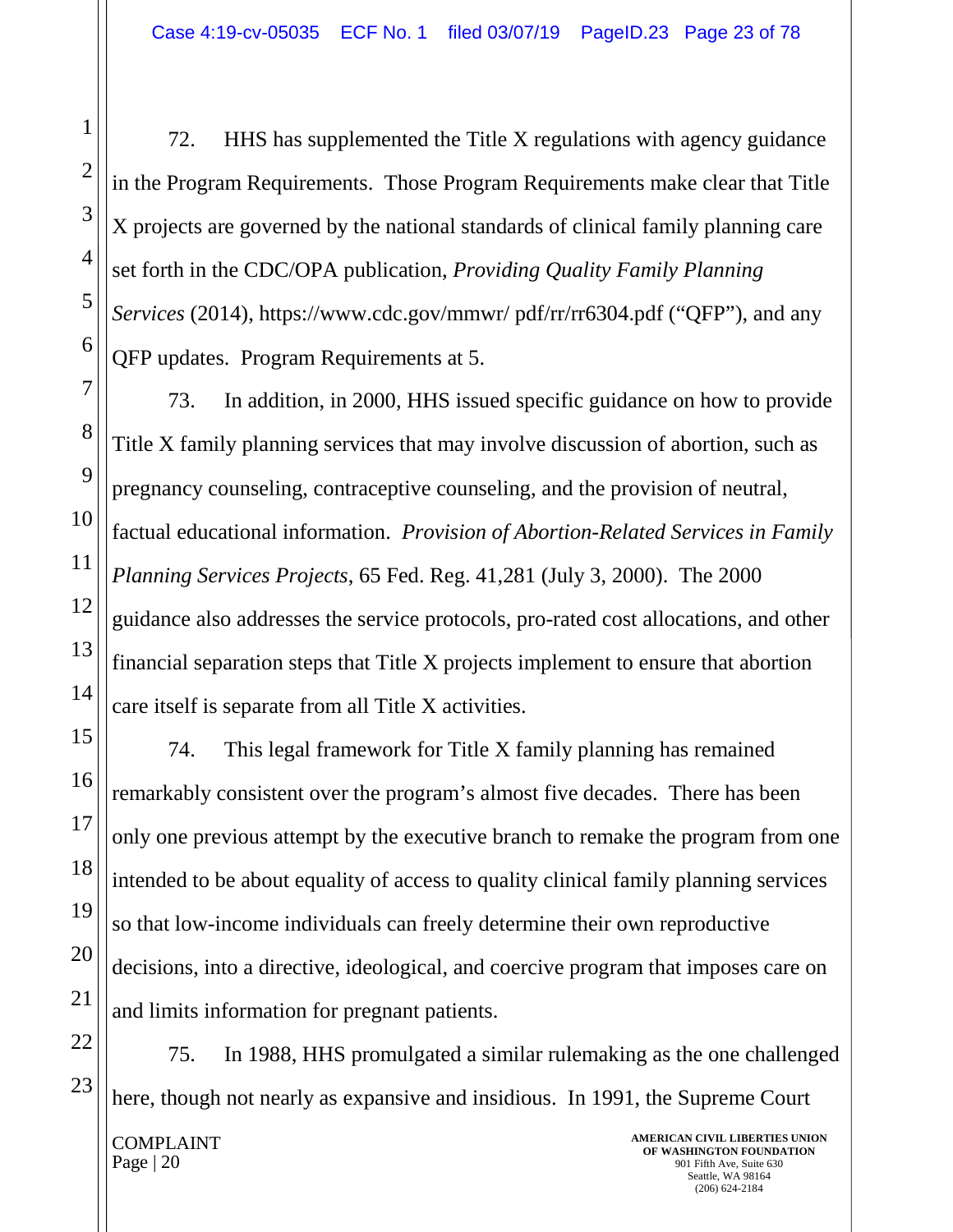rejected certain legal arguments made against the 1988 rulemaking. *See Rust v. Sullivan*, 500 U.S. 173 (1991). But that aberrant rulemaking was never implemented nationwide and never permitted to sabotage Title X's success and deprive Title X patients of quality care.

76. The 1988 rule remained enjoined and in limbo until shortly before February 1993, when the agency rescinded it. HHS made clear in February 1993 that the standards that had been in place for years before the 1988 attempt to redirect and fundamentally alter the Title X program continued to govern. *See Standards of Compliance for Abortion-Related Services in Family Planning Service Projects*, 58 Fed. Reg. 7464 (Feb. 5, 1993). Under those standards, Title X projects provided "nondirective counseling to the patient on options relating to her pregnancy, including abortion" and were required "to refer her for abortion, if that is the option she selects." *Id.*

(2)Congress's Additional Mandates for Title X from 1996 to the Present

77. In legislative enactments subsequent to this 1988 attempt to steer the program astray, Congress itself has repeatedly and emphatically rejected the notion that directive, misleading medical care could permissibly be injected into the Title X program.

78. With the Nondirective Mandate, Congress has explicitly required every year since 1996 that "all pregnancy counseling [in Title X projects] shall be nondirective." Pub. L. No. 115-245, 132 Stat. at 3070-71. That substantive requirement for the Title X program has been a condition of every Title X funding

COMPLAINT Page | 21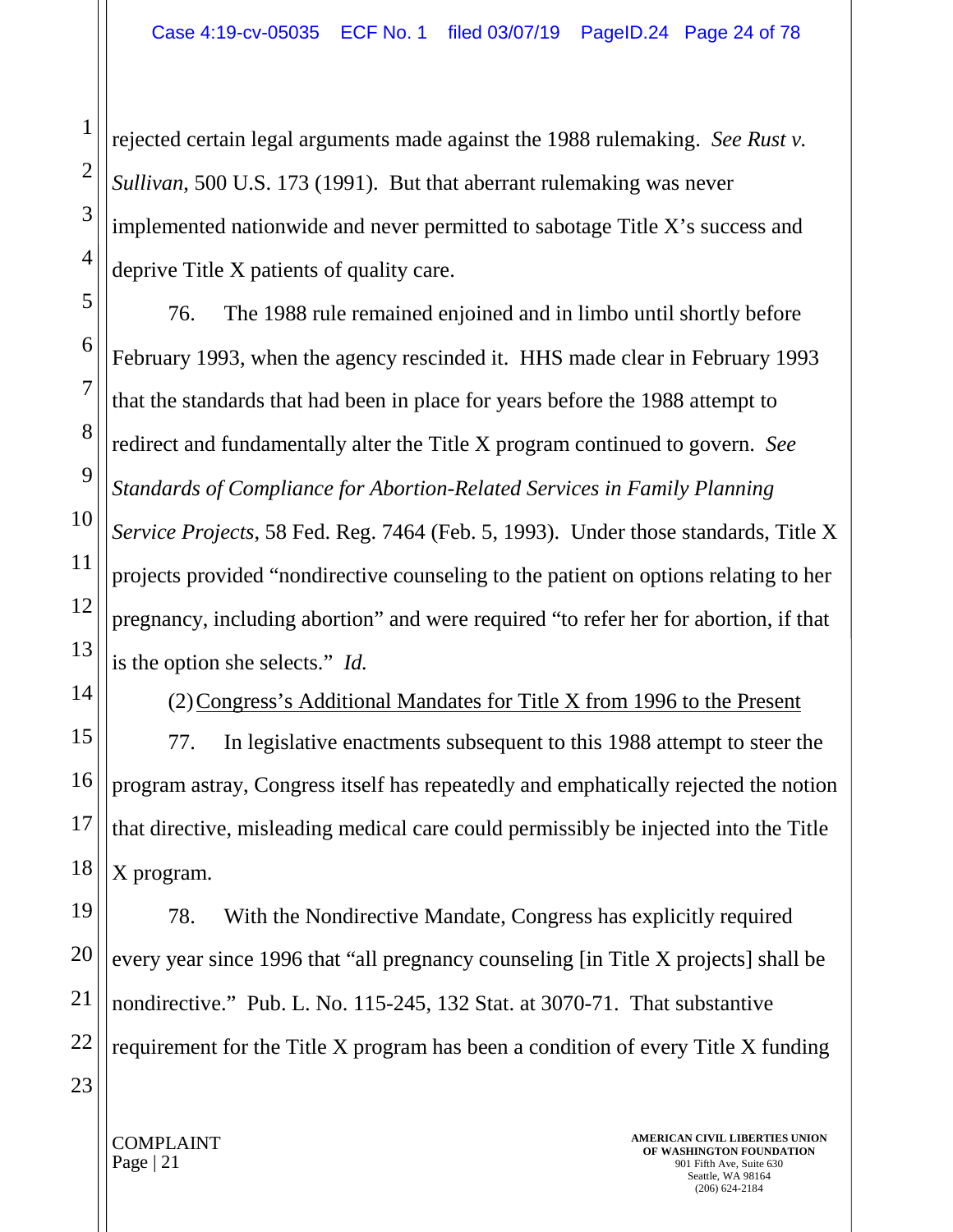| $\mathbf{1}$   | appropriation for 25 years, including in the most recent HHS appropriations act                                                              |  |
|----------------|----------------------------------------------------------------------------------------------------------------------------------------------|--|
| $\overline{2}$ | already passed for this fiscal year. See id.                                                                                                 |  |
| 3              | 79.<br>In addition, in the PPACA, Congress prohibited HHS from                                                                               |  |
| $\overline{4}$ | promulgating any regulations that interfere with medical providers'                                                                          |  |
| 5              | communication of full information and the full range of options to their patients;                                                           |  |
| 6              | violate informed consent and ethical principles; or create other barriers to timely                                                          |  |
| $\overline{7}$ | accessing health care services.                                                                                                              |  |
| 8              | 80.<br>Section 1554 of the PPACA specifically requires that the Secretary of                                                                 |  |
| 9              | HHS "shall not promulgate any regulation" that:                                                                                              |  |
| 10             | (1) creates any unreasonable barriers to the ability of individuals to                                                                       |  |
| 11             | obtain appropriate medical care;<br>(2) impedes timely access to health care services;                                                       |  |
| 12             | (3) interferes with communications regarding a full range of treatment<br>options between the patient and the provider;                      |  |
| 13             | (4) restricts the ability of health care providers to provide full<br>disclosure of all relevant information to patients making health       |  |
| 14             | care decisions; [or]<br>(5) violates the principles of informed consent and the ethical                                                      |  |
| 15             | standards of health care professionals;                                                                                                      |  |
| 16             | 42 U.S.C. § 18114(1)-(5). Section 1554 is one of the generally-applicable                                                                    |  |
| 17             | provisions in the PPACA that protects against specified forms of interference with                                                           |  |
| 18             | access to medical care.                                                                                                                      |  |
| 19             | C. The New Rule and Its Unlawful Interference With Title X Care<br>As Congress has repeatedly made plain in recent years, HHS cannot<br>81.  |  |
| 20             |                                                                                                                                              |  |
| 21             | hijack the Title X program to require directive pregnancy counseling, force                                                                  |  |
| 22             | pregnant patients toward "favored" reproductive decisions, or violate ethical health                                                         |  |
| 23             |                                                                                                                                              |  |
|                | AMERICAN CIVIL LIBERTIES UNION<br><b>COMPLAINT</b><br>OF WASHINGTON FOUNDATION<br>Page   22<br>901 Fifth Ave, Suite 630<br>Seattle, WA 98164 |  |

(206) 624-2184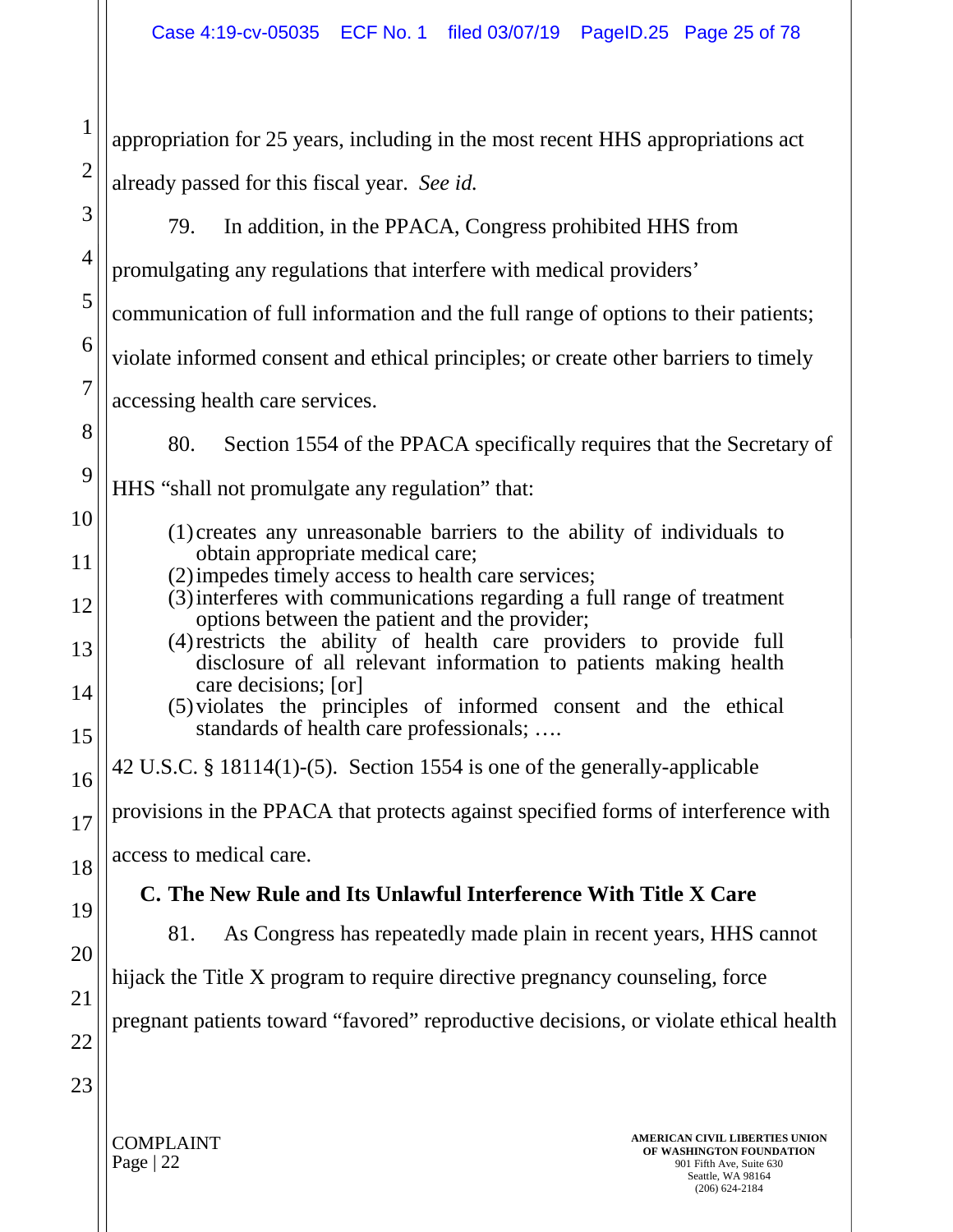care principles and HHS's own national standards of family planning care articulated in the QFP.

82. Title X exists to provide patients voluntary access to quality care, and prioritizes low-income patients receiving that care. Its purpose is sabotaged if removing long-established, high-quality providers instead becomes the priority, as with the New Rule, and HHS seeks to replace them with providers that *oppose* much of the quality family planning that Title X exists to offer patients. The New Rule, in its interconnected parts and as a whole, unlawfully interferes with central aspects of the Title X program and should be set aside.

(1)The New Rule's Many Legal Failings

83. The New Rule violates Title X, the Nondirective Mandate, and Section 1554 of the PPACA; exceeds HHS's rulemaking authority; is arbitrary and capricious; arises from a faulty rulemaking process; and conflicts with constitutional protections. Its legal failings are set forth in turn, organized by the New Rule's substantive categories.

*a. The New Rule Mandates Directive Pregnancy Counseling*

i. The New Rule's Counseling Distortions Are Contrary to Law

84. In multiple respects, the New Rule drastically shifts how pregnancy counseling must take place within Title X and directly conflicts with Title X's voluntariness requirement, the Nondirective Mandate, and most of the prohibitions on HHS rulemaking in Section 1554 of the PPACA.

85. First, the New Rule's Section 59.14(b) requires that when a Title X patient "is medically verified as pregnant," the Title X provider "shall" refer her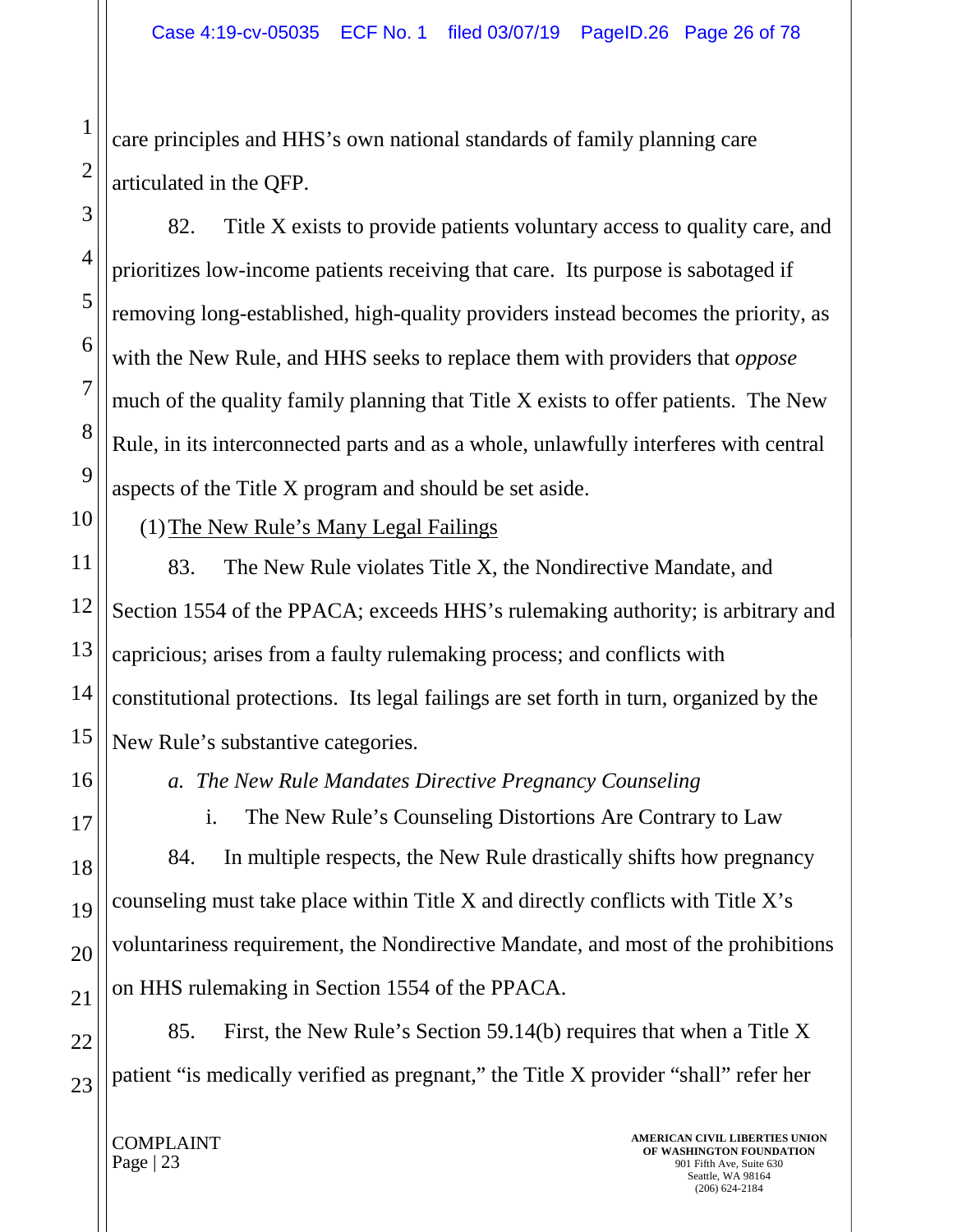"for medically necessary prenatal health care." 84 Fed. Reg. at 7789. This directive referral must occur for all pregnant patients, regardless of their individual wishes or consent to the referral.

86. Second, the New Rule also allows what it calls "nondirective pregnancy counseling," Section 59.14(b)(1), but there is no permitted scenario in which that counseling is in fact nondirective for patients who might be considering abortion. Every patient must receive the mandatory prenatal referral as part of their pregnancy counseling. In addition, a Title X physician or some advancedpractice clinicians could also choose to provide so-called "nondirective pregnancy counseling," but discuss only carrying the pregnancy to term and adoption, and refuse to mention abortion or respond to patients' questions about it. Conversely, the provider can never solely discuss the option of abortion, even if that is the only option in which the patient is interested. Instead, the provider must always include mandatory prenatal referral and involuntary counseling about carrying the pregnancy to term. 84 Fed. Reg. at 7747.

87. Third, the New Rule specifically allows Title X-funded entities to provide other types of directive (and non-voluntary) pregnancy counseling to patients. The New Rule provides that any Title X staff member may provide pregnant patients with a referral to adoption agencies and/or "information about maintaining the health of the mother and unborn child during pregnancy," regardless of the individual patient's wishes, requests, or plans. Section 59.14(b)(iii), (iv); 84 Fed. Reg. at 7789.

COMPLAINT Page | 24 **AMERICAN CIVIL LIBERTIES UNION OF WASHINGTON FOUNDATION** 901 Fifth Ave, Suite 630 88. Finally, the New Rule prohibits any person within a Title X project

Seattle, WA 98164 (206) 624-2184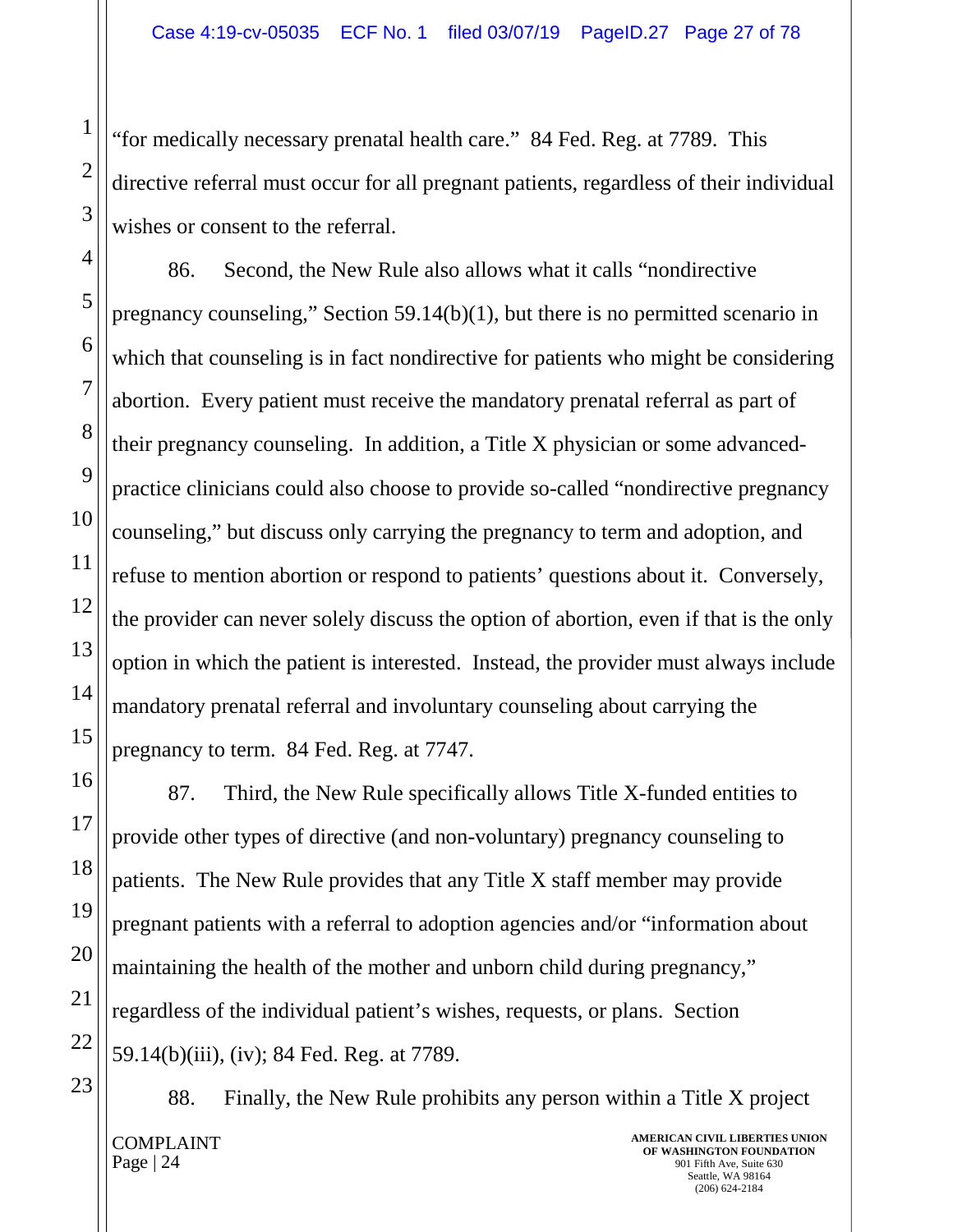from counseling pregnant patients in a manner that (i) directly refers a pregnant patient to an abortion provider, (ii) identifies any abortion provider for the patient, or (iii) indirectly assists the patient in finding a referral for abortion care, even when a patient has explicitly asked the provider for help with an abortion referral or for information about accessing abortion. *See* Sections 59.5(a)(5), (b)(1), (b)(8), 59.13, 59.14(a) & (c), and 59.16; 84 Fed. Reg. at 7788-90.

89. The complete prohibition against abortion referrals during pregnancy counseling applies even when a patient specifically asks for such a referral. At most, Title X providers can give any pregnant patient a list of "comprehensive primary health care providers (including providers of prenatal care)," which may or may not include any that might provide abortion. Section 59.14(b)(1)(ii), (2); 84 Fed. Reg. at 7789. If any of those "comprehensive primary health care providers" do provide abortions, they cannot be identified as such for the patient, and cannot be more than a minority of the entities on the list. *Id.* A patient who receives the list will not know whether it includes any abortion providers, even if she receives it in response to a direct request solely for abortion access information. The Title X provider is prohibited from telling her which (if any) provider on the list performs abortions, even if the patient asks about that.

90. In addition, the New Rule's sections requiring physical separation, limiting infrastructure spending, and forbidding expressive activities that may assist women in obtaining abortions also limit and interfere with Title X's proper nondirective pregnancy counseling. Section 59.15(d) instructs Title X projects to make "material referencing abortion ... absent" from their physical facilities. 84

COMPLAINT Page  $|25|$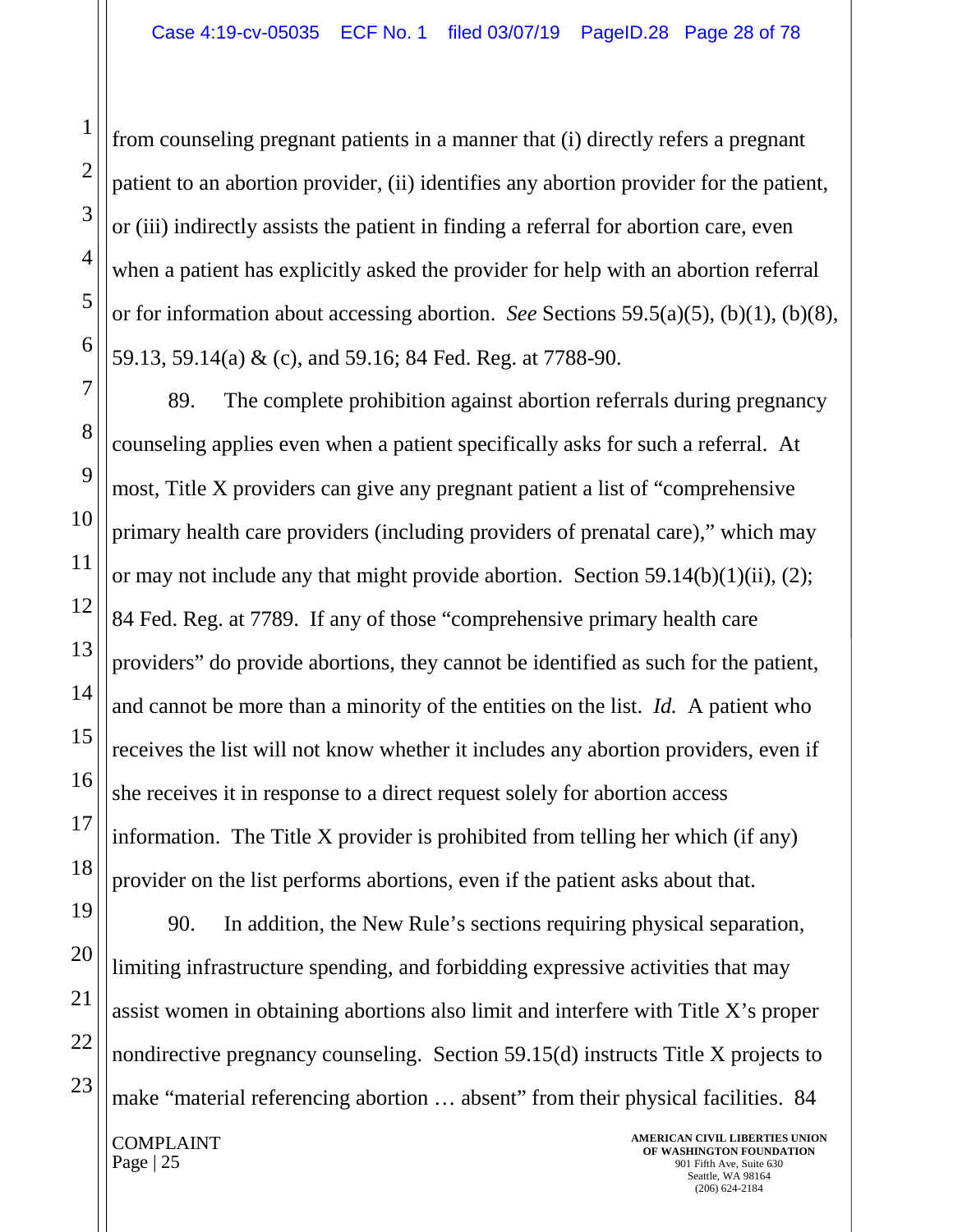Fed. Reg. at 7789. Sections 59.16 and 59.18 forbid using Title X funds to create or disseminate written materials that may encourage abortion or assist women in obtaining it. These new restrictions forbid the use of pregnancy options workbooks and other written summaries about pregnancy options that are important aspects of truly nondirective pregnancy counseling when a Title X patient has just been informed she is pregnant and asks for written materials outlining the relevant medical facts and options to inform her decision-making.

91. All of these provisions establishing Title X's new treatment of pregnant patients, Sections 59.2, 59.5(a)(5), (b)(1), (b)(8), 59.13 through 59.16, and 59.18, are collectively referred to herein as the "Counseling Distortions."

92. The New Rule's Counseling Distortions are plainly contrary to law in at least three ways. They violate:

• *Congress's Nondirective Mandate*. Pub. L. No. 115-245, 132 Stat. at 3070-71. Under the New Rule, (a) all patients must receive a directive referral for prenatal care, and (b) Title X providers are free to provide additional counseling that directs a patient toward continuing the pregnancy and excludes the option of abortion, even if the patient desires counseling regarding abortion. All of this pregnancy counseling pushes patients toward one reproductive outcome, namely childbirth;

• *Congress's requirement that all Title X services be voluntary and not coercive*. *Id.*; 42 U.S.C. §§ 300, 300a-5. Under the New Rule, patients not interested in prenatal care and seeking only abortion information are

1

2

3

4

5

6

7

COMPLAINT Page | 26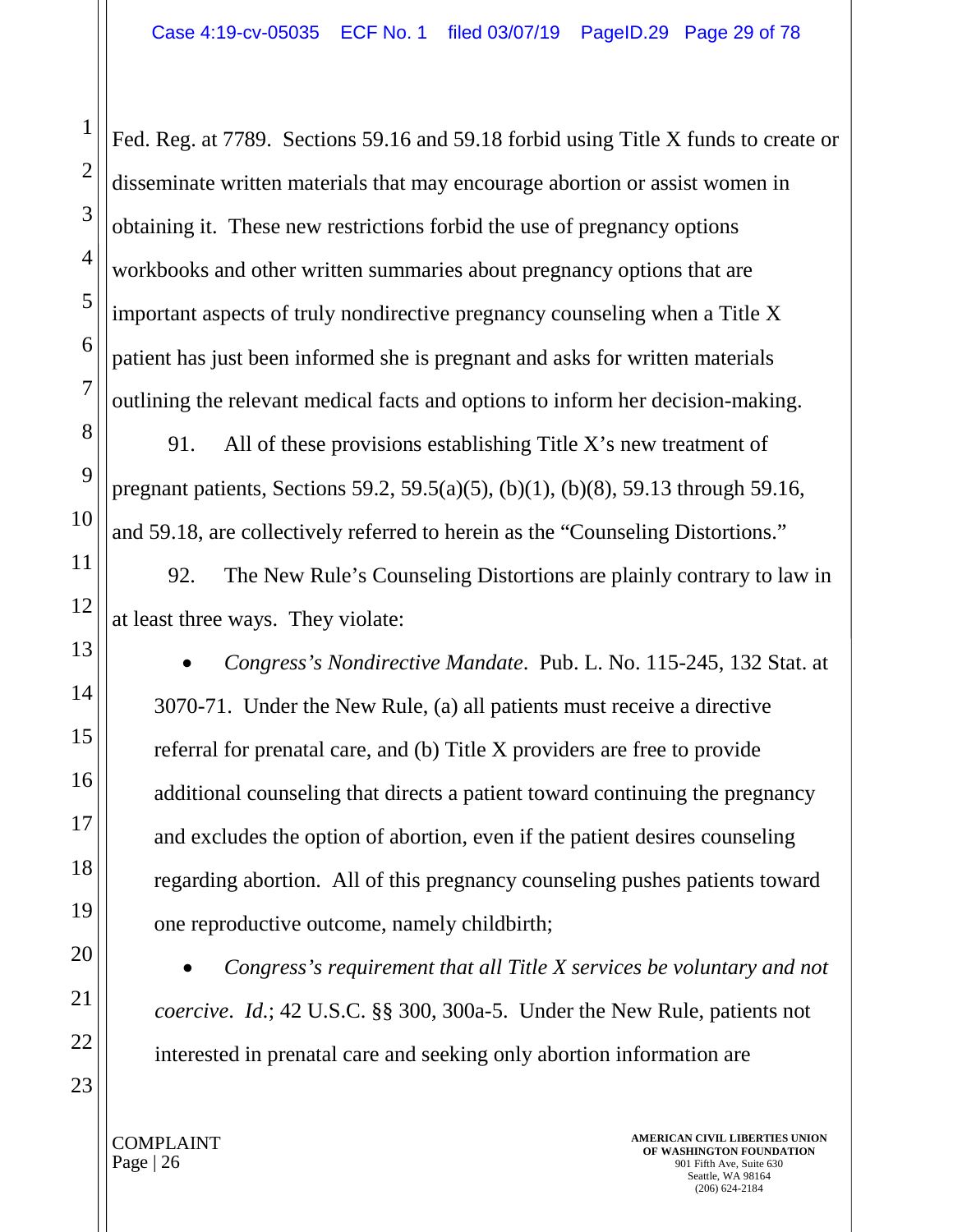nonetheless subjected to involuntary prenatal pregnancy counseling, including a forced referral; and

• *Congress's unequivocal requirements in Section 1554* that HHS not promulgate any regulations that, *inter alia*, restrict the ability of health care providers to fully disclose all relevant information to patients making health care decisions, violate ethical standards of health care, or interfere with treatment-option discussions or timely access to care. 42 U.S.C. § 18114.

93. The New Rule in all those ways imposes substandard care on the lowincome patients that Title X serves. HHS's own national standards of clinical care in the QFP specifically instruct that, in the context of "pregnancy testing and counseling," full options information and the full array of possible referrals, including abortion and according to patients' own preferences, should be available. QFP at 13-14. The QFP further emphasizes that patients' access to referral care, including abortion if desired, should be expedited and not delayed. *Id.*

94. The relevant professional medical associations likewise explain that patients should have full access to information and the opportunity to discuss all options. Those professional bodies specify that a clinician withholding information from patients or presenting only directive, biased information about reproductive health options is not consistent with medical ethics. In addition, medical ethical principles further dictate that if a patient may need care that falls outside a treating clinician's practice, the clinician is obligated to refer to or consult with other professionals who provide that out-of-practice care. *See, e.g.,*  American College of Obstetricians and Gynecologists ("ACOG") Comment Letter

COMPLAINT Page | 27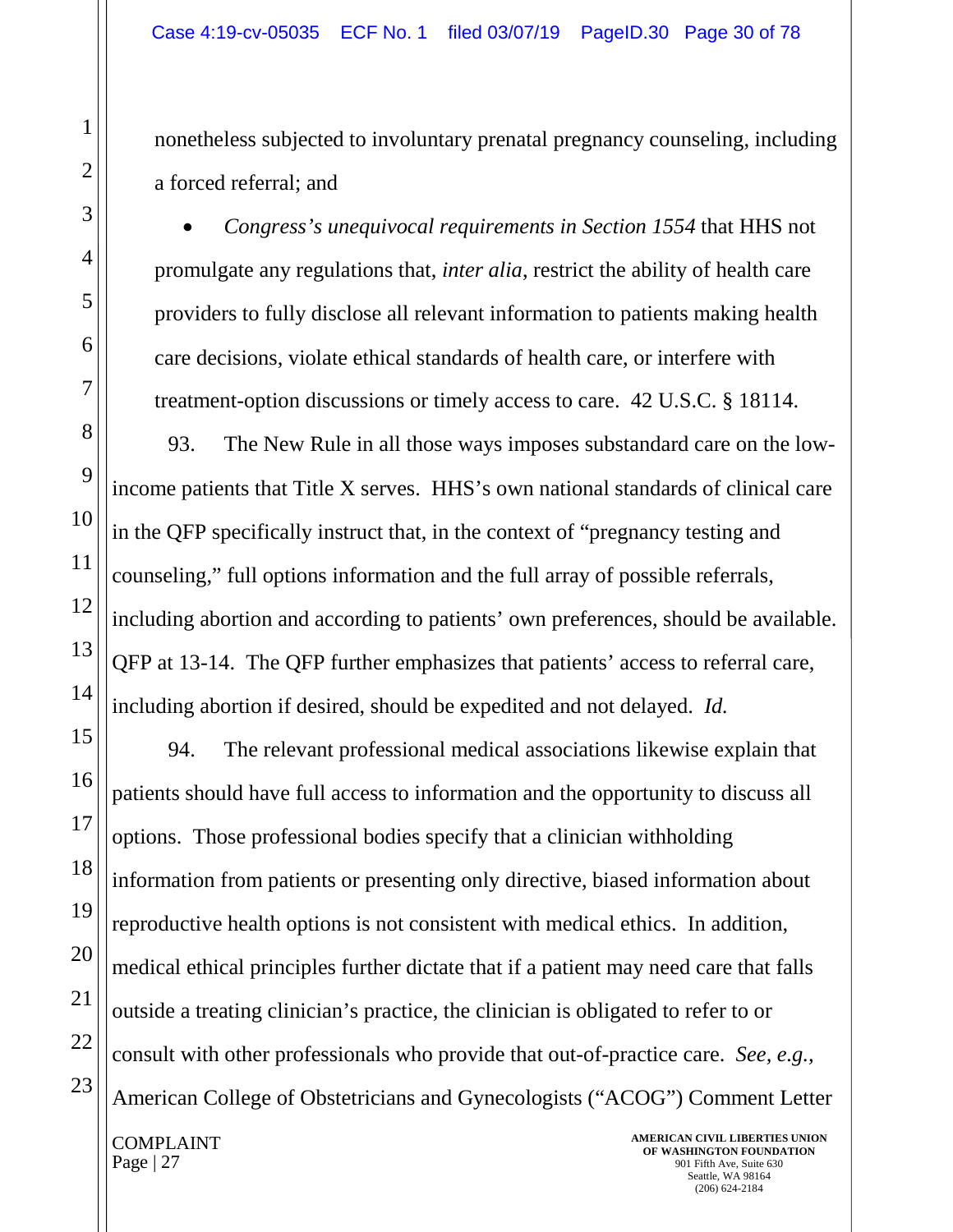at 3-6 (July 31, 2018); American Medical Association ("AMA") Comment Letter at 3 (July 31, 2018) ("[C]hanges on counseling and referral … would not only undermine the patient-physician relationship, but also force physicians to violate their ethical obligations."); American Academy of Nursing ("AAN") Comment Letter at 4 (July 26, 2018).

95. The New Rule makes abortion the only medical care outside Title X projects' scope to which Title X clinicians are barred from providing patients with a referral. Now, even medically indicated referrals to abortion providers based on specific patient health risks are barred by the New Rule, as discussed below.

96. Instead, the New Rule mandates that clinicians, at most, can respond to a patient seeking an abortion referral with misleading, unlabeled, and artificially limited information—including a list that may include no abortion providers at all—that will only confuse and delay that patient in accessing abortion care. Any Title X provider can now choose to discuss only carrying the pregnancy to term and adoption with a patient distressed by her pregnancy, and need not in any way discuss abortion as an option, even upon a patient's request.

97. The New Rule's limitations on "indirect referrals" and its expansive separation requirements, as described below, also bar clinicians from making patients aware that more complete counseling may be available to them outside the Title X project, whether from that very same clinician or from others. But the New Rule would allow a provider within the Title X project to explicitly condemn or discourage the option of abortion—in addition to the new Title X pregnancy counseling requirement that explicitly directs all patients toward prenatal care.

COMPLAINT Page | 28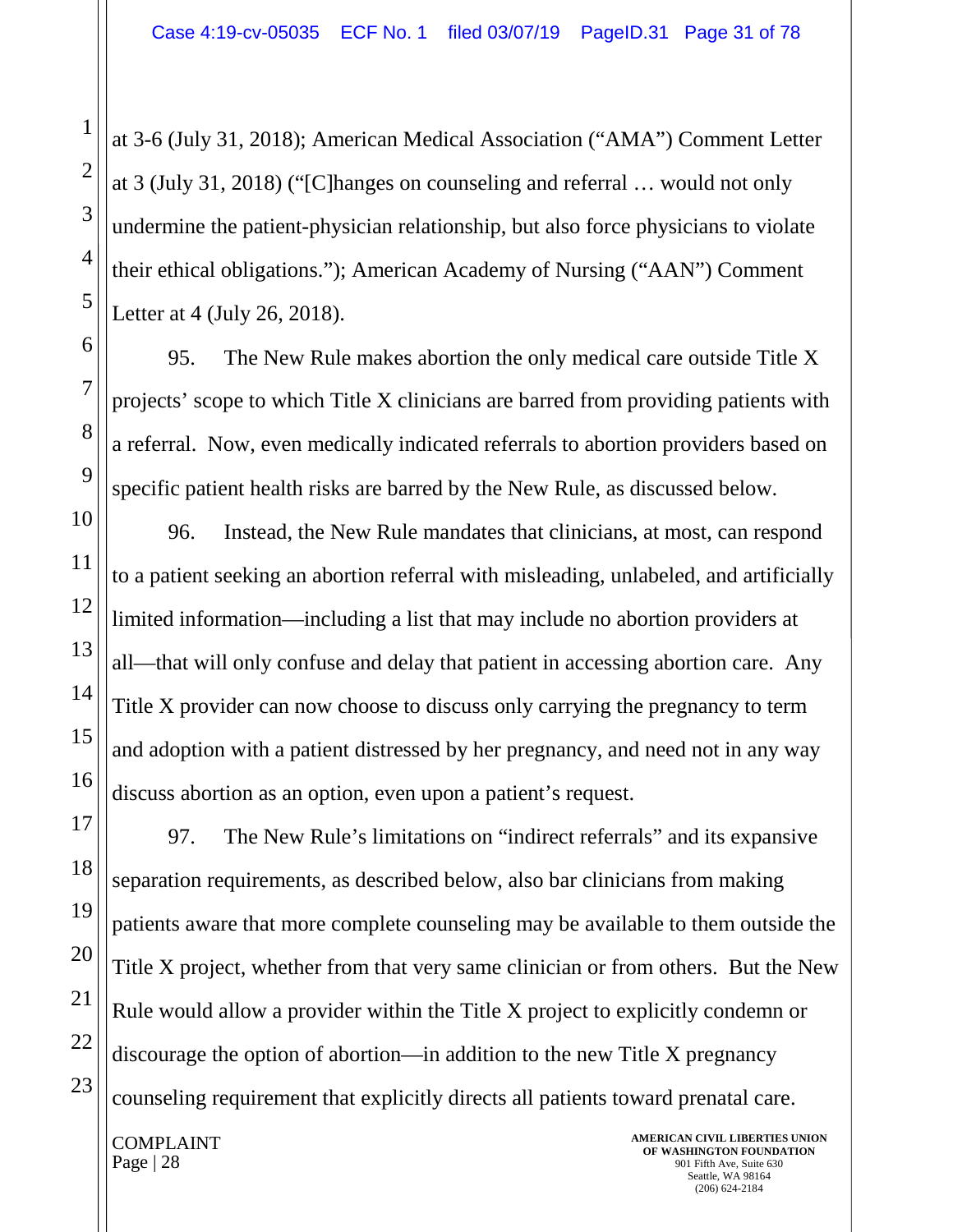98. For Title X patients denied accurate, neutral counseling about abortion, some of whom may be young and/or non-English speaking and most of whom have extremely limited financial resources, HHS's rulemaking suggests information "on the internet" is a sufficient alternative channel of communication. 84 Fed. Reg. at 7746. This is a complete abdication of Congress's Nondirective Mandate and wholly ignores the priority of Title X to provide patients with limited economic resources access to quality medical care.

ii. The Counseling Distortions Are Also Arbitrary and Capricious 99. The Counseling Distortions are not only flatly contrary to the statutory provisions discussed above, but are also the result of an unreasoned, arbitrary decision-making process by HHS in promulgating them. As referenced elsewhere in the Complaint, HHS ignored its own QFP standards, did not consider any specifics of currently-applicable medical ethics principles, and refused to confront medical experts' virtually unanimous condemnation of the New Rule's Counseling Distortions and their requirement of coercive, directive, and substandard care for patients. In all these ways, the agency engaged in unfounded and impermissible decision-making.

100. In addition, HHS also acted arbitrarily by failing to acknowledge and not addressing at all—the specific evidence before it that the Counseling Distortions, including the bar on abortion referrals, would trigger widespread departures by current Title X providers and massively disrupt the Title X program.

101. The Counseling Distortions will start a ripple effect of harms that will extend far beyond the immediate, direct denial of truly nondirective pregnancy

COMPLAINT Page | 29

**AMERICAN CIVIL LIBERTIES UNION OF WASHINGTON FOUNDATION** 901 Fifth Ave, Suite 630 Seattle, WA 98164 (206) 624-2184

1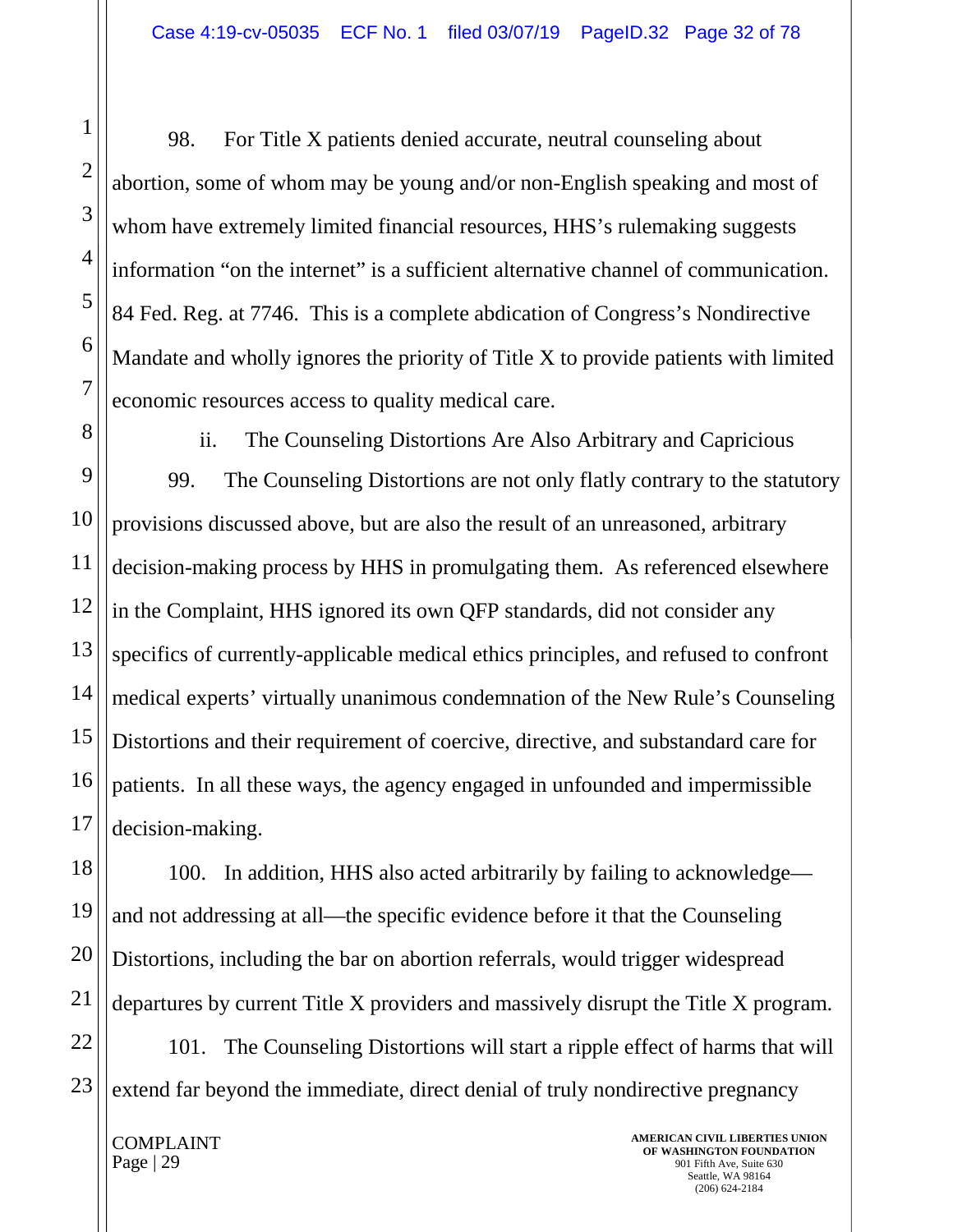counseling to patients. As NFPRHA described in detail in its comments to HHS, these pregnancy counseling changes "will drive a number of Title X providers from the program, shrink and diminish the effectiveness of the Title X network, harm patients' health, attempt to exert coercion over and impose dignitary harms on patients, and damage the trusted clinician-patient relationships for which Title X is known." NFPRHA Comment Letter at 4 (July 31, 2018).

102. Planned Parenthood Federation of America ("PPFA") in its comments repeatedly alerted HHS that if "the proposed ban on abortion referrals" were finalized, all Planned Parenthood providers "would be forced to decline Title X funds" because such a ban is "fundamentally at odds" with medical professionals' obligations. PPFA Comment Letter at 77 (July 31, 2018). PPFA also made explicit what HHS already knew: that Planned Parenthood sites currently treat a high number of Title X patients, including in areas not served by any other family planning resources. In particular, while the Planned Parenthood health centers "represent only 13 percent of Title X service sites, they serve *over 40 percent of the program's patients*." *Id.* at 78 (emphasis added). "Fifty-six percent of Planned Parenthood health centers are in health provider deserts, where residents live in areas that are medically underserved and they may have nowhere else to go to access essential health services without Planned Parenthood." *Id.*

103. Other current Title X participants and public health experts also warned that the New Rule's interference with nondirective pregnancy counseling, including barring referrals upon request for abortion, would trigger significant provider withdrawals, create holes in the Title X network, and interfere with

COMPLAINT Page  $|30|$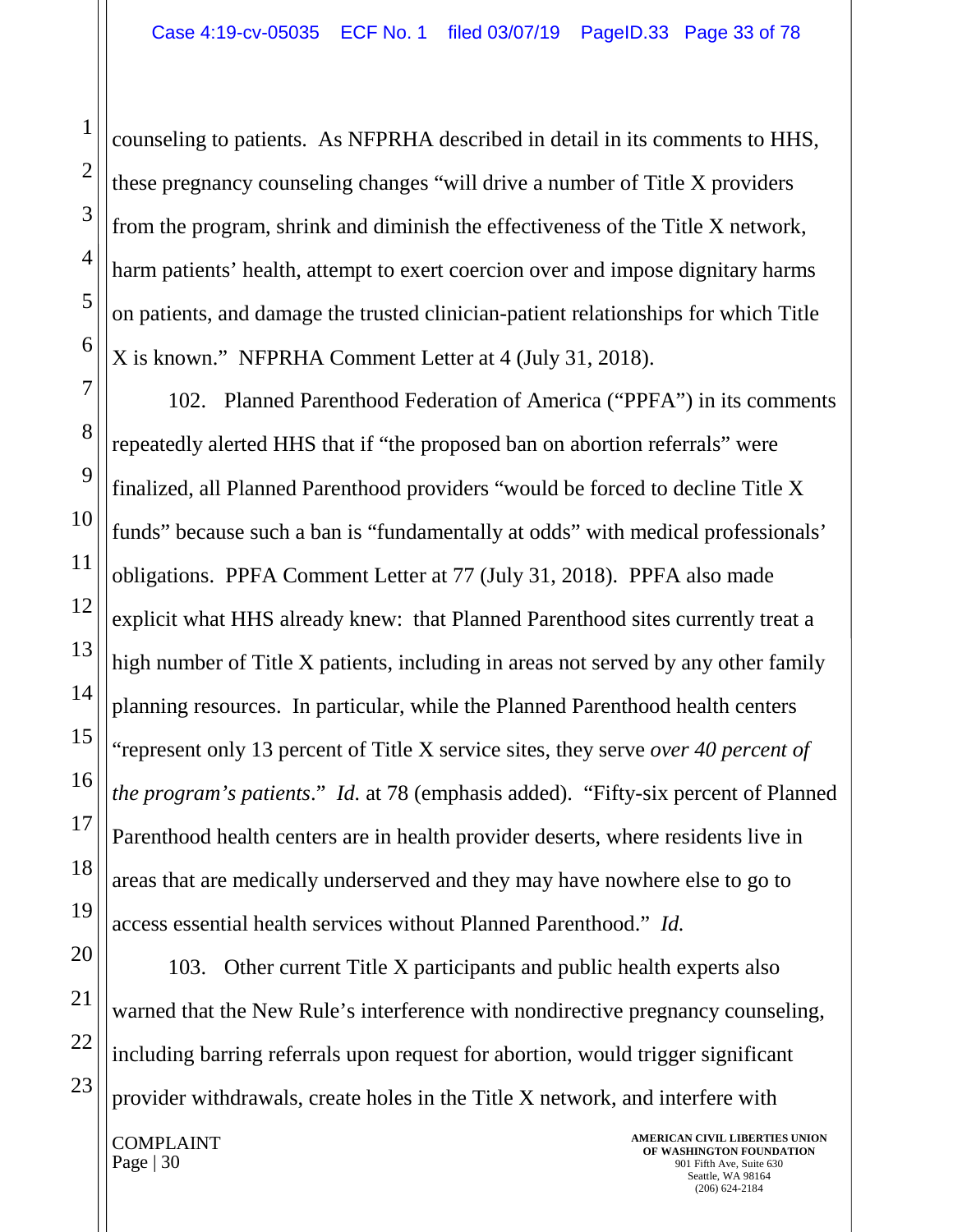patients' access to family planning care. *See, e.g.,* Guttmacher Institute Comment Letter at 9-10 (July 31, 2018); Gov. Andrew M. Cuomo, State of New York Comment Letter at 2 (July 31, 2018); Gov. David Y. Ige, State of Hawaii Comment Letter at 1 (July 30, 2018). Many also emphasized the negative individual and public health effects that would ensue as Title X capacity diminishes.

104. Despite having all of this information in the record, HHS failed to consider the consequences of Title X service sites as well as individual clinicians departing the program because of the New Rule's forced compromises of medical professionals' standards for pregnancy counseling. HHS posits that there are asyet-unidentified providers with religious objections to nondirective pregnancy counseling who might in the future seek to join the Title X network, but HHS offers no evidence of such providers who would apply to offer Title X care. Even if HHS did offer some prospects, there is no basis for believing such providers would have the capacity, if eventually funded, to treat significant numbers of Title X patients or to offer care where the New Rule creates huge gaps—much less to accommodate all of the roughly 40% of patients treated by Planned Parenthood and those treated by other providers who would leave the network in response to the New Rule. In its attempted defense of the New Rule, HHS willfully turned a blind eye and failed to consider the problem of provider departures and shortages, their serious disruption to the Title X program, and the resulting gaps in contraceptive care and other family planning services, multiplying harms for patients.

COMPLAINT Page  $|31|$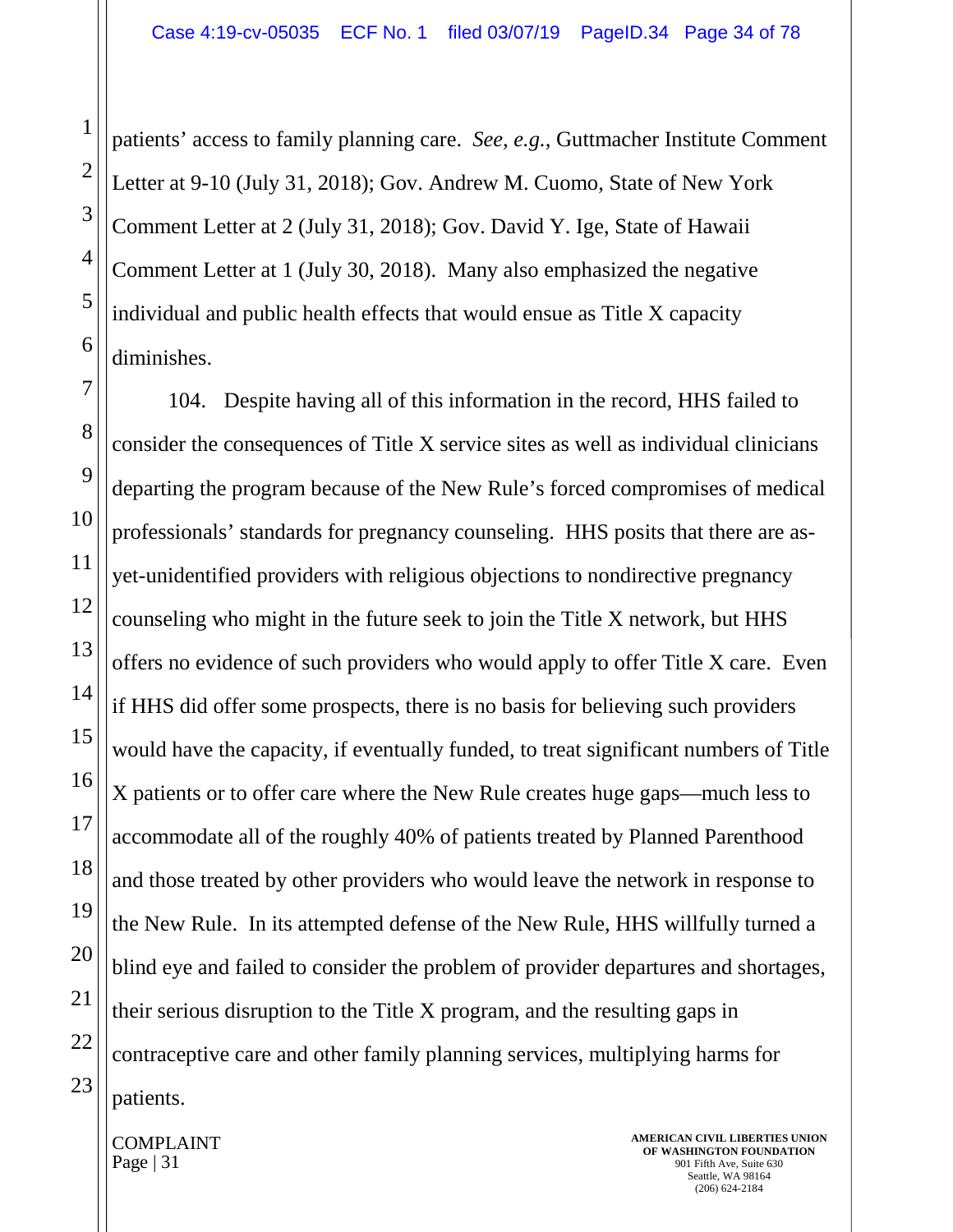105. The New Rule also introduces a limitation on who can provide certain Title X pregnancy counseling that is arbitrary and capricious. In Section 59.14(b)(1)(i), the New Rule specifies that what it calls "nondirective pregnancy counseling" can only be provided by physicians or Advanced Practice Providers ("APPs"), while at the same time the New Rule does not limit which Title X staff can provide the other pregnancy counseling, all directed toward patients' continuing their pregnancy to term, that is described and permitted in Section  $59.14(b)(1)(ii)$ -(iv). 84 Fed. Reg. at 7789. HHS's rulemaking fails to explain or justify its new, too-narrow universe of Title X providers qualified to provide "nondirective pregnancy counseling" or to justify why Title X staff who do not qualify—by HHS's estimation—to provide that counseling under subpart (i) may nevertheless provide counseling about prenatal care or maintaining the health of the "unborn child" under subparts (ii)-(iv). *Id.*

106. This provision replaces one arbitrary distinction set out in the notice of proposed rulemaking (between physicians and all others) with another (between APPs and all others) to limit, in a different way, Title X pregnancy counseling to an overly narrow set of Title X providers. *See* 83 Fed. Reg. 25,502, 25,531 (June 1, 2018) ("NPRM"). In adopting this new "APPs" approach, HHS ignored comments that urged it to impose no limit on scope of practice separate from any state licensing requirements. *See, e.g.,* Association of State and Territorial Health Officials ("ASTHO") Comment Letter at 7 (July 31, 2018). ("Many state public health agencies regulate healthcare professions and their scope of practice. ASTHO believes that any healthcare provider permitted to provide this counseling

COMPLAINT Page | 32

1

2

3

4

5

6

7

8

9

10

11

12

13

14

15

16

17

18

19

20

21

22

23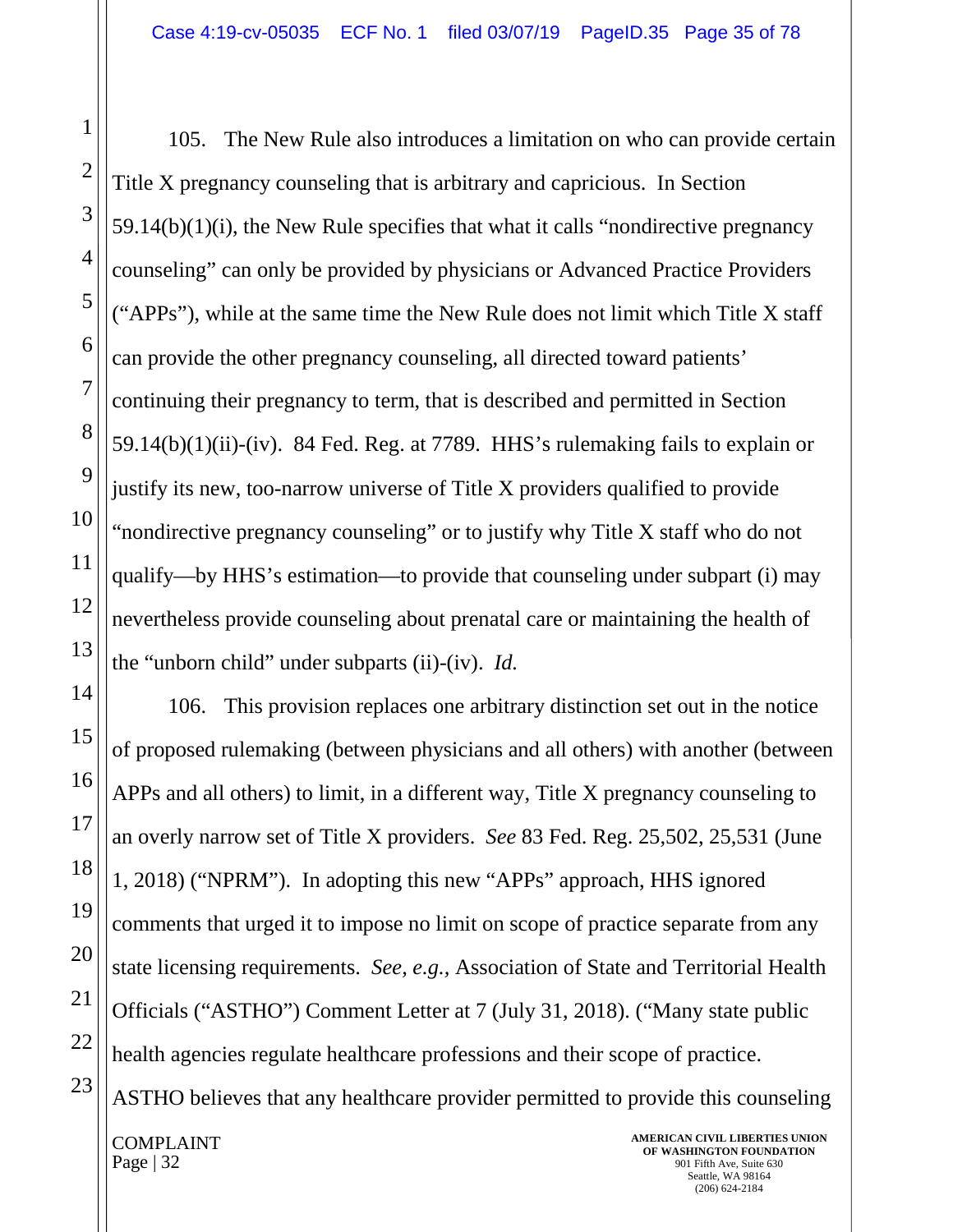should not be restricted, in any manner or form, from providing their scope of services."). HHS has not identified nor justified any need to allow only some subset of the trained Title X service providers qualified to provide pregnancy counseling to do so.

107. In addition, the specific line drawn by the definition of APPs is itself also arbitrary and capricious. This new APP category, which arose only in the final New Rule and was not contemplated by the NPRM, excludes without explanation or reason, for example, registered nurses with bachelor's degrees who have an advanced scope of practice under state licensing rules. Those registered nurses are treated by OPA itself for purposes of Title X clinical care reporting as within the same category of "expanded scope of practice" clinical service providers as those HHS here calls APPs.

108. The New Rule's Counseling Distortions also employ other terms inconsistently and leave important terms undefined or vague, creating additional uncertainty that has not been supported by reasoned decision-making and will further interfere with quality Title X care. For example, without proposing to do so in the NPRM, HHS now in the final New Rule replaces the phrase "medically indicated" with "medically necessary" in Section 59.5(b)(1). *See* 84 Fed. Reg. at 7788. The agency offers no definition for its use of "medically necessary" nor does it give any reason why this Title X regulation's use of "medically indicated" for decades should be now changed.

109. Likewise, although the New Rule asserts that a referral for "prenatal health care" is always "medically necessary" for all pregnant women, even those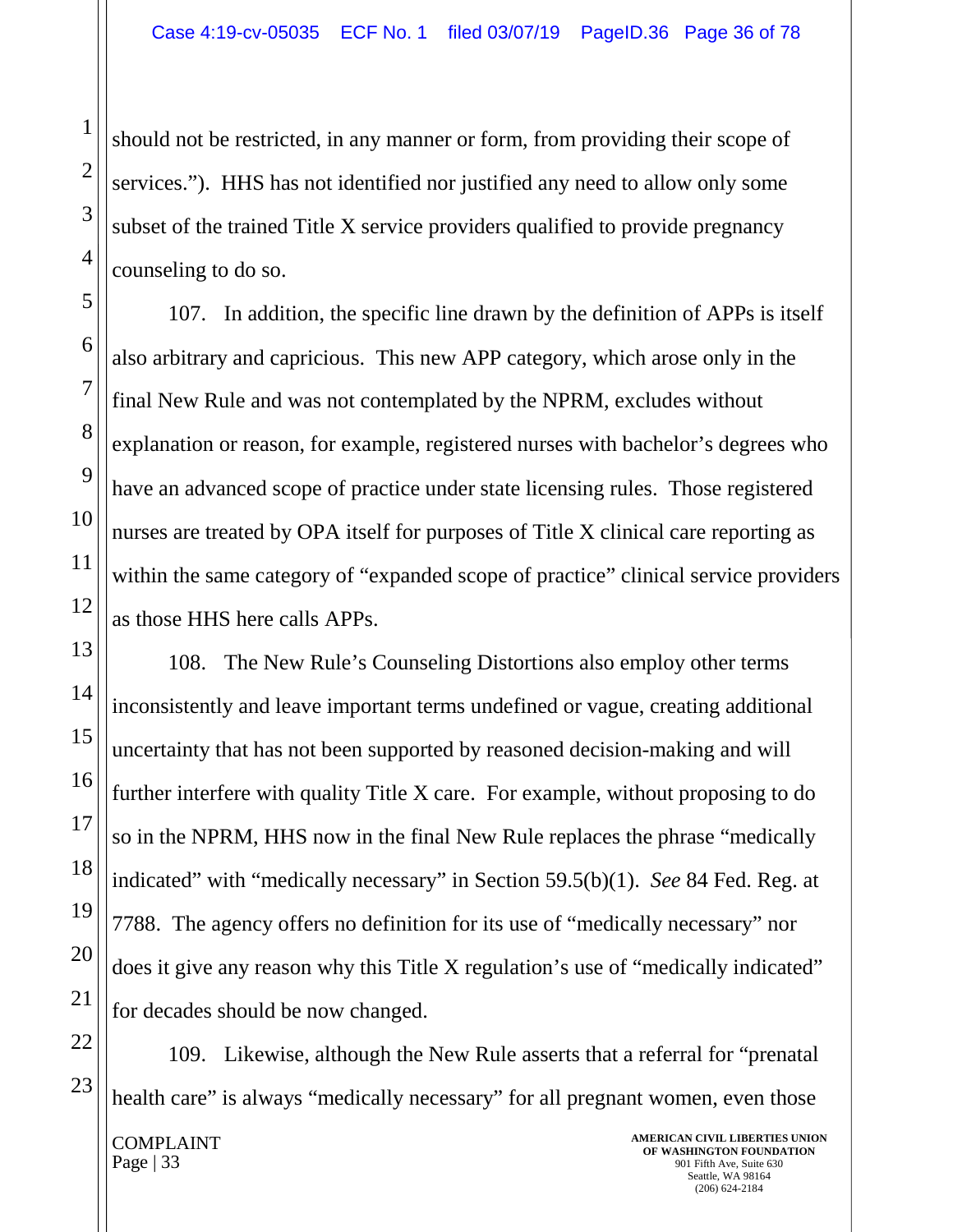who are certain they will terminate the pregnancy, it erroneously fails to consider abortion medically necessary for those patients choosing that medical care option. *Id.* at 7788-89.

110. The New Rule further appears to preclude all medically indicated or medically necessary direct or indirect referral for abortion, short of an emergency situation. Referral "for abortion because of an emergency medical situation" is the only example that HHS identifies in the Supplementary Information as medically justified and not constituting referral for "abortion as a method of family planning," a phrase that the New Rule does not define. *Id.* at 7762.

111. These and other undefined and confusing restrictions on Title X pregnancy counseling—such as the limitation of any Section 59.14(b)(2) list to "comprehensive primary health care providers," which has changed without explanation from the NPRM's proposal of "comprehensive health service providers," *see* 83 Fed. Reg. at 25,531, and will diminish the ability to include any abortion providers on that list even more, and the New Rule's inconsistency in making new preconception versus postconception distinctions—make the Counseling Distortions arbitrary and capricious in numerous respects, in addition to their direct conflicts with the governing statutes. These aspects of the New Rule will tie the hands of Title X providers, interfere with proper care, and harm patients, without any reasoned justification.

1

2

3

4

5

6

7

8

9

10

11

12

13

14

15

16

17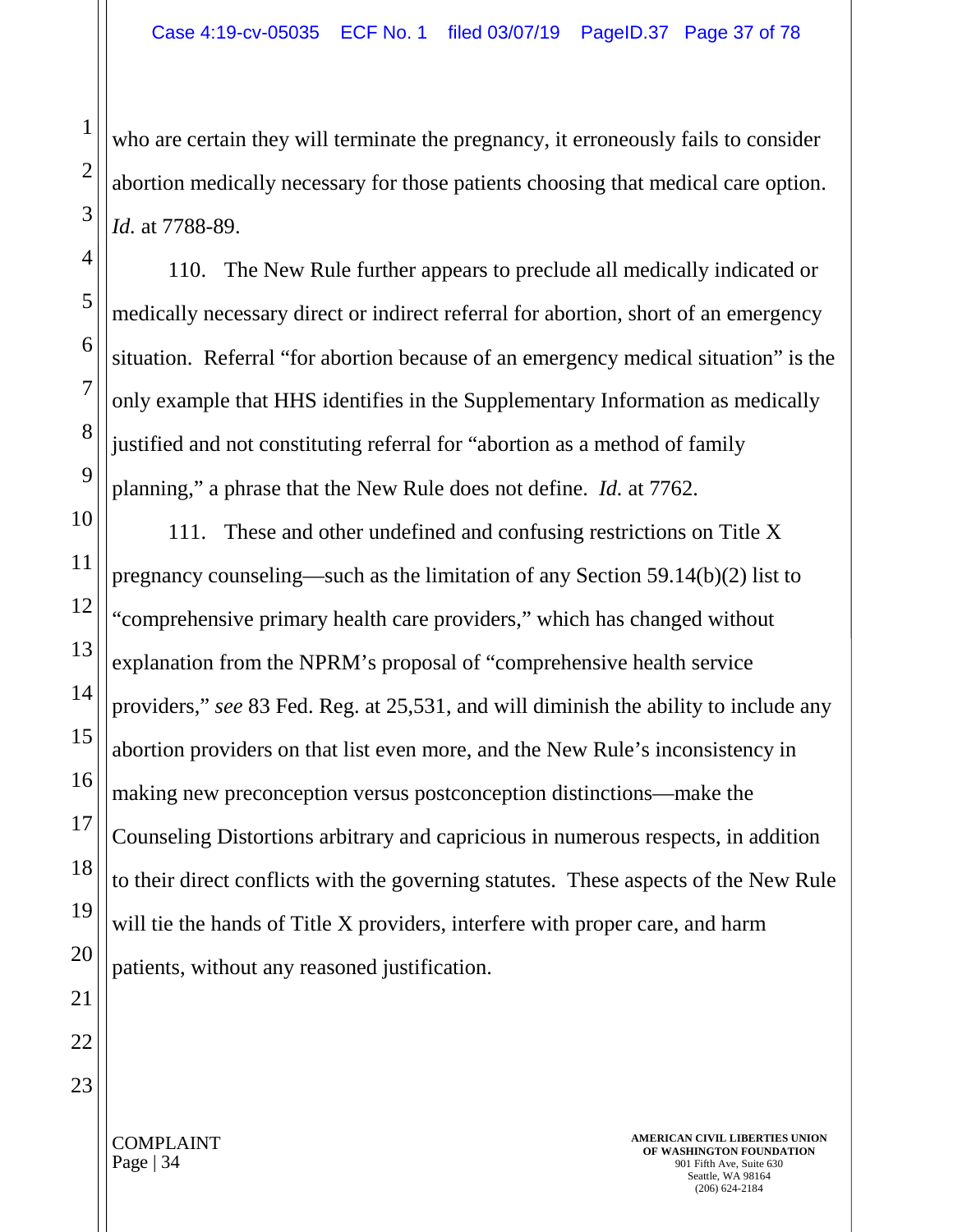*b. The New Rule's Unjustified Separation Requirements and Infrastructure Spending Limitations Interfere with the Feasibility and Operation of Title X Projects, Contrary to Congress's Intent*

i. The Separation Requirements Are Contrary to Law and Impose Excessive Restrictions To Address a Nonexistent "Problem"

112. The New Rule imposes excessive, infeasible, and counterproductive "physical and financial" separation requirements without any showing of need for this change. *See* Sections 59.13-59.16; 84 Fed. Reg. at 7788-90 (the "Separation Requirements"). These new Separation Requirements erect unreasonable barriers to medical care, impede timely access to care, interfere with access to patients' full medical records, and restrict Title X pregnancy counseling regarding the full range of care options when a patient is pregnant—all contrary to Section 1554. The Separation Requirements, further, will push high-quality providers and experienced administrators from the Title X program, as explained below. They frustrate the operation of the Title X program and also reach outside it to limit funded entities' expression and association based on viewpoint, without any sufficient justification.

113. HHS adopted the Separation Requirements based on purported rationales of "potential comingling and confusion" or a "risk" of the "appearance and perception" of a misuse of Title X funds, 84 Fed. Reg. at 7764-65, but there is no evidence in the rulemaking record of the need for such drastic facilities, staff, and systems separation.

COMPLAINT Page | 35 **AMERICAN CIVIL LIBERTIES UNION OF WASHINGTON FOUNDATION** 901 Fifth Ave, Suite 630 114. Both the text in Sections 59.13 through 59.16 and HHS's explanation of these new Separation Requirements sweep more expansively than even the aberrant separation rule promulgated in 1988, which never actually governed the

Seattle, WA 98164 (206) 624-2184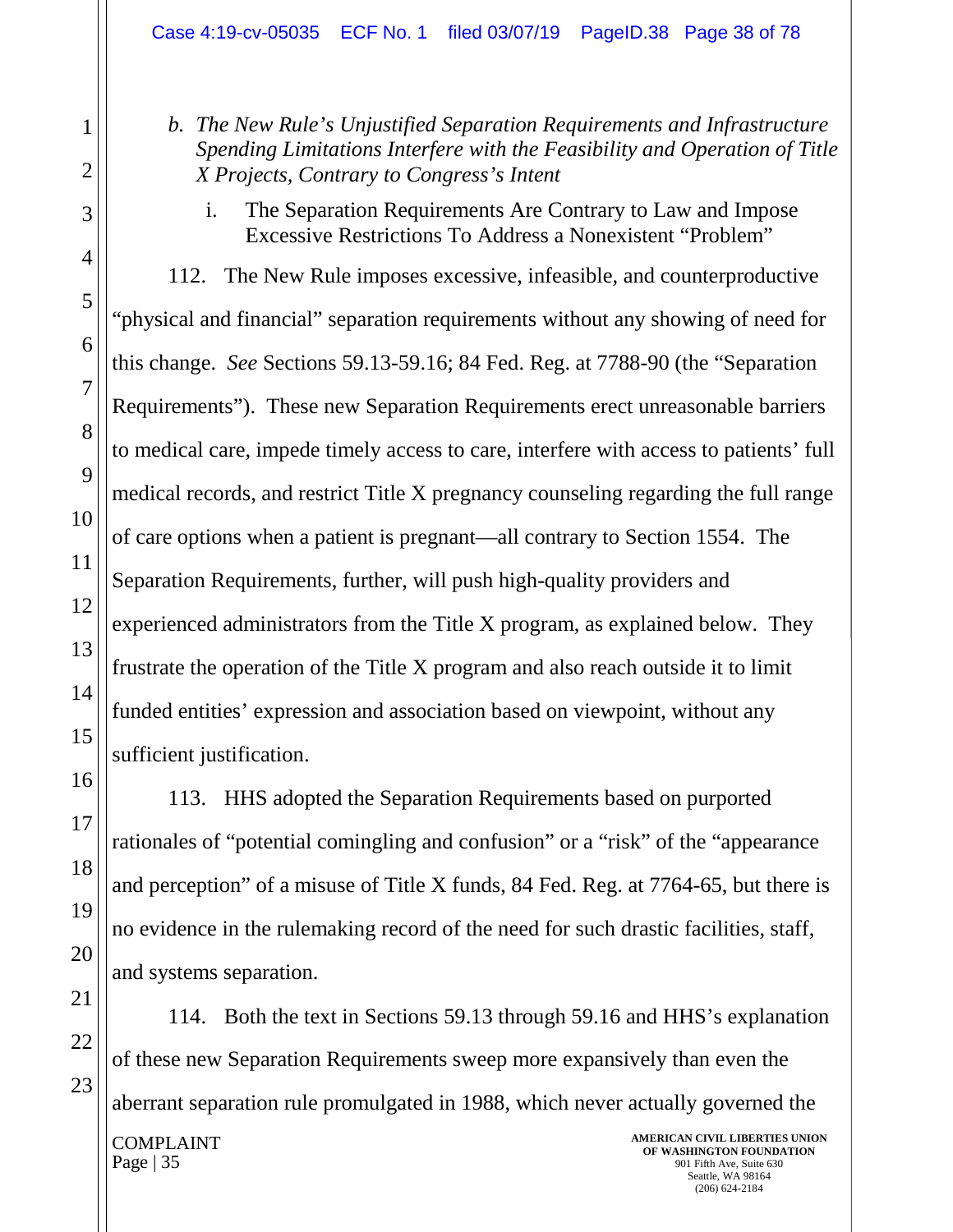Title X program. HHS has detailed knowledge about ongoing Title X program implementation, but nevertheless it does not justify its current rulemaking by pointing to any recent instances of purported misuse of funds contrary to Title X's Section 1008 (the limitation that Title X funding not be "used in programs where abortion is a method of family planning"), nor to any other facts that establish a need for the extreme and onerous Separation Requirements. Nor does HHS adequately consider and plausibly address those new requirements' program, health, and private and public fiscal costs. Based on this rulemaking record, the Separation Requirements are arbitrary and capricious agency action.

115. HHS regulations and Title X grants already require that a project's federal funds be used solely for Title X purposes, and not any others. Title X funds must be kept and spent separately from non-Title X monies or expenses.

116. In addition, Title X grant-making and HHS oversight ensures that the agency has approved how a grantee and its subrecipients will spend funds before their federal funding is drawn down, and then that funding is spent in accordance with the grant's HHS-approved budget and workplan. Title X funding, like other federal grants, comes with detailed grant-management requirements, including auditing and financial reporting to HHS, that effectively implement this fiscal accountability. Title X grantees, subrecipients, and service sites also undergo periodic program reviews by HHS and other on-site examinations.

117. In particular, pursuant to Section 1008 and current Title X regulations, Title X providers already ensure that no Title X funds are used for abortion. If an entity provides abortion and Title X care, its Title X finances are completely

COMPLAINT Page  $|36$ 

**AMERICAN CIVIL LIBERTIES UNION OF WASHINGTON FOUNDATION** 901 Fifth Ave, Suite 630 Seattle, WA 98164 (206) 624-2184

1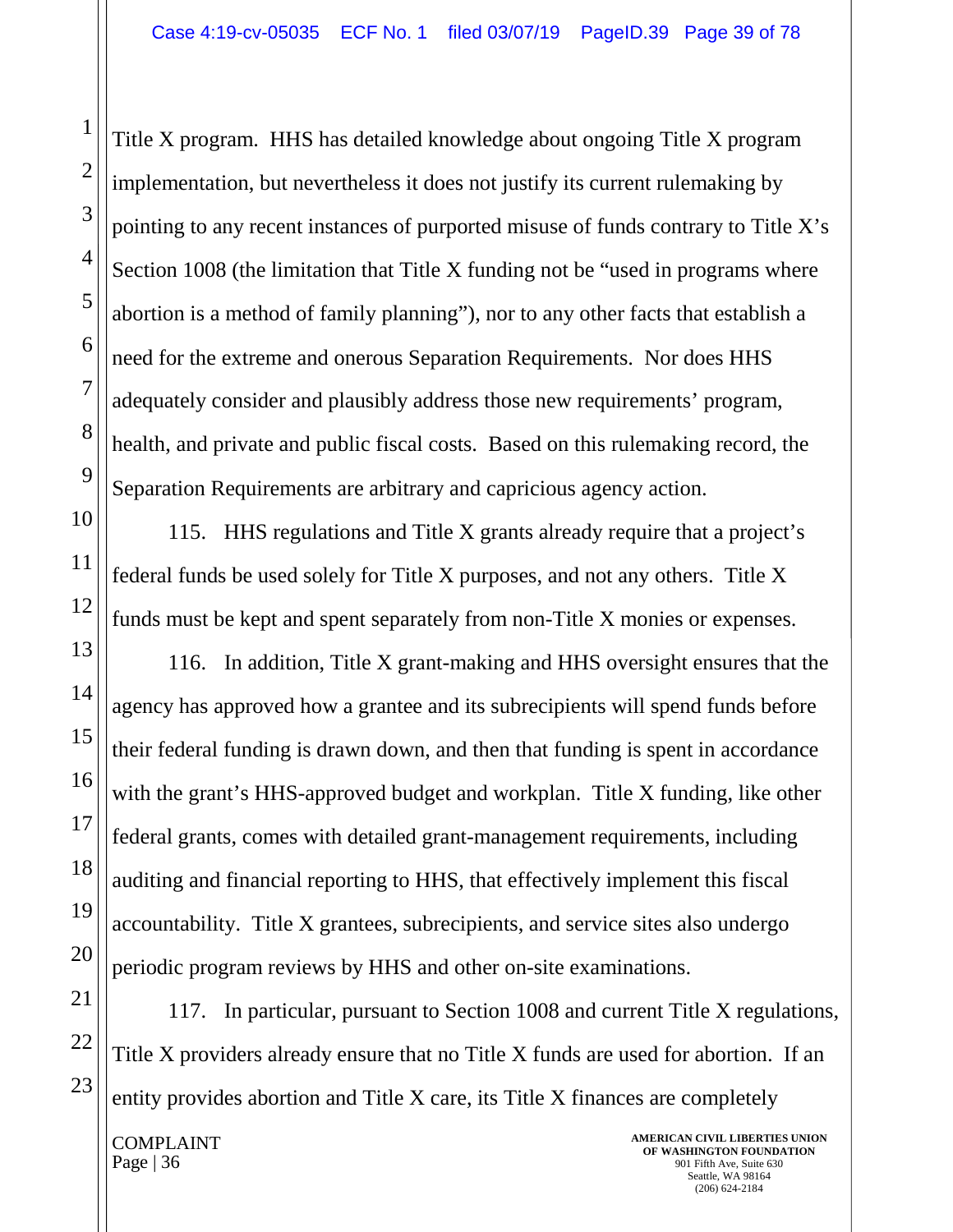separate and federal funding (and the full Title X project budget) pays only Title X expenses. In addition, such Title X providers use "counseling and service protocols, intake and referral procedures, material review procedures," and other administrative means to keep their Title X program distinct from abortion care. 65 Fed. Reg. at 41,282. Shared facilities for both a Title X program and an abortion practice, including shared waiting rooms, records systems, and staff, however, are explicitly permitted by HHS at present and have been for decades. *Id.*

118. What the New Rule in Section 59.15 calls "physical and financial separation" goes beyond the current differentiation to impose an unnecessary and drastic new scheme. The New Rule's Section 59.15 requires that a "Title X project must be organized so that it is physically and financially separate" with "an objective integrity and independence from prohibited activities." 84 Fed. Reg. at 7789. The rule, however, does not identify any decipherable "objective" standard for those subject to it or that HHS will apply when assessing whether a Title X project has satisfied this requirement.

119. Under Section 59.15, participants in a Title X project can only engage in "prohibited activities," *without* Title X funds and outside that project, if the Secretary of HHS is satisfied those participants have imposed "physical" separation and sufficient "objective integrity." *Id.* The "prohibited activities" include not just abortion care, but also include any activities outside the Title X project that treat "abortion as a method of family planning" or that are described within Sections 59.14 and 59.16, including providing referrals for abortion,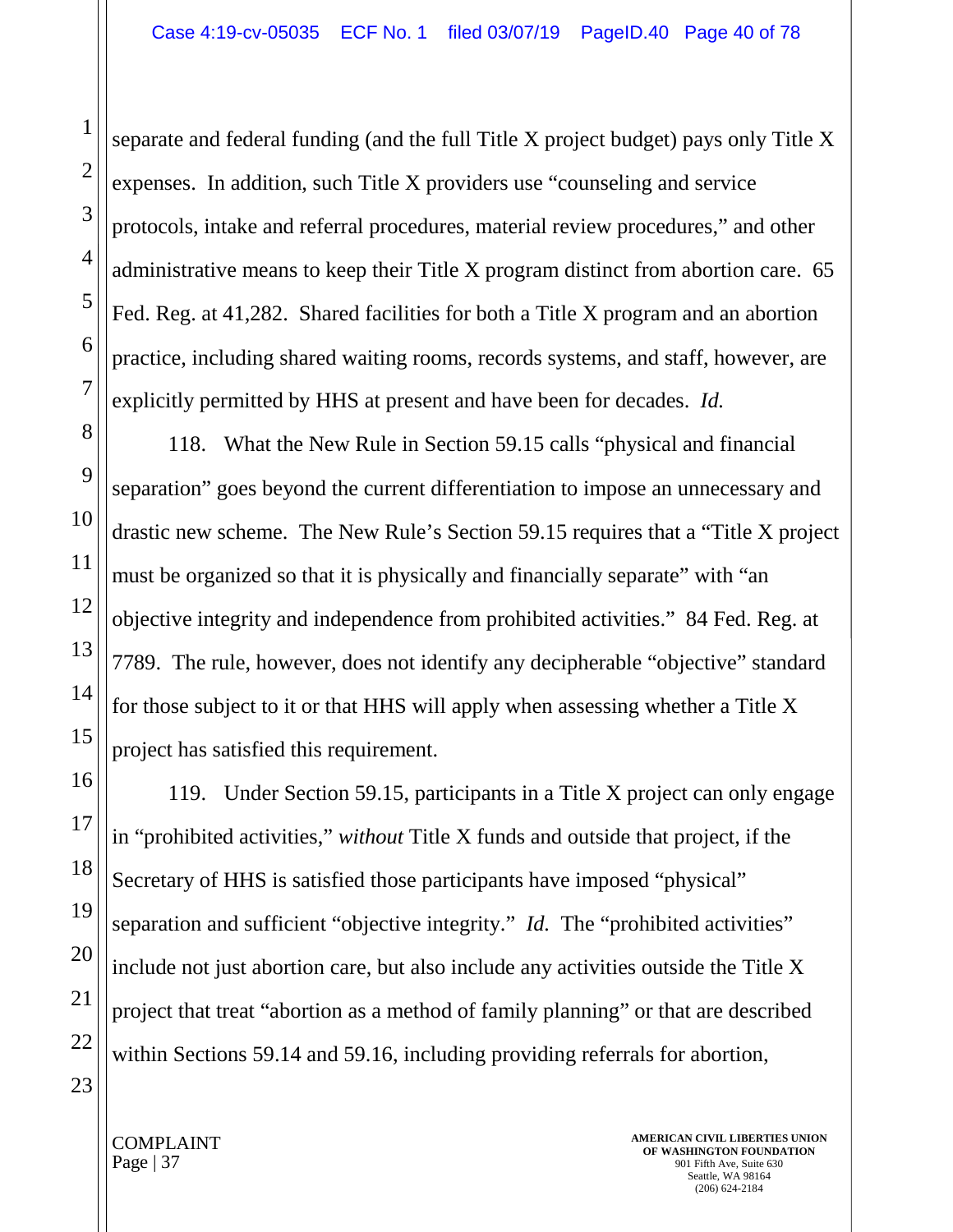speeches, litigation, or paying dues to membership organizations that protect access to abortion. *See id.* at 7789-90.

120. The factors that Section 59.15 uses to describe "physical" separation span from the physical building—such as treatment, counseling, and waiting rooms, and entrances and exits—to workstations, phone numbers, websites, and electronic health record ("EHR") systems; to personnel; and finally, to signs and an absence of written materials "referencing" abortion. *Id.* at 7789.

121. HHS makes clear in the New Rule's Supplementary Information that there are "deal breakers"—certain stringent facility, staff, and system separation requirements that it will apply in enforcing Section 59.15's unclear and subjective standard—but neither Section 59.15 nor HHS's statements impose any limit on how far HHS can take "physical" separation. For example, HHS explains that separate staffing is not sufficient and that "two distinct services within a single colocated space," one a Title X project and the other including "prohibited activities," will not be approved. *Id.* at 7783. Further, HHS refers to "the requirement for separate electronic health records" and treats that as a must for any sufficient physical separation. *Id.* at 7763.

122. If these new physical, systems, and staff duplication requirements were ever attempted, they would harmfully remove Title X providers from central features of modern, integrated health care provision, to the detriment of patients. But it simply makes no sense to separate unitary medical records systems; dismantle shared online, email, or phone access points for health care systems; and end the part-time use of highly-trained clinical staff that provide care within an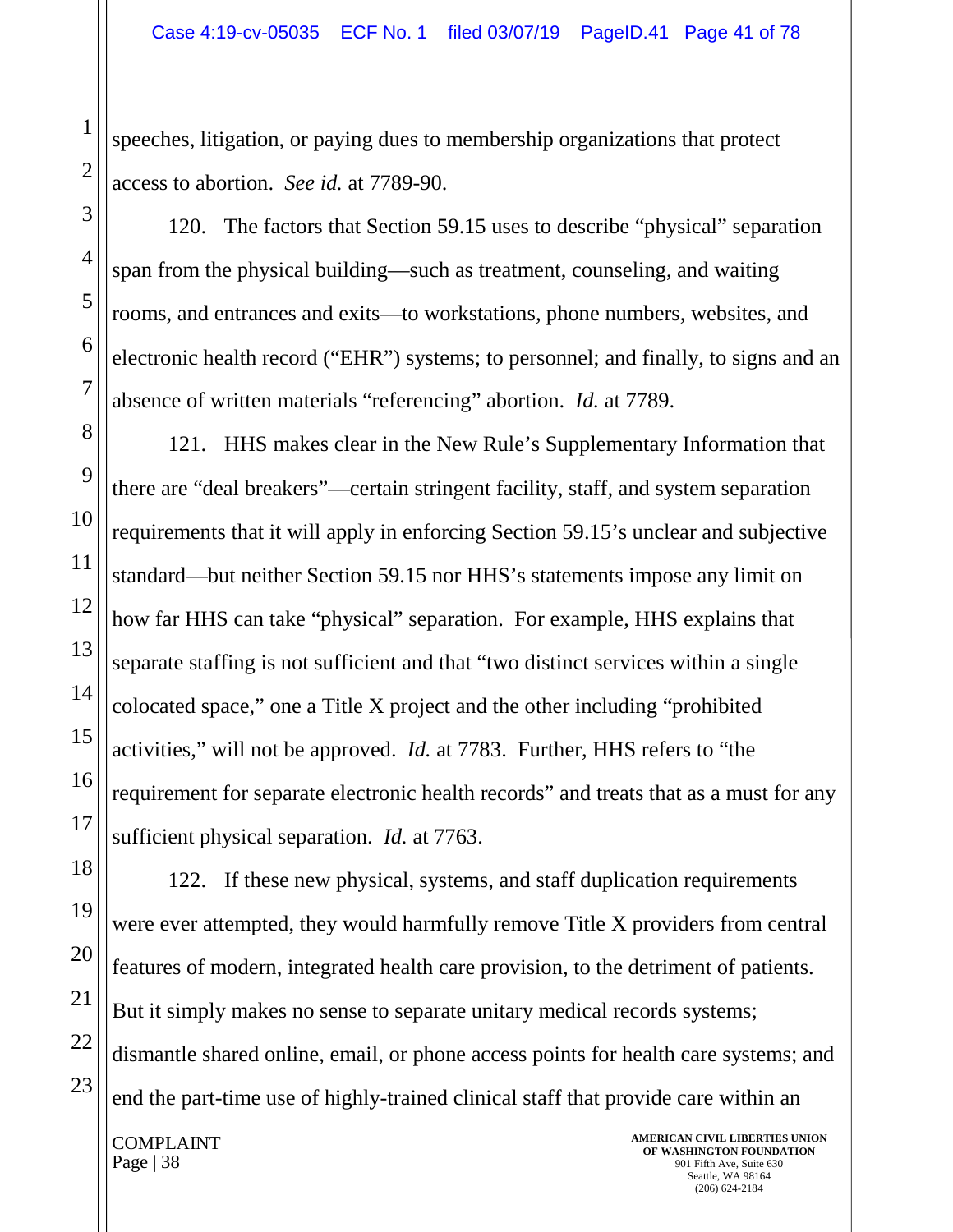entity's multiple programs—either from the perspective of quality health care or financially. Nor has HHS shown any evidence that such destructive steps are needed in order to ensure compliance with Title X's existing prohibition against using Title X funds for abortion.

123. As HHS itself acknowledges in the New Rule, Title X projects are a "sequence of activities," per Section 59.2 (defining a Title X "program or project"). 84 Fed. Reg. at 7787. Title X projects are not physical places, nor are they standalone entities dedicated solely to Title X.

124. Non-profit administrative Title X grantees without their own service sites typically also administer other funding streams or engage in some other activities, especially education and advocacy, beyond their Title X project. Many Title X provider organizations and individual health center sites also offer health care in addition to Title X, which could be federally-funded primary care, women and infant care or teen pregnancy prevention, among many examples. Hospital-run or university-run clinics, federally-qualified health centers ("FQHCs"), and nursefamily partnership programs might co-locate with a Title X provider or be one, offering many different types of health care and education in the same space; with exactly the same or overlapping staff; and with integrated systems and administrative functions.

125. None of these arrangements means that Title X funding is subsidizing other types of care, including when a Title X project operates in the same location as abortion care or shares staff or operational systems with abortion care. The Title X project pays only Title X project expenses—and, as explained above, federal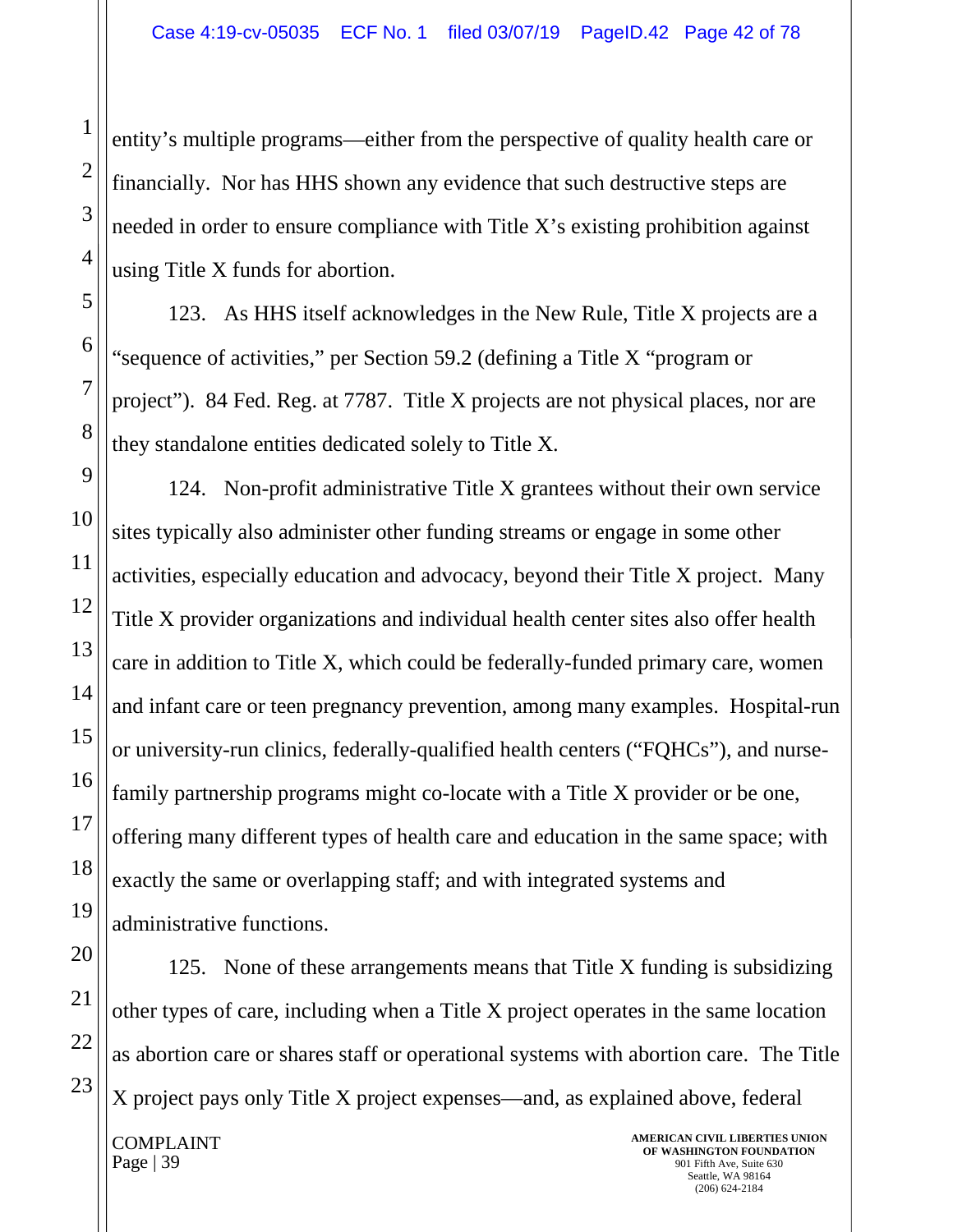Title X funds make up only a part of the overall Title X project budget, because no Title X grant can cover 100% of that budget.

126. Against this backdrop, the New Rule's Separation Requirements will wreak havoc on Title X-funded entities of every type and at every level, from individual Title X-funded sites to central offices that administer a Title X grant for subrecipient providers. For example, a government health department whose sole Title X role is to administer a grant, from the department's single administrative office, would be required to divide that public office into two separate locations, with two separate staffs, in order to divorce its administration of a Title X project from other health department activities that might involve distributing non-Title X funds for, or undertaking, any prohibited abortion-related activities or education under Sections 59.14 and 59.16 of the New Rule. This makes no sense, and would, impossibly, require the public entity's receipt of Title X funds to dictate how a territory, state, or county health department operated overall.

127. Similarly, independent, non-profit health care providers would be forced by the New Rule to make irrational choices to create wholly duplicative stand-alone clinics and offices, with duplicative staffs and operational systems steps they are not in the financial position to take—in order to quarantine their Title X project from any health care that might involve abortion referral, from any other activities that might assist women in obtaining abortions, and from any abortion-related advocacy or association.

128. As many current Title X participants, health care experts, and other commenters explained to HHS, mandating "physical" separation as required in the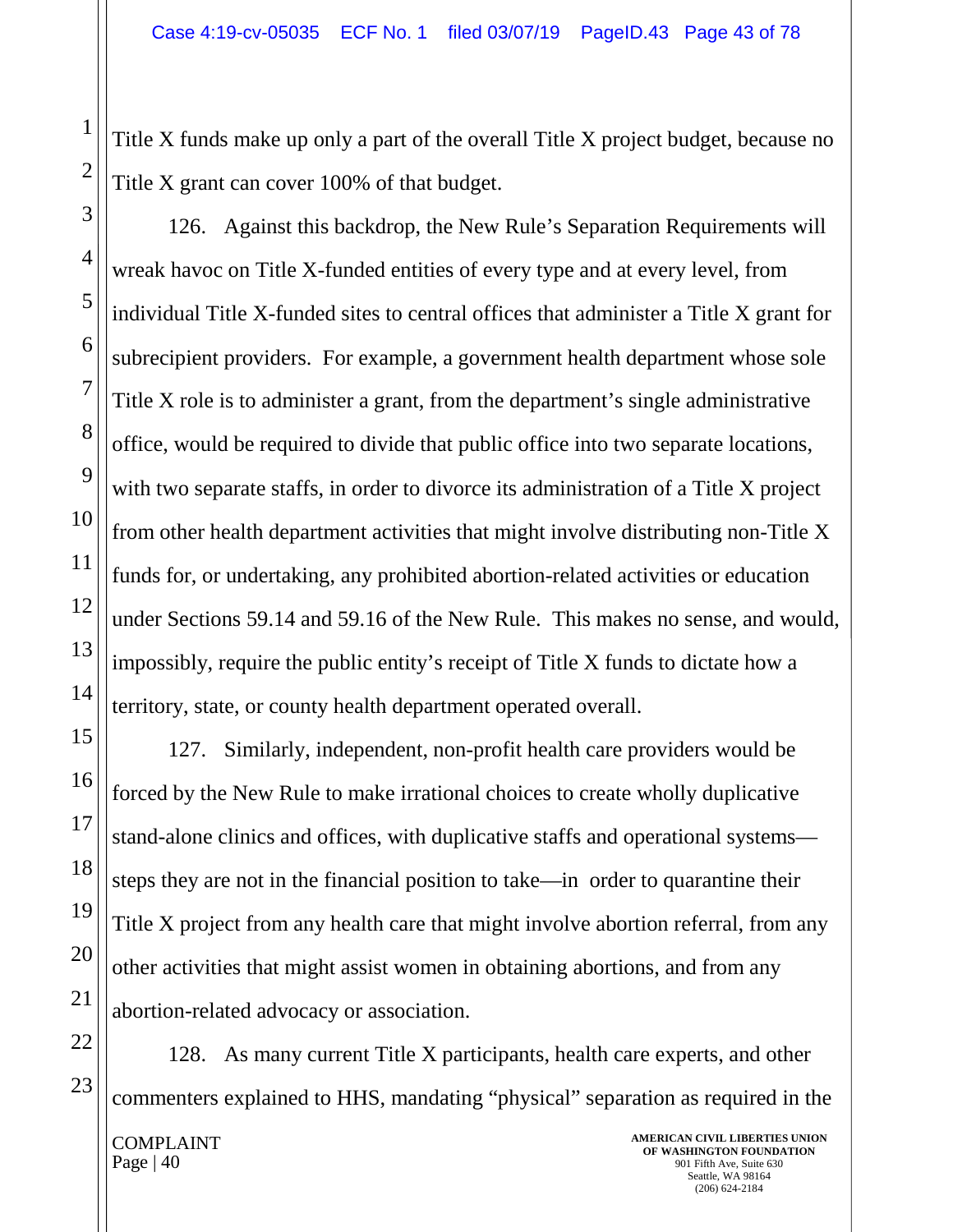New Rule and its Supplementary Information is cost-prohibitive and unworkable. It will push current Title X participants, including but not limited to those that provide abortion care (beyond their Title X project), from the Title X program altogether and stand in the way of other qualified health care organizations joining the program in the future.

129. Ending the Title X care previously provided at those organizations' sites and reducing the organizations' funding, by the amount of the lost Title X grant funds, will significantly diminish low-income individuals' access to family planning care. With fewer points of access, and the loss of Title X's free or sliding-scale care, some patients will newly go without family planning care—and lose access to the most effective biomedical contraceptives, STD testing and treatment, and cancer screening. These new gaps in Title X care will increase individuals' risk of unintended pregnancy and leave important reproductive health issues untreated, undercutting the long-standing public health success of the Title X program. HHS's unsupported assertion that it "does not anticipate any loss of Title X providers that will exacerbate health inequalities or harm patient care" is contrary to the evidence in the rulemaking record, which strongly shows those harms will occur. 84 Fed. Reg. at 7766.

130. In addition, the New Rule's Separation Requirements restrict constitutionally protected expression, association, and advocacy undertaken without federal funds. The Separation Requirements are so expansive and so open to subjective enforcement by HHS that, if they ever take effect, they will chill and prevent Title X-funded entities from engaging in activities, with non-Title X funds,

COMPLAINT Page  $|41$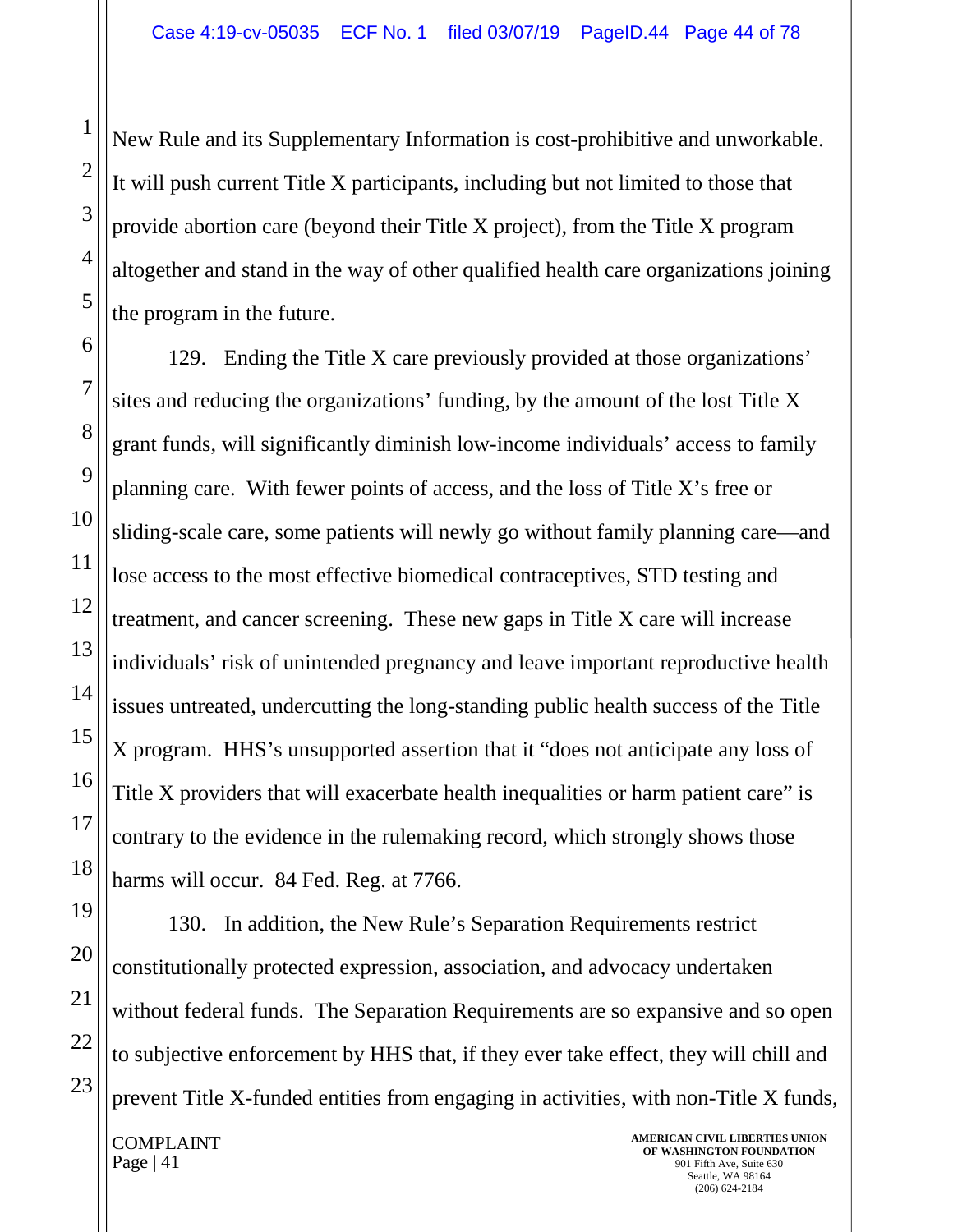that might assist women to obtain abortions or "encourage, promote or advocate abortion," as interpreted by HHS—such as creating materials or writing a speech, participating in litigation, distributing non-Title X state grants, or paying dues to another entity. But the New Rule imposes no such restriction on activities to condemn or restrict women's access to legal, constitutionally-protected abortion care.

## ii. The New Rule's Limits on Infrastructure Funding and Other Proper Title X Spending Are Also Contrary to Law and Arbitrary

131. Congress created Title X grants explicitly "to assist in the establishment and operation of" family planning projects, 42 U.S.C. § 300, and Title X grant support of infrastructure needs has played a critical part in the program's ongoing success. Title X grantees and subrecipients use Title X funding, for example, to hire and train staff, invest in technology, buy equipment, stock contraceptive supplies, pay rent and utility expenses, and so on.

132. The New Rule's Section 59.18(a), however, creates a new distinction between "infrastructure" and "direct implementation," and imposes ambiguous and unjustified new standards for the use of Title X funds. That section declares funds "shall only be used … in direct implementation of the funded project," and "shall not be used to build infrastructure for purposes prohibited with these funds." 84 Fed. Reg. at 7790. Grantees and subrecipients are left trying to parse, *inter alia*, what uses constitute "direct implementation" versus what falls outside that term, and what may be deemed to support "infrastructure for purposes prohibited with these funds." *Id.*

COMPLAINT Page | 42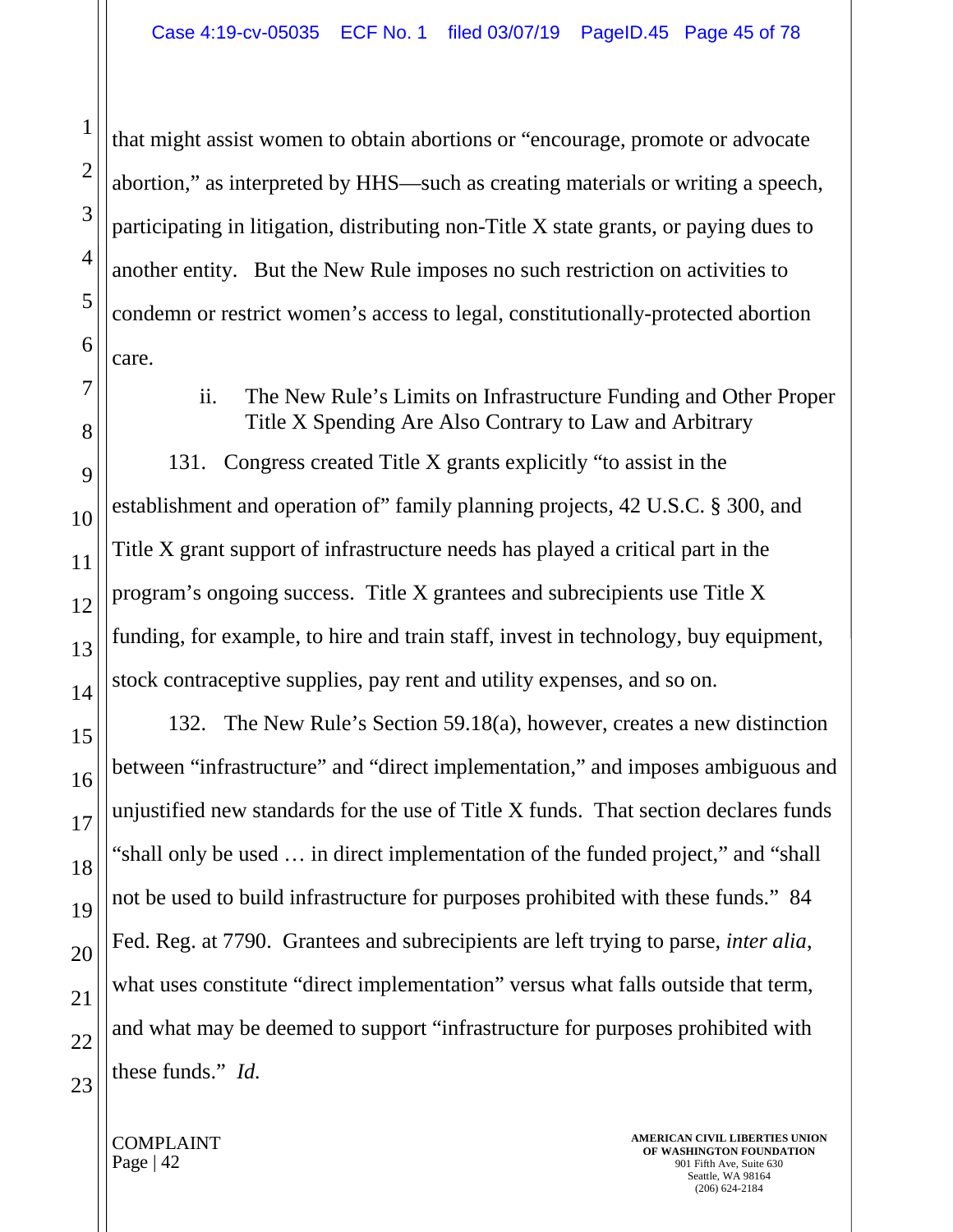133. Section 59.18(a) further requires that grantees must use "the majority of grant funds to provide direct services to clients," but does not provide any explanation of how to delineate "direct services" in a program that is entirely about serving clients. *Id.* The New Rule does not in any way explain what counts toward this new "majority of grant funds" requirement.

134. Moreover, under a part of the Title X regulations untouched by the New Rule, Title X projects are required to engage in educational and outreach activities to provide information about family planning, inform the community about the availability of Title X services, and promote continued participation in the Title X program.  $42$  C.F.R. § 59.5(b)(3). These are essential aspects of operating Title X projects, yet the Supplementary Information provided with the New Rule suggests that such direct educational and outreach services should not occur, or that at a minimum they would not count toward "direct services" under Section 59.18. 84 Fed. Reg. at 7773-74.

135. Section 59.18(a) unduly constrains the use of Title X grant funds for infrastructure, education and outreach, and other categories of spending used to "establish[] and operat[e]" Title X projects, contrary to the Title X statute and its purpose. 42 U.S.C. § 300. HHS engaged in unreasoned decision-making by imposing these vague and damaging restrictions when the record shows instead how important Title X grant funds used for these purposes have been to the success of the program. These Section 59.18(a) spending restrictions are arbitrary and capricious, and have not been plausibly supported or even clearly described in HHS's rulemaking process. The new infrastructure restrictions also unreasonably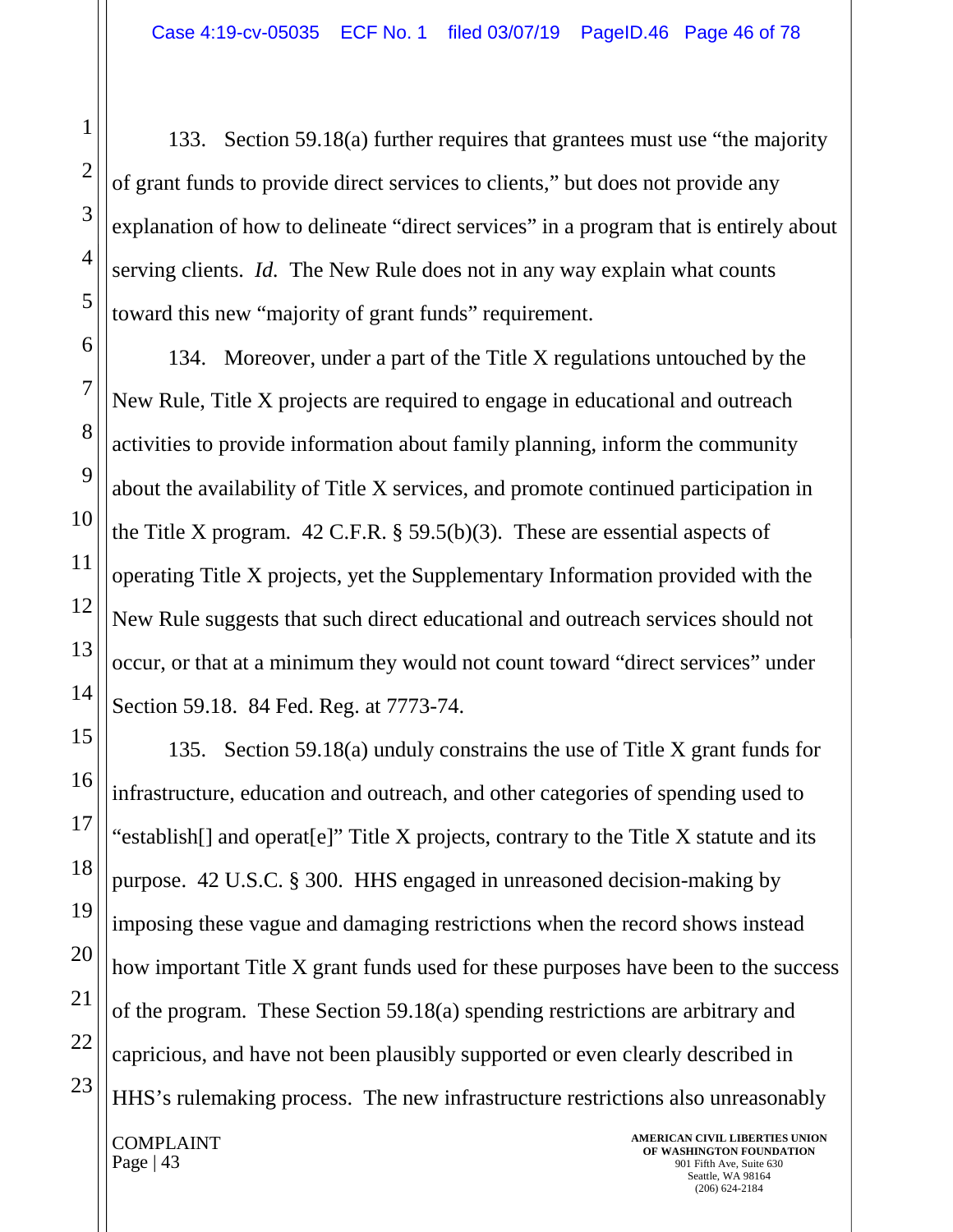interfere with patient access to care and information in violation of Section 1554.

136. The New Rule's infrastructure spending limits and its Separation Requirements apparently together dictate that "Title X projects would not share any infrastructure with abortion-related activities." 84 Fed. Reg. at 7774. This extreme limitation, in particular, finds no support in Section 1008 and instead serves only to arbitrarily and unjustifiably restrict the operation of Title X projects.

137. The New Rule's Separation Requirements and infrastructure rules also fail to take into account the reliance interests created by the existing, long-standing Title X regulations, reliance that HHS has engendered over decades as it has worked closely with current Title X grantees to develop and equip their Title X sites to maximize the benefits of Title X long term.

138. Despite the rulemaking's emphasis on complete physical and infrastructure separation, and the extreme cost burdens that the New Rule would require Title X participating organizations to attempt to shoulder, HHS drastically underestimated the average dollar costs per Title X site and the number of sites and entities that would be affected by its new separation and infrastructure rules. It thus acted arbitrary and capriciously by failing to adequately consider costs in a cost-benefit analysis that, if done correctly, would have shown costs exponentially higher than HHS's estimates and that those costs vastly outweighed even HHS's hypothesized (but not established) purported benefits for the New Rule.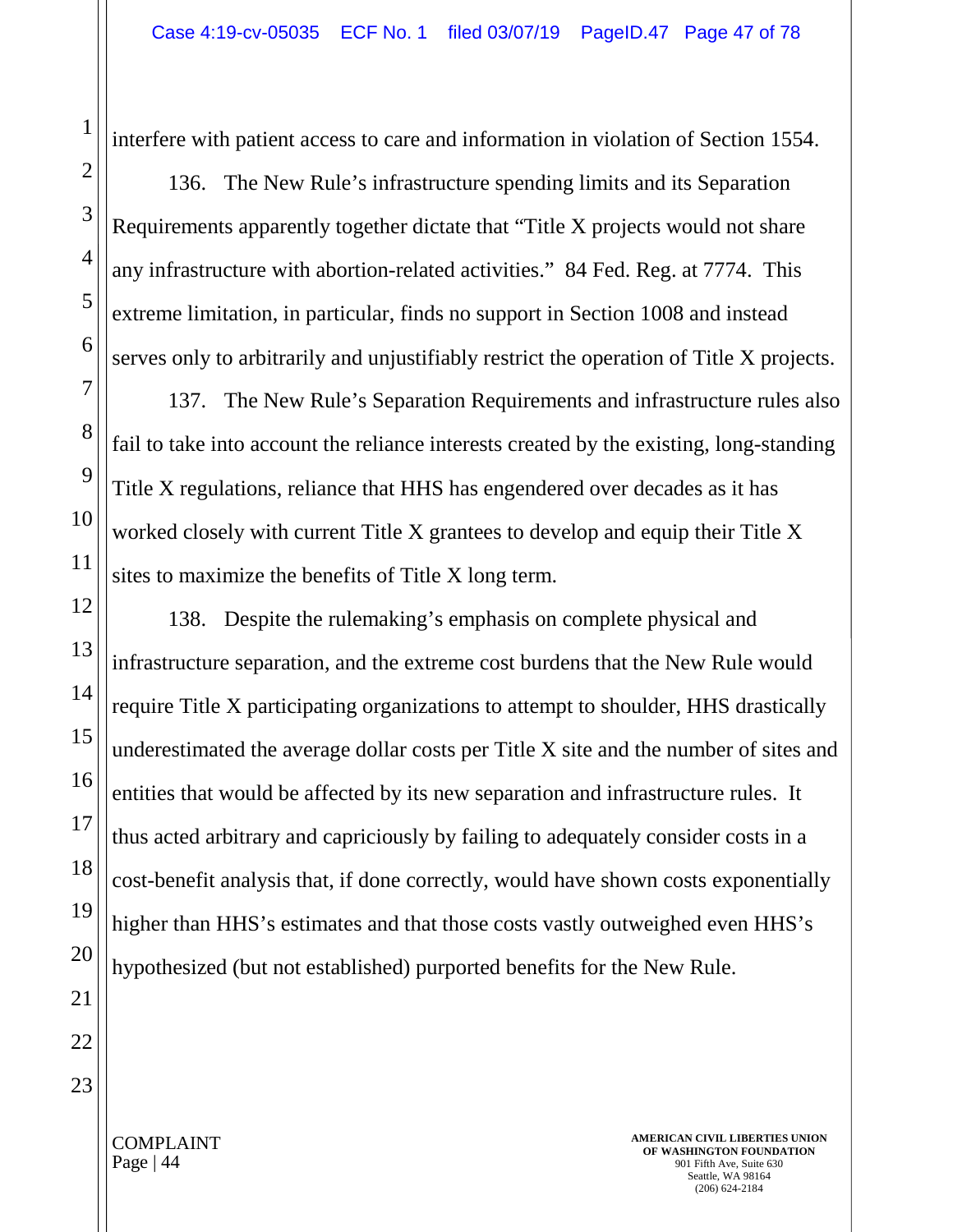## *c. The New Rule Includes Multiple Provisions to Change the Title X Provider Network in Unreasoned and Counterproductive Ways*

139. HHS includes several other provisions in the New Rule that will trigger shifts in the types of provider service sites, subrecipient organizations, and grantees included in Title X projects. Each of these new provisions undermines the ability of the Title X program to continue to serve its central purposes and is arbitrary and capricious. Each will diminish the number of health centers providing specialized reproductive health in the Title X program—though these centers are favored by patients and offer especially high-quality family planning.

i. The Rule Blocks Title X Sites in Counties Without Other Care 140. The New Rule's Section 59.5(a)(12) imposes a counterproductive limitation on the location of Title X sites in relation to Title X providers' primary care referral relationships. Among the "requirements" that each Title X project "must" satisfy, the new Section 59.5(a)(12) requires that each Title X service site should have primary care available at the very same site or through "a robust referral linkage with primary health providers who are in close physical proximity to" the Title X site. 84 Fed. Reg. at 7787-88.

141. In many counties in this country a reproductive-health focused Title X site is the only health care of any kind available to low-income patients. There are no primary health care options "in close physical proximity." *Id.* at 7788.

142. This new Section  $59.5(a)(12)$  requirement will have the perverse effect of blocking the establishment of any additional, reproductive-health focused family planning sites in these grossly medically underserved areas and standing in the way of the continued operation of such existing Title X sites, because they do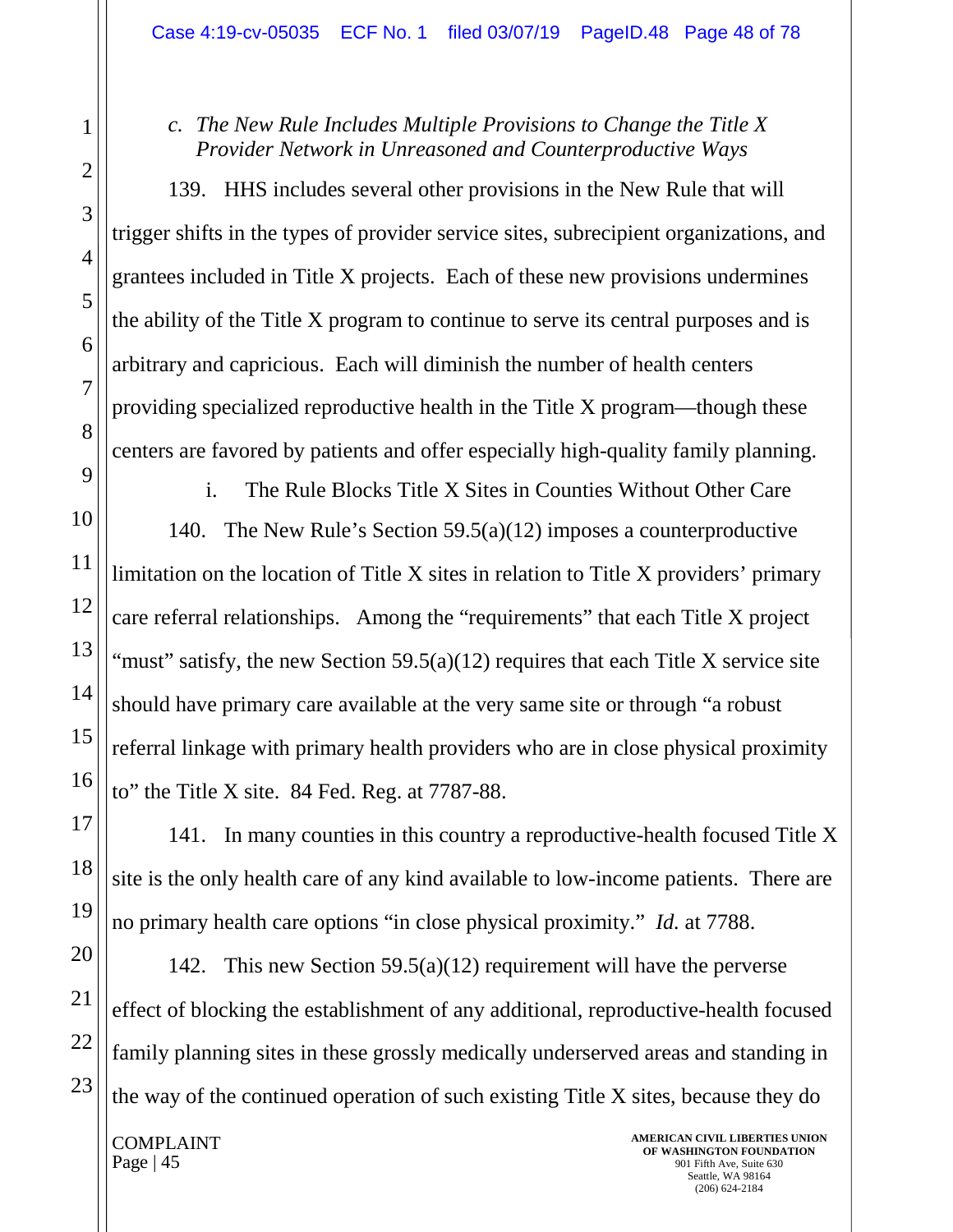not have a "robust referral linkage with primary health providers who are in close proximity." *Id.* The New Rule thereby diminishes the Title X network and forbids care in locations where there are *no* other health care options of any kind for the population Title X aims to serve.

143. Moreover, Section 59.5(a)(12) erects this new obstacle to the continuing effectiveness of the Title X network and the care it provides for the stated purpose of "[p]romoting holistic health and provid[ing] seamless care" beyond Title X services, including somehow, according to HHS, for people who may be pregnant but not yet know that. *Id.* at 7788. Title X providers already establish referral relationships and assist their patients in finding appropriate, accessible primary and other medical care outside Title X, even if it is necessary for patients to travel beyond close proximity. With this new "close proximity" requirement, however, HHS *diminishes* Title X's effectiveness in the name of purportedly advancing "health care *outside* of Title X services," *id.* at 7749 (emphasis added), not a permissible use of its Title X regulatory power. HHS acts beyond its Title X authority and has done so in a fashion that also is irrational and contrary to the evidence in the rulemaking record.

> ii. The New Rule Harmfully Allows Single-Contraceptive-Method Sites and Methods That Are Not "Medically Approved" While at the Same Time Seeking Grantees and Subrecipients with Religious or Moral Objections to Core Title X Health Care

144. The New Rule explicitly seeks to open the Title X program to grantees and subrecipients that refuse to provide abortion counseling based on their "moral convictions" and further to ensure that "conscience concerns may [also] be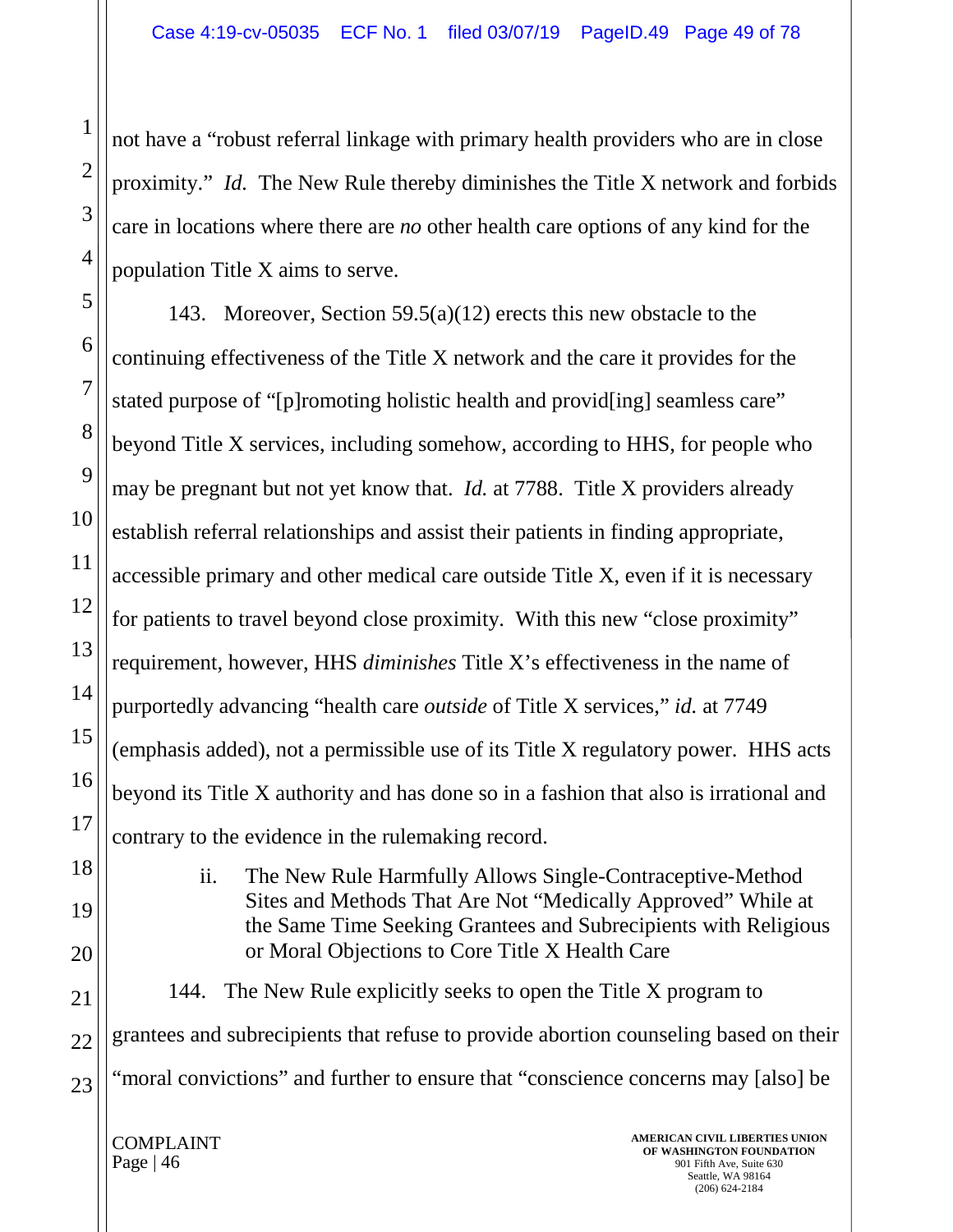taken into account when grantees or subrecipients determine which methods [of family planning] they will offer within their scope of services." 83 Fed. Reg. at 25,516, 25,526. Within this changed Title X program that would newly encourage moral objectors to certain core, long-standing Title X services to join its provider network, the New Rule emphasizes that a "participating entity" may "offer only a single method or a limited number of methods of family planning as long as the entire project offers a broad range of such family planning methods and services." Section 59.5(a)(1); 84 Fed. Reg. at 7787. Combined, these changes are especially damaging to Title X's purpose and will unduly limit patients' access to the broad range of methods and services and full counseling information that Title X projects must offer, under the Title X statute, the Nondirective Mandate, and Section 1554. These provisions of the New Rule combine to violate those laws and are arbitrary and capricious.

145. HHS tries to justify the single-service or limited-service sites the New Rule's Section 59.5(a)(1) endorses by pointing to similar language in prior Title X regulations and by pointing to its desire to protect new Title X providers that might offer only a single or limited family planning method(s) "for reasons of conscience." *Id.* at 7741-43. The joining of those two purported justifications is telling: A rule that earlier may not have imposed significant harms—when all Title X grantees and subrecipients were committed to Title X's historical, comprehensive family planning care—has a much different and more damaging impact when coupled with the New Rule's goal of expanding the Title X network to grantees and subrecipients with objections to medical contraception and to full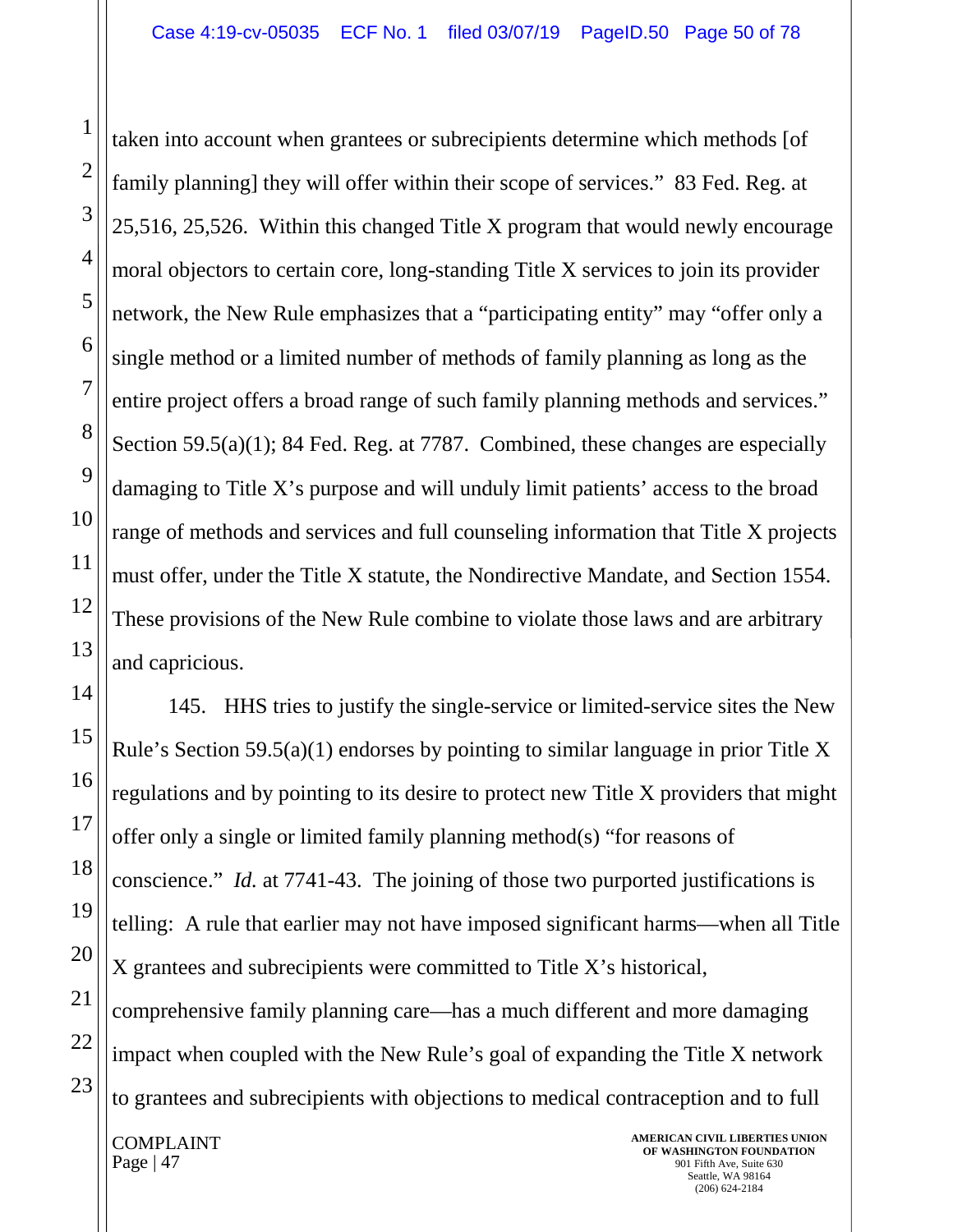nondirective pregnancy counseling, including abortion referrals, which are core aspects of Title X care.

146. Many Title X projects cover an entire state. HHS has failed to engage in reasoned decision-making, ignored the impact on patients, acted contrary to Title X and Section 1554, and undermined the Title X program by adopting this permission to have single-method and limited-access sites within the context of this New Rule: It would allow, for example, single- and limited-method service sites to predominate in a state or in a large geographic swath of a service area, and requires only that such a project include some contraceptive care at one site and provide "a broad range of acceptable and effective family planning methods and services" only among different sites spread widely across its entire area. *Compare*  42 U.S.C. § 300(a) *with* Section 59.5(a)(1), 84 Fed. Reg. at 7787.

147. Contrary to HHS's assertion, patients are not "free … to select" from a broad range of methods and services if the broad range is not offered at the project site the patients visit. *Id.* at 7742. That is especially the case where, as under the New Rule, there is no requirement that the site inform patients about its limited scope or help them access methods and services that might be offered somewhere else in that Title X project, even if far away and offered only by another organization.

148. In addition, the New Rule's embrace of providers' moral and religious objections, and of single- and limited-method sites, is exacerbated by HHS's deletion of the existing "medically approved" requirement for Title X "services and methods." *Compare* 42 C.F.R. § 59.5(a)(1) *with* 84 Fed. Reg. at 7787. HHS

COMPLAINT Page  $|48$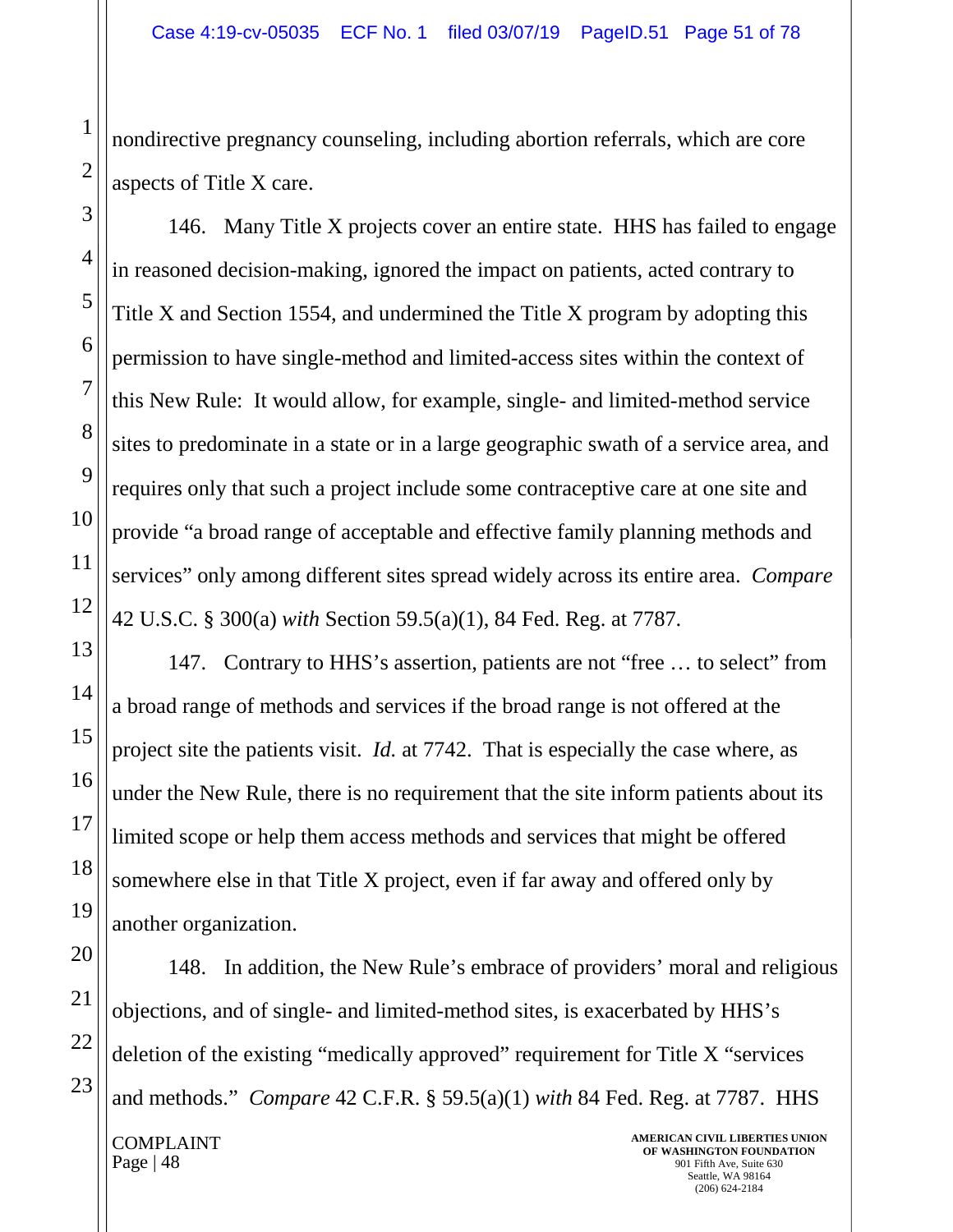attempts to justify that removal by claiming, "it is far from clear what that undefined phrase requires." 84 Fed. Reg. at 7740. HHS does not acknowledge that both the agency and Title X providers already must have an understanding of the meaning of medically approved, because that requirement is now and has long been enforced by the agency. HHS fails to rationally explain its rejection of the alternative of providing a definition for that term in the New Rule, rather than omitting it altogether, and its omission of "medically approved" is arbitrary.

149. As commenters warned, these changes invite entities to apply for Title X funding even if they only provide methods and services that are not evidencebased, that are contrary to the QFP, and that would deprive Title X patients of access to "acceptable and effective" methods of contraception or other care. The rulemaking record does not support HHS's assertion that its changes would, instead, improve client care. *Id.* at 7741.

> iii. The Rule Adds a Vague, Impermissible Application-Eligibility Test, and Adopts New Application Review Criteria That Are Arbitrary and Undermine Merits-Based Title X Grant-Making

COMPLAINT **AMERICAN CIVIL LIBERTIES UNION**  150. The New Rule also imposes a new, all-encompassing eligibility threshold for all Title X grant applications. HHS thereby vests itself with new, subjective authority to refuse even to consider certain applications (even if they are complete and meritorious). In addition, the New Rule adopts changed application review criteria that interfere with the effectiveness of the merits-based, objective review that HHS must provide, under separate regulations, to competitive grant applicants and would give some Title X applicants an unjustified, arbitrary advantage—for example, per Section  $59.7(c)(2)$ , if they show a "broad" array of

Page  $|49|$ 

**OF WASHINGTON FOUNDATION** 901 Fifth Ave, Suite 630 Seattle, WA 98164 (206) 624-2184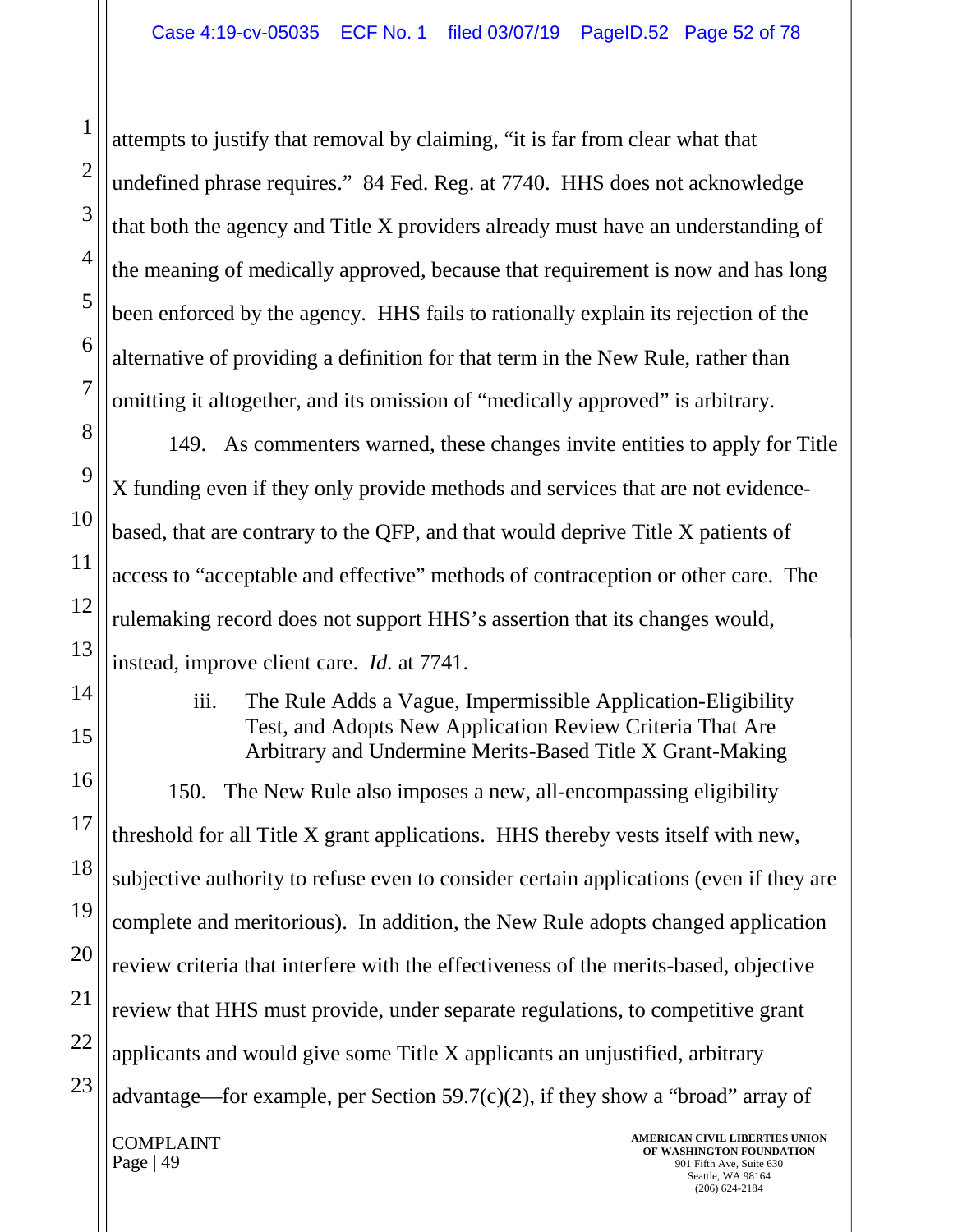"diverse subrecipients," including those that are "nontraditional" provider organizations within Title X. 84 Fed. Reg. at 7788; *see id.* at 7754.

151. Again, as explained further below, these changes empower HHS to push high-quality Title X family planning providers—that also offer abortions (without Title X funds) or are committed to including abortion referrals, upon patient request, in nondirective pregnancy counseling—out of the Title X program based on HHS's hostility to such providers. At the same time, they empower HHS to give proposed projects with more "nontraditional" and "diverse" entities, including religious objectors opposed to women's access to the full range of reproductive health care, an arbitrary advantage in obtaining Title X funding. The New Rule adopts this substantive restructuring of Title X grant-making contrary to the Title X statute, its purpose, and without reasoned rulemaking, including because it violates HHS's own general grant-making rules.

152. Section 59.7(b) requires each applicant to attempt to satisfy the new eligibility threshold of "clearly address[ing]" and providing a description of its "plans for affirmative compliance" with every single aspect of the lengthy New Rule. 84 Fed. Reg. at 7788. HHS then is empowered to make the subjective judgment as to whether the applicant has sufficiently complied with these vague standards: whether it has been "clear[]" enough, and sufficiently described thorough enough "plans for affirmative compliance" with all of the regulations, including the vague and subjective separation requirements and infrastructure spending limitations, among others, to have its application even considered. *Id.*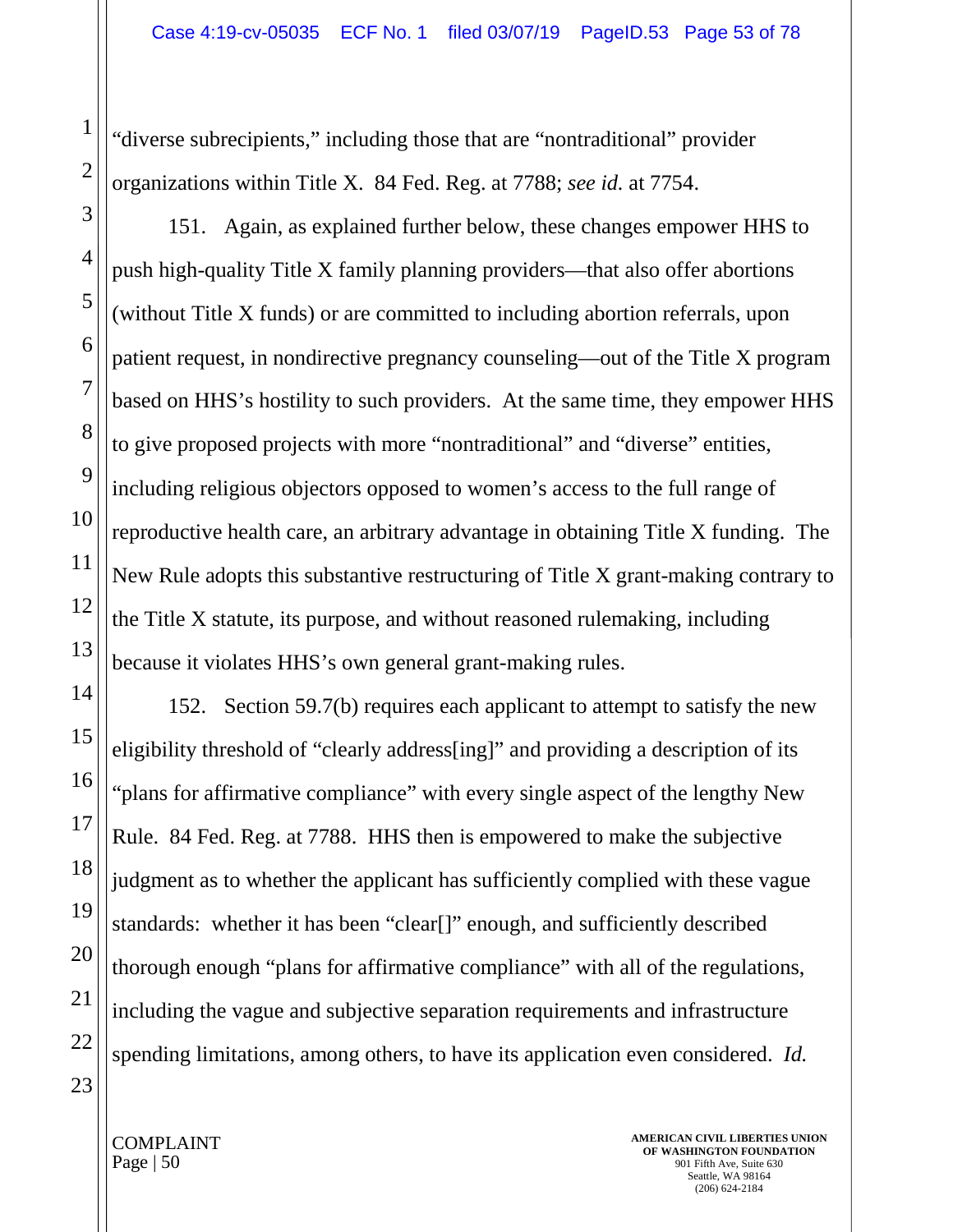153. With this new Section 59.7(b), HHS can deem an application "ineligible for funding" and block it from proceeding to the mandatory, objective application review process for competitive federal grants that applies to Title X, *see* 45 C.F.R. Part 75, before that review process even begins. 84 Fed. Reg. at 7788. If this happens, the New Rule provides no procedure by which an excluded applicant could contest HHS's unilateral determination.

154. By contrast, HHS's Grants Policy Statement and general competitive grant-making regulations emphasize that eligibility (or "go-no-go") requirements in federal grant-making should be objective and specifically stated for prospective applicants. HHS has provided no reasoned explanation for inserting in the Title X context such a burdensome, unbounded descriptive hurdle for applicants and opportunity for HHS unilaterally to weed out applicants based on this unclear threshold requirement. Indeed, the other uncertain standards within the other sections of the New Rule compound Section 59.7(b)'s uncertainty and HHS's unbridled discretion. Section 59.7(b)'s subjective eligibility standard is not transparent or objective; instead it would allow HHS to eliminate applicants based on HHS's political or ideological objection to those who provide or support abortion, or based on any number of arbitrary and unstated distinctions regarding what is a "clear[]" and "affirmative" enough plan for compliance with the underlying vague standards in other new Title X regulations, without any recourse for the applicant.

155. Moreover, this new threshold requirement will cause current grantees and new applicants to interpret all sections of the New Rule as stringently as they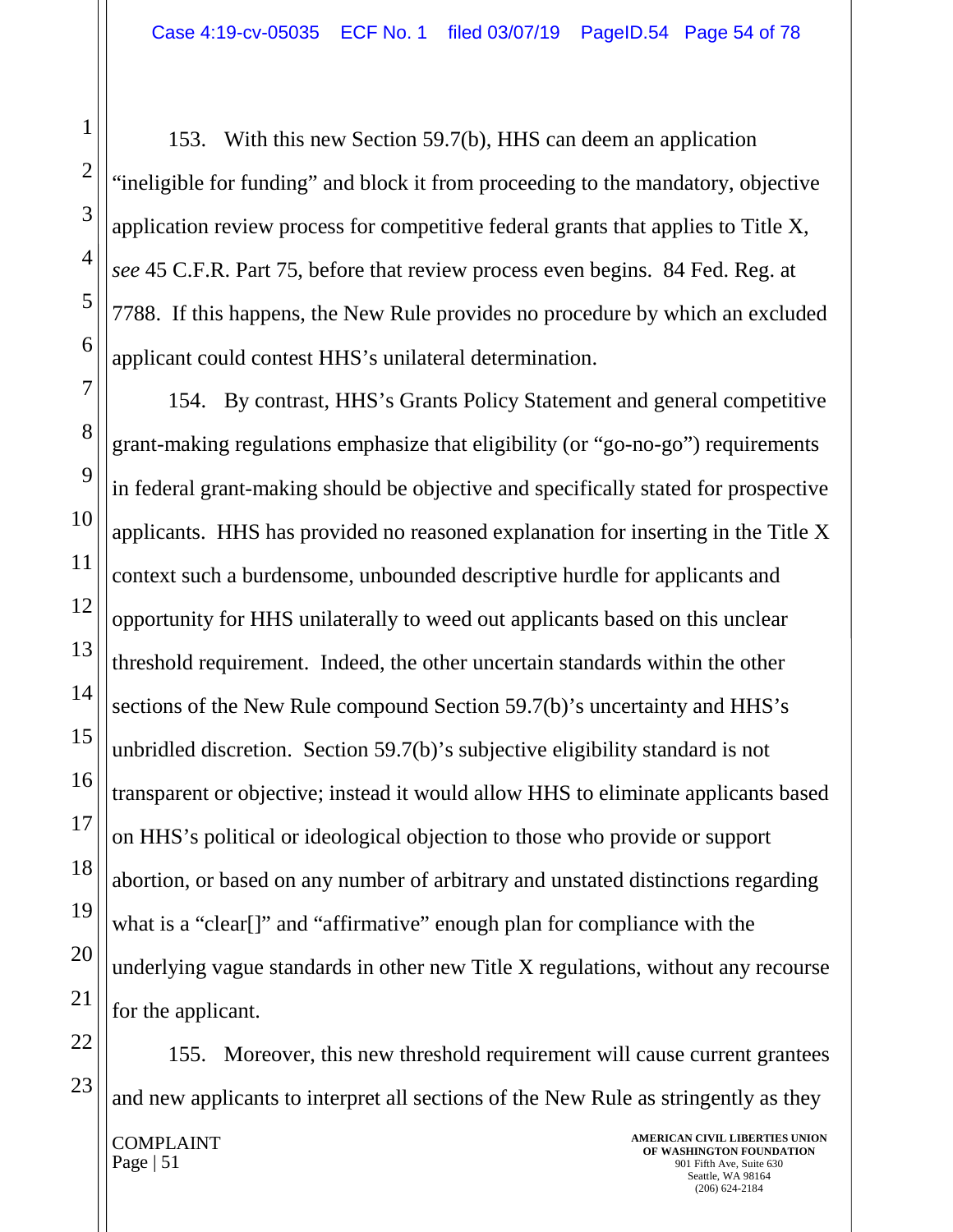might apply, resolving any uncertainty in favor of restriction. That is the only way to minimize the risk of HHS deeming their applications to be insufficiently clear or affirmative enough in planned compliance with all aspects of the New Rule, and to increase the chance that their applications will at least be considered.

156. Grant applicants, for example, will have to err on the side of (i) forbidding any expressive or other activities that might tangentially relate to access to abortion, including but not limited to abortion care itself, by the grantee and all subrecipients and on their physical premises, (ii) prohibiting patient referrals to any health care, social service, or other organization that might support access to abortion, and (iii) in other ways imposing potentially excessive separation, infrastructure spending, referral relationship, medical record-keeping, and similar New Rule limitations on the grantee's own operations and on all subrecipients whose work will be included in the grant proposal (and eventual Title X project, which must conform to the application)—all in order to try to clear this Section 59.7(b) eligibility test.

157. In addition, the New Rule abandons the seven application review criteria that have governed the objective review of Title X applications since the program's inception. *See* 42 C.F.R. § 59.7. In their stead, the New Rule establishes four convoluted criteria in Section 59.7 that will make the objective review of applications by merits review panels more difficult, and that introduce arbitrary distinctions and different standards for different types of applicants.

158. For example, the second criterion includes an applicant's "ability to procure a broad range of diverse subrecipients, as applicable," Section 59.7(c)(2),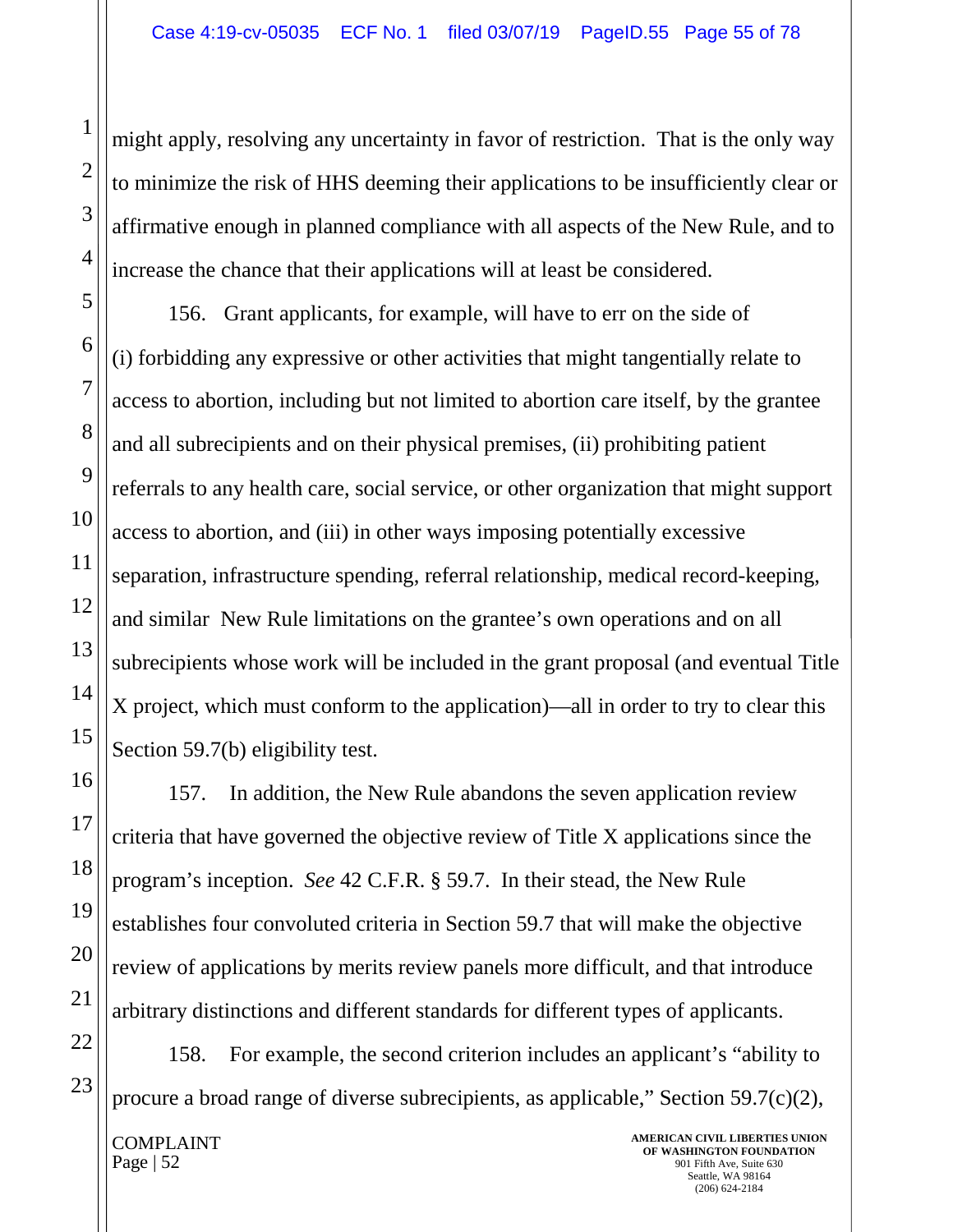84 Fed. Reg. at 7788, but HHS states that this will not apply to some applicants, "such as community health centers," that propose providing all the Title X services through their own sites, rather than using grant subrecipients, *id.* at 7754. HHS leaves unclear how applicants subject to this "diverse" criterion and those not subject to it might fairly compete against each other, and how merits review panels can fairly apply it.

159. In addition, giving an advantage to applicants if they propose "diverse" subrecipients or "non-traditional" provider entities does not serve the purpose of the Title X program. Indeed, there is nothing in the rulemaking record that supports HHS's conclusion that this is an important or beneficial objective. Contrary to HHS's conflation, the nature of the provider organization does not determine whether it is advancing "new ways to better provide service to patients." 84 Fed. Reg. at 7754. Instead, this new criterion disadvantages, for no reason other than provider identity, very effective Title X projects that provide the most advanced and effective care, but have more uniform and/or more experienced Title X providers. This provider-diversity advantage is not consistent with Congress's directives in Title X, including 42 U.S.C. § 300(b), and is arbitrary and capricious.

160. Similarly, Congress specifically instructed HHS to take into account "the number of patients to be served" in making Title X grant decisions. 42 U.S.C. § 300(b). The New Rule instead combines that criterion with a consideration that in some instances may cut in the other direction—the degree to which the application targets "areas that are more sparsely populated"—and does not resolve how those two different considerations are to be treated by review panels or

COMPLAINT Page  $\vert 53 \vert$ 

1

2

3

4

5

6

7

8

9

10

11

12

13

14

15

16

17

18

19

20

21

22

23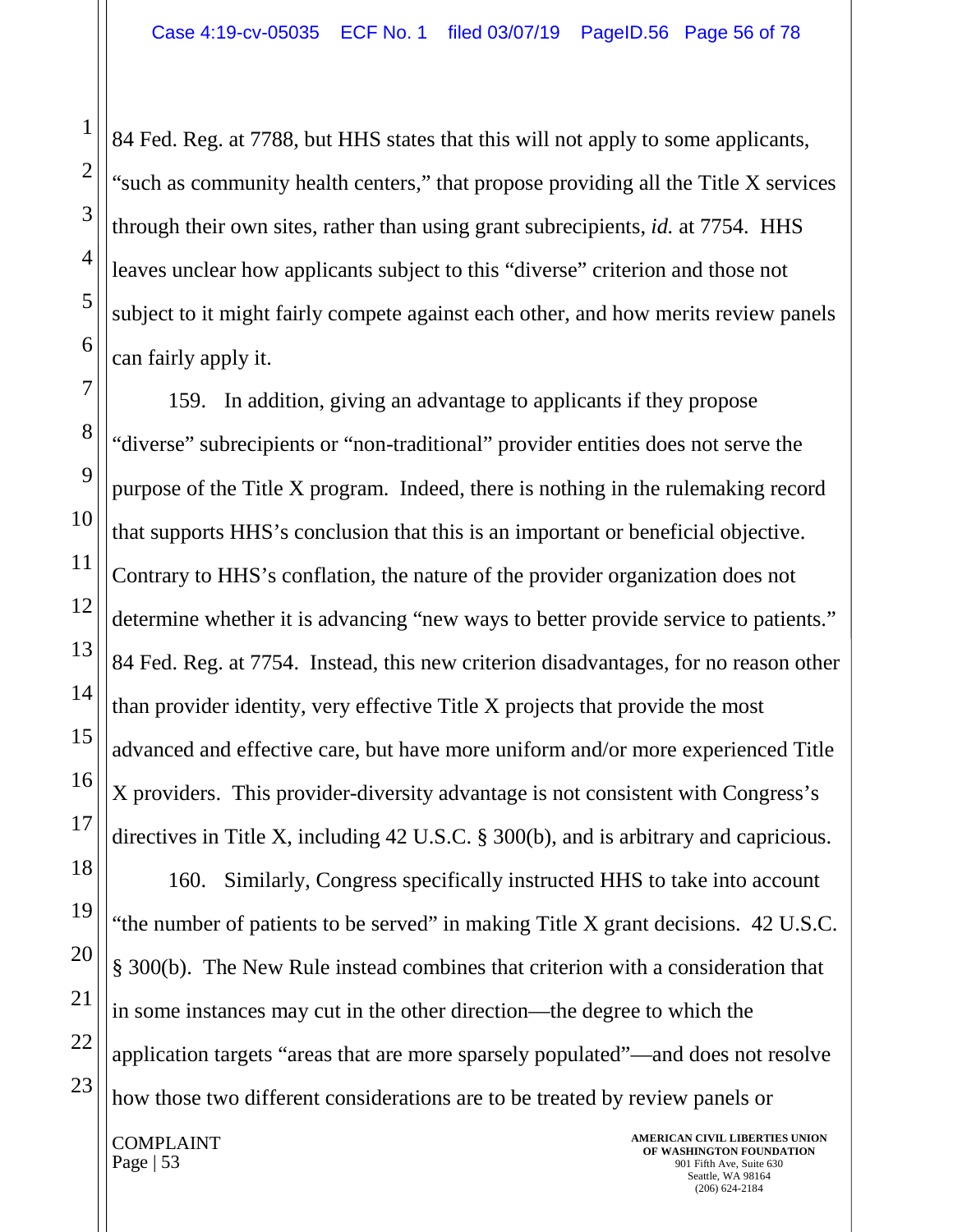presented by applicants in the face of this single, combined criterion. Section 59.7(c)(3); 84 Fed. Reg. at 7788.

161. Nor does HHS have any evidentiary support for its bare assertions that the new selection criteria will "better ensur[e] the selection of quality applicants" or more widely distribute Title X care, which is today prevalent in areas where no other safety net care exists, as described above. *Id.* at 7718. To the contrary, the rulemaking record shows that these new selection criteria are less clear and not designed in a way that will objectively differentiate the best applications. In adopting Section 59.7, the New Rule engages in unreasoned decision-making, undermining the Title X program in order to prioritize providers who simply are unlike those who have been its backbone.

- *d. The New Rule's "Low-Income Family" Definition Adds Yet More Arbitrary and Capricious Distinctions*
	- i. The New Rule Subjects Minors Seeking Confidential, Free Services Based on Their Own Resources to an Unequal, More Stringent Requirement of Encouraging Family Participation

162. Title X explicitly requires that its services be provided to adolescents. 42 U.S.C. § 300(a). This access has long been protected by the current Title X definition of "low-income family," which requires that all "unemancipated minors who wish to receive services on a confidential basis must be considered [for "low income" free services] on the basis of their own resources" as individuals and not based on their family's resources. 42 C.F.R. § 59.2.

163. Now, however, the New Rule tells Title X projects that for minors seeking to qualify for free care based on their own income, the provider must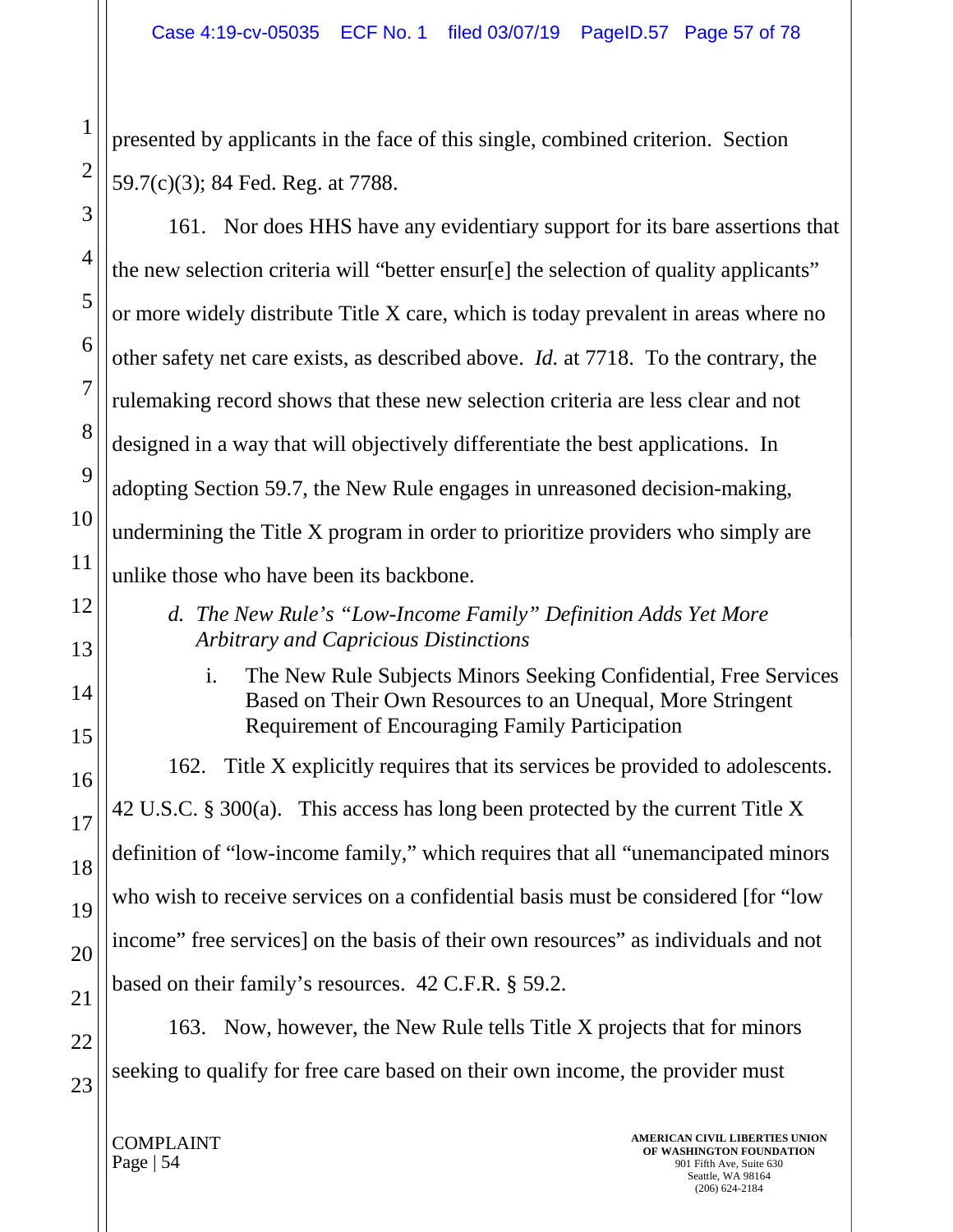encourage involvement of the minor's parents or guardian, regardless of the minor's family circumstances. The only exception is if the provider suspects "child abuse or incest," has "reported the situation to relevant" state or local authorities, and documents that reporting in the medical record instead. Section 59.2 (defining, in part (a), "low-income family"); 84 Fed. Reg. at 7787.

164. The New Rule, however, sets a less exacting requirement for encouraging family involvement if the minor can self-pay or use insurance for services. In Section 59.5(a)(14), it gives providers the option of documenting any "specific reason why … family participation was not encouraged," and allows a broader factual context and the clinician's professional judgment to operate. *Id.* at 7788. As commenters to HHS explained, this better accommodates circumstances that make pushing a minor to involve parents or other family members dangerous or otherwise harmful for the minor patient. *See, e.g.*, Community Health Network Comment Letter at 3-4 (Aug. 1, 2018) (noting risk to some minors of being kicked out of their homes or suffering newly-initiated violence *if* their sexual health care were disclosed to family members); NFPRHA Comment Letter at 22. Yet the much larger group of minors who will seek free services must be encouraged to involve their family except in the very narrow circumstances of already-reported child abuse or incest.

165. HHS's decision to uniquely circumscribe health care providers' discretion and require them to encourage all minors who seek free services to involve their parents, regardless of the circumstances, unless they are the subject of an abuse report, is unexplained, impedes access, will harm minors, and interferes

COMPLAINT Page  $\vert 55 \vert$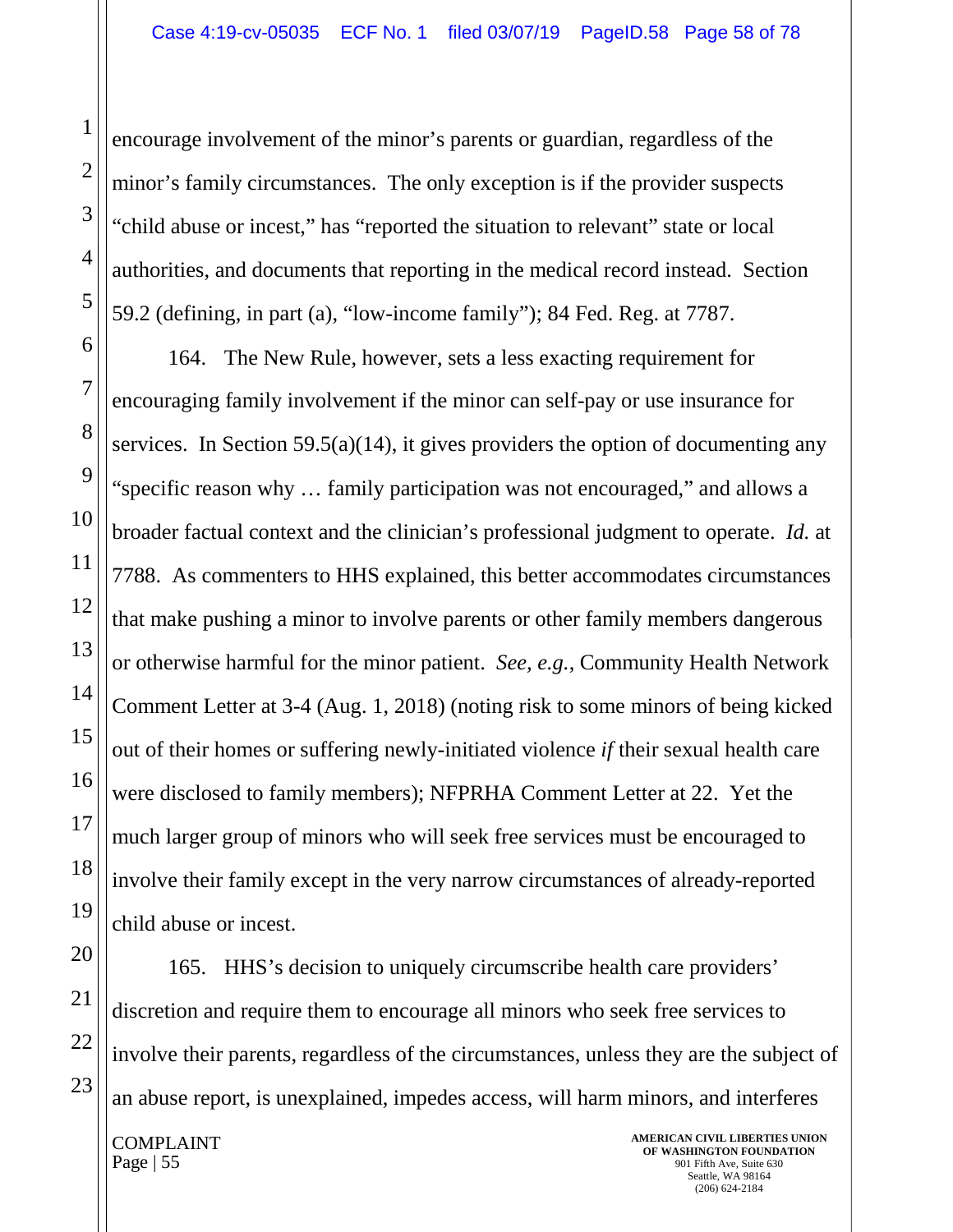with the provider-patient relationship. Any conceivable justification for this new, severe limit on clinicians' discretion is undermined by HHS's own determination elsewhere in the New Rule to afford providers more discretion when dealing with minors who are able to self-pay. The New Rule's different treatment and recordkeeping requirements for different minors, based upon their ability to pay, has no plausible basis and is contrary to Title X's prioritization of low-income patients.

## ii. The New Rule Uniquely Empowers Projects to Offset Income By the Cost of Service for Those Seeking Contraceptives Because of Their Employer's Conscience Objections, But Not for Others

166. The New Rule's definition of "low-income family" also introduces a second arbitrary, unexplained, and unjustified distinction. "For the purpose of considering payment for contraceptive services only," that definition describes in part (b) a special process for assessing income eligibility for women who have "health insurance through an employer that does not provide the contraceptive services sought by the woman because the employer has a" religious or moral objection to that coverage. 84 Fed. Reg. at 7787. For those women, part (b) allows Title X projects to "consider her annual income as being reduced by the total annual out-of-pocket costs of contraceptive services she uses or seeks to use. The project director may determine those costs, or estimate them at \$600." *Id.*

167. In all other instances, however, a Title X patient's actual annual income is considered for purposes of assessing whether the patient is eligible for free care or care on a reduced-cost scale based on the patient's income. The New Rule does not adjust other patients' incomes, for purposes of comparing those against federal poverty levels, by the annual cost of family planning services they

COMPLAINT Page  $\vert 56 \vert$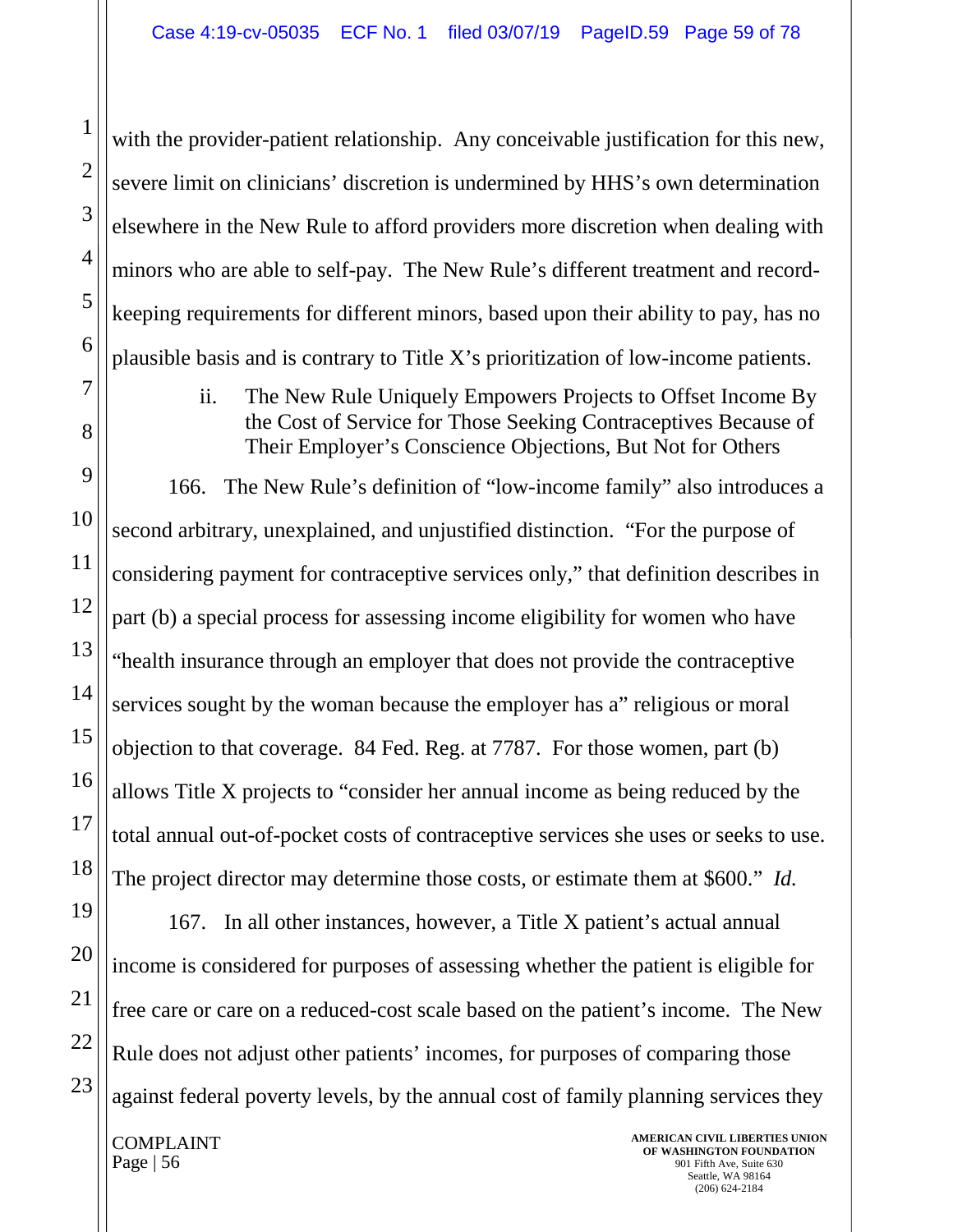"use[] or seek[] to use." *Id.* at 7737, 7787. They cannot take advantage of an automatic \$600 income adjustment, or any other income adjustment, based on the type of Title X services they seek.

168. This unique offset that the New Rule creates for Title X contraceptive patients whose employers have a religious objection to providing insurance coverage for contraceptives was not set out in the proposed rule, is unexplained and unjustified, and is yet another arbitrary and capricious part of this rulemaking.

*e. The New Rule Will Trigger Severe Disruption in the Title X Provider Network, Leaving Many Patients Without Title X Care* 

169. On the New Rule's 60-day effective date, it immediately repeals the current regulation requiring nondirective options counseling, and its ban on pregnancy counseling that includes abortion referral kicks in. 84 Fed. Reg. at 7791 (compliance date for Section 59.5(a)(5), 59.19(d)). All of the approximately 90 Title X grantees, all of their roughly 1000 subrecipients, and all of the individual clinicians at their almost 4000 service sites then face a Hobson's Choice.

170. The New Rule forces each current participant in Title X to go down one of two harmful paths: (1) stay in the Title X program out of a commitment to low-income individuals' access to family planning care, despite the compromised care newly mandated by the rule, especially for pregnant patients, or (2) leave Title X because the New Rule requires providers to deny referral requests from pregnant patients seeking abortion care, in a departure from ethics principles and standards of care. As a result of the New Rule's two bad options, many experienced providers that have for decades formed the backbone of this successful program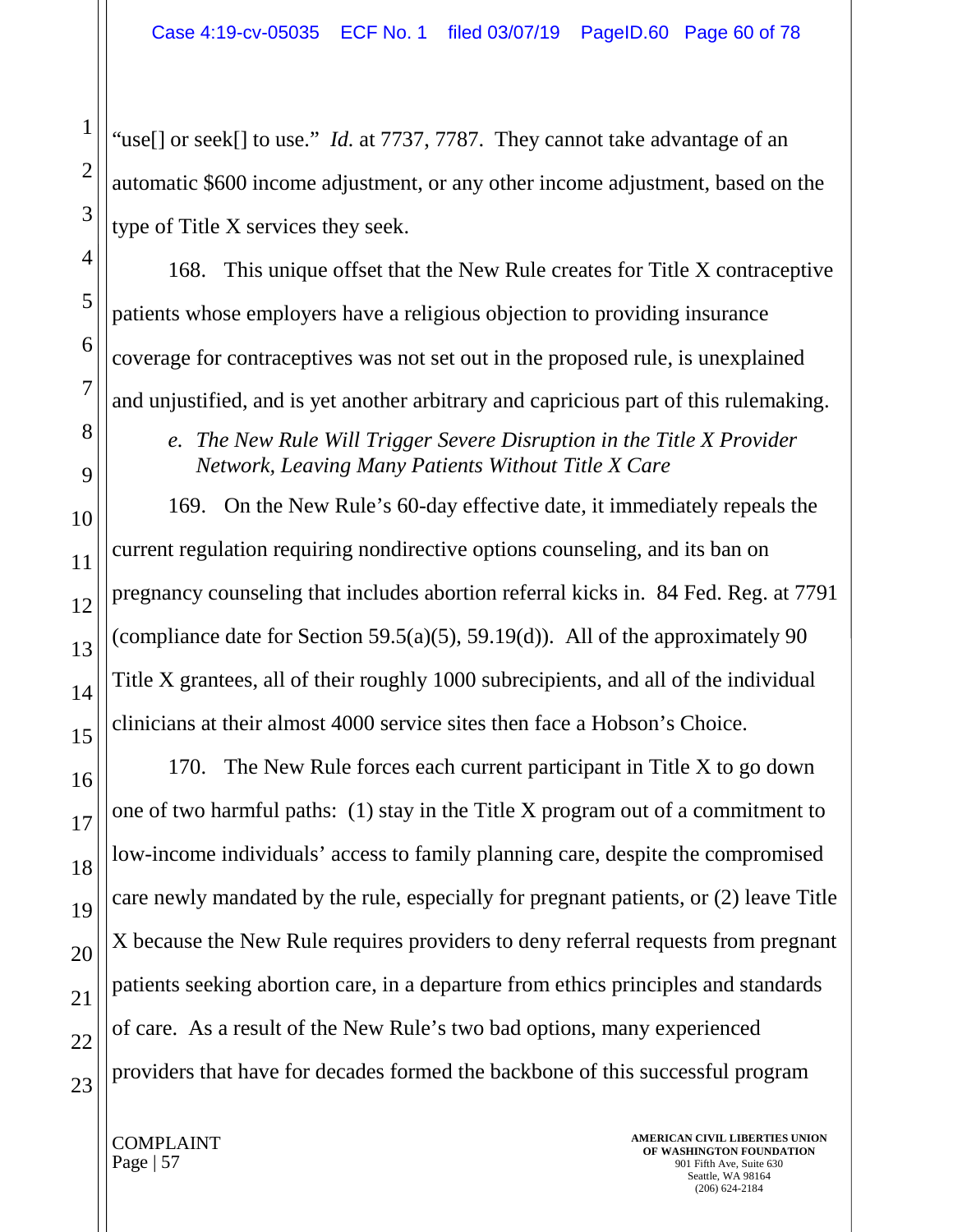and that serve at least 40% of its patients, will leave Title X, thereby dramatically shrinking the Title X network, reducing patients' access to contraceptives and other care, and adding to the New Rule's cascading harms.

171. At the 120-day effective date, any remaining Title X providers' dilemma will be further compounded by the new requirement of mandatory, coercive prenatal referrals for pregnant patients, even those who will terminate the pregnancy, and the new requirement that any "nondirective pregnancy counseling," under HHS's misuse of that term, must also include not only the mandatory prenatal referral but discussion of options other than abortion, again regardless of the patient's wishes and plans. The New Rule does not explain why some of its Counseling Distortions are effective at 60 days and some are effective at 120 days, but both sets thrust Title X providers onto one of two damaging paths and will drive providers from the program.

172. Likewise, all levels of the Title X network will be faced with the onerous and infeasible new Separation Requirements regarding their facilities, staff, and systems, the new infrastructure funding restrictions, and other new compliance mandates, that will similarly put them between a rock and a hard place. The New Rule's requirements will (1) push providers from the program because they do not have the resources or any rational means to comply, or (2) require them to take extraordinary steps in an attempt to comply, and to censor even their non-Title X activity of references to or any activities supporting access to abortion. Furthermore, the physical Separation Requirements are so onerous that any entity attempting to comply would have to begin taking steps immediately in order to

COMPLAINT Page  $\vert 58 \vert$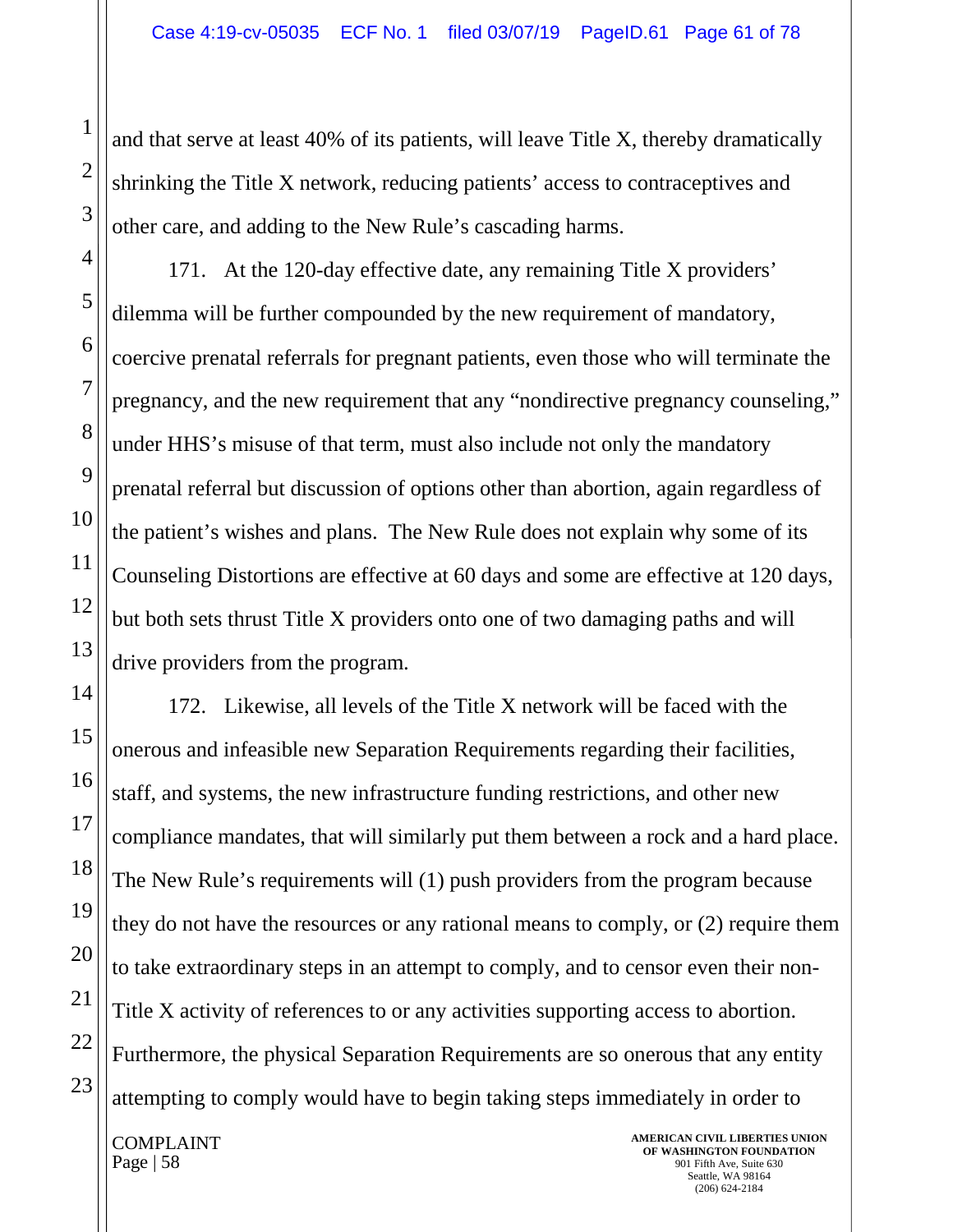achieve compliance by the time those requirements take effect in one year.

173. Faced with the immediate need to contend with the New Rule's imposition of these uniformly bad choices and unworkable options, many grantees, subrecipients and individual clinical providers will decide to leave the network at once. Others will be forced out soon after under the excessive separation and other compliance burdens, for example, or the new subjective eligibility threshold or grant-making criteria. Still others will decide and be able to remain within the Title X program, at least for the short term, and will have to suffer the consequences of the New Rule for their project, their professional standards, and their patients, for the sake of continuing to offer some Title X care for low-income individuals and facilitating access to this vital safety net program.

174. For the grantees that the New Rule immediately pushes from the Title X network, *all* Title X services in their geographic service area will abruptly end and low-income individuals will suddenly find themselves without their Title X providers. To try to fill those gaps, HHS would have to re-compete the grants for those service areas and attempt to find replacement grantees.

175. Under normal circumstances, initiating and administering a Title X services grant competition takes at least five to six months. Under this situation triggered by the sudden departure of numerous Title X grantees mid-grant, potential replacement grantees in many jurisdictions are likely to be especially difficult to find and efforts to recruit any applicants may alone take months. Therefore, this wholesale gap in Title X service for the grantee service areas suddenly without grantees will likely last much longer than five to six months—

COMPLAINT Page  $\vert 59 \vert$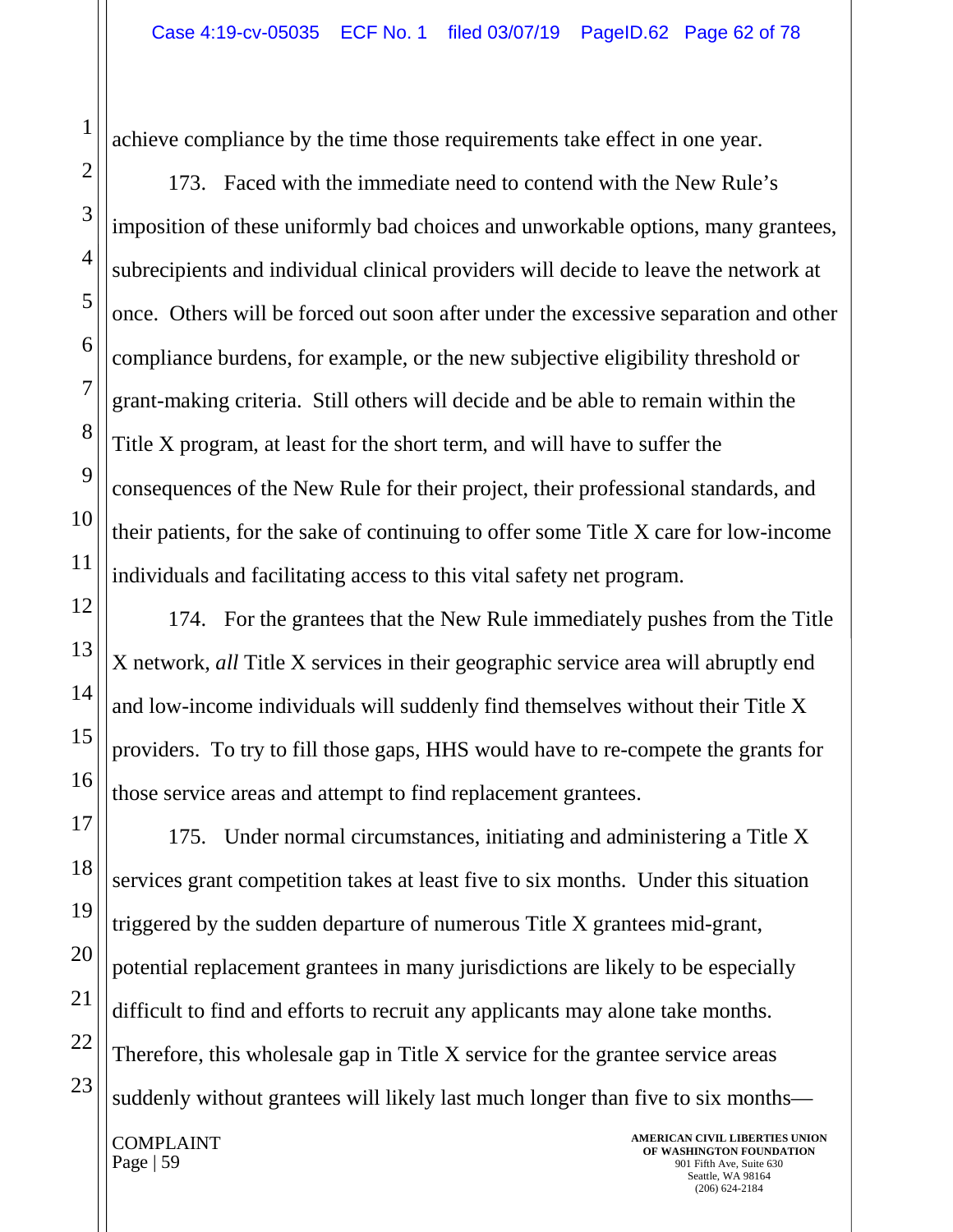even if replacement grantees to fill in at least some parts of a service area could eventually be found through a new FOA and grant-making process. If new grantees are selected and funded, then those grantees will take more months to get their new Title X projects up and running.

176. In places where a current grantee decides initially to stay in the Title X program, and to attempt to make the counterproductive changes that the New Rule requires, the New Rule will also force all of the subrecipients and individual clinicians in that grantee's network to choose between the New Rule's bad options. Many subrecipients and clinicians will decide to leave the program as soon as the New Rule takes effect, pushed out by its new constraints; while others will try to maintain Title X's purpose of expanding access to care, despite the New Rule's harms and impermissible compromises to Title X's quality of care.

177. All of the departures at the subrecipient and clinician level will create additional, serious gaps in the Title X network, and will likewise be difficult to fill, because the New Rule erects ethical and practical barriers to entry for other health care entities and medical professionals.

178. Moreover, for all of the organizations, health centers, and clinicians that the New Rule suddenly pushes, mid-grant, from Title X funding and the Title X network, budgets will abruptly have significant gaps from the lost Title X funds. They will suffer an immediate inability to offer the same number of patients the same range of free and accessible family planning care. The organizations newly without Title X funding will have to cut back on staff, eliminate offerings, and/or shutter health centers. Some organizations will close.

COMPLAINT Page | 60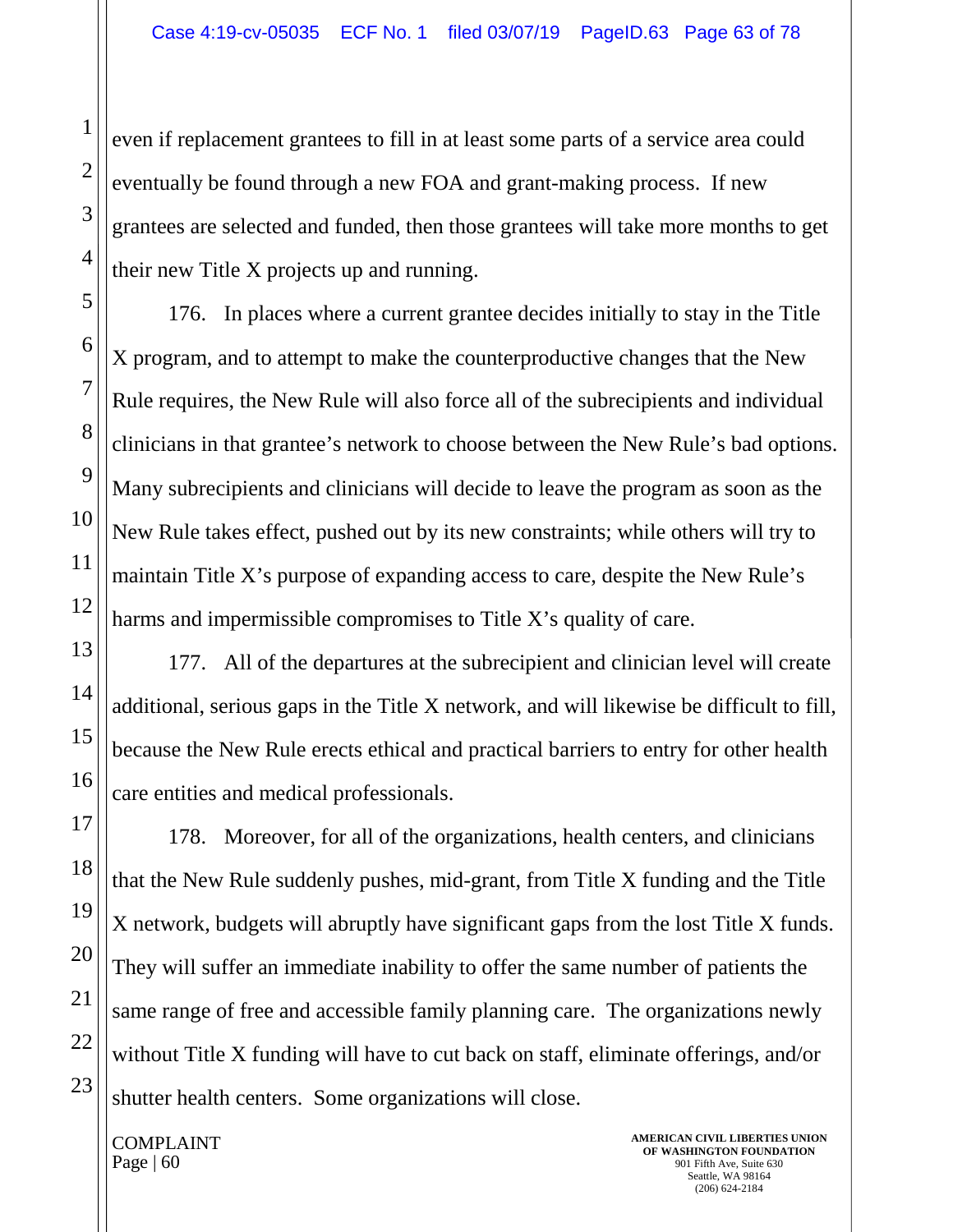179. The New Rule not only will trigger this significant disruption in the Title X network and in Title X patient care at its 60-day initial compliance date, but will trigger future cycles of disruption at day 120 and beyond, as HHS (i) enforces more of the New Rule and its excessive, unjustified restrictions, (ii) wields the new, subjective eligibility threshold for grant application review, and (iii) makes future competitive awards with its newly muddied criteria, to the disadvantage of traditional Title X applicants.

180. To the extent that HHS could eventually find some new grantees and providers to fill these large gaps, which HHS has failed to establish, those new participants in Title X would by definition be willing to submit to the ethical and other compromises to professional standards that the New Rule now requires. They would be selected according to HHS's new aims, which run contrary to the purpose of Title X, to the QFP, and to providing low-income individuals with access to the same kind of patient-driven, quality clinical family planning care that more affluent individuals enjoy.

*f. In Issuing the New Rule, HHS Failed to Consider Its Negative Impact on Individual and Public Health and Failed to Answer the Overwhelming Opposition from Medical and Public Health Experts* 

181. Despite all of these imminent disruptions to the Title X network and harmful constraints on the counseling and care that can remain in the program, HHS's NPRM did not mention any potential harms to patient health, to the public health, or in increased public health costs. In finalizing the New Rule, HHS continued to irrationally push aside such central concerns in the Title X context, despite compelling evidence in numerous sets of comments by experts that the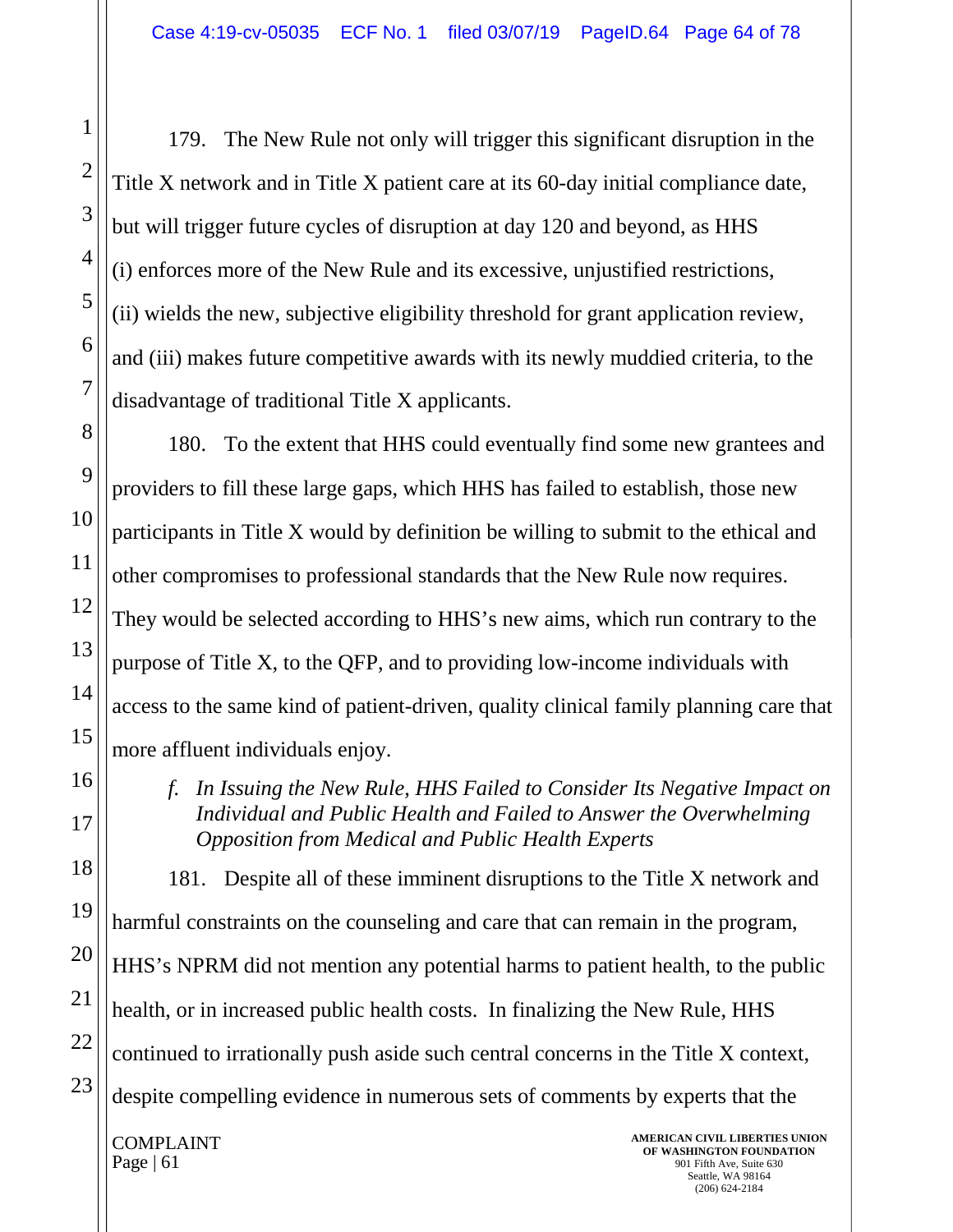New Rule's negative health and welfare effects will be substantial.

182. The leading medical groups were all in accord that the New Rule should be withdrawn completely because of its negative effects on patients' health and its interference with appropriate care. ACOG "urge[d] HHS to immediately withdraw the Proposed Rule" because it "would interfere with the patientphysician relationship, exacerbate disparities for low-income and minority women, men, and adolescents, and harm patient health." ACOG Comment Letter at 15. The American Academy of Pediatrics ("AAP") and the Society for Adolescent Health and Medicine also "urge[d] HHS to immediately withdraw the Proposed Rule." AAP Comment Letter at 11 (Aug. 1, 2018). The AMA "strongly oppose[d] this Proposed Rule" because it was "very concerned that the proposed changes, if implemented, would undermine patients' access to high-quality medical care and information, dangerously interfere with the patient-physician relationship and conflict with physicians' ethical obligations, exclude qualified providers, and jeopardize public health." AMA Comment Letter at 1. The association of nurses likewise "strongly oppose[d] the[] proposed changes to the Title X program and urge[d] rescission of the proposed rules." AAN Comment Letter at 2.

183. Expert commenters further explained that the harms would extend widely, endangering public health and imposing great costs on government, for the excess medical costs that could have been avoided through Title X services. The American Public Health Association ("APHA") "strongly urged [HHS] not to finalize the proposed rule," noting, *inter alia*, that the proposed rule "radically underestimates the likely costs it will impose on patients, providers, and society,"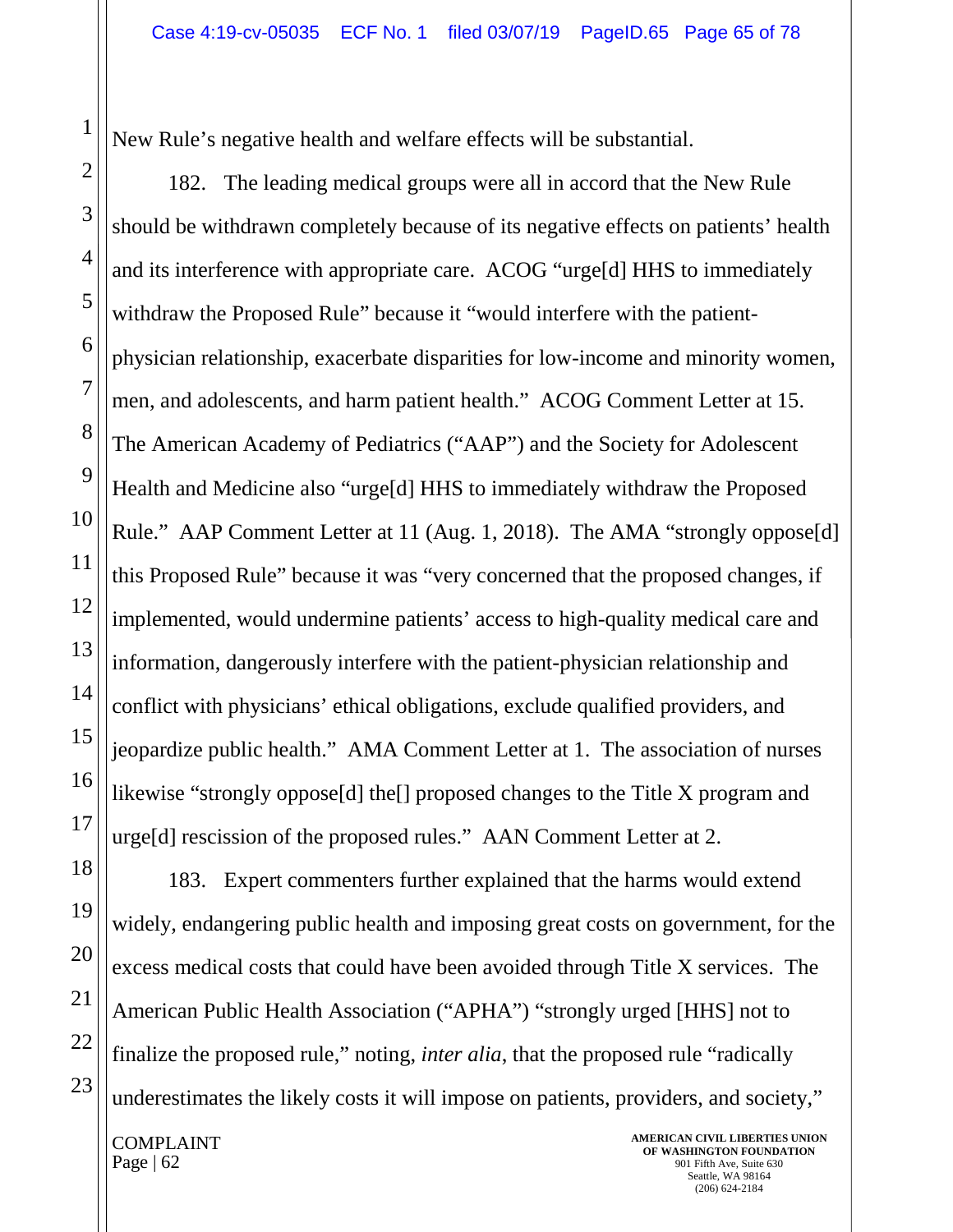and "would undermine Title X's goals of providing comprehensive reproductive health services to people with low incomes" and "exacerbate existing health disparities." APHA Comment Letter at 1, 7 (Aug 1, 2018).

184. HHS irrationally ignored the massive weight of expert medical and public health opposition, and responded to those commenters' evidence with conclusory and implausible assertions. HHS also ignored the New Rule's conflict with its own national standards for family planning care, never once contending with its departures from the QFP or justifying its inconsistency with HHS's own quality care principles, which many commenters raised.

185. The New Rule radically remakes a public health program Congress designed to give those with the fewest economic resources access to quality, voluntary care. But at every turn in this rulemaking, HHS ignores the injuries to Title X patients and irrationally states an unsubstantiated belief that the New Rule's changes will lead to a "better" program. 84 Fed. Reg. at 7775.

186. By prioritizing the religious or moral views of hypothetical, prospective Title X grant applicants, allowing single-method and limited-method sites, and abandoning uniform access to real nondirective options counseling, including referrals to abortion upon request, the New Rule's remade Title X program will not only soon have huge geographic gaps, where former providers have been forced to exit the Title X network, but its treatment of patients will also vary in crucial respects across the remaining network despite Title X's promise of delivering quality care to all.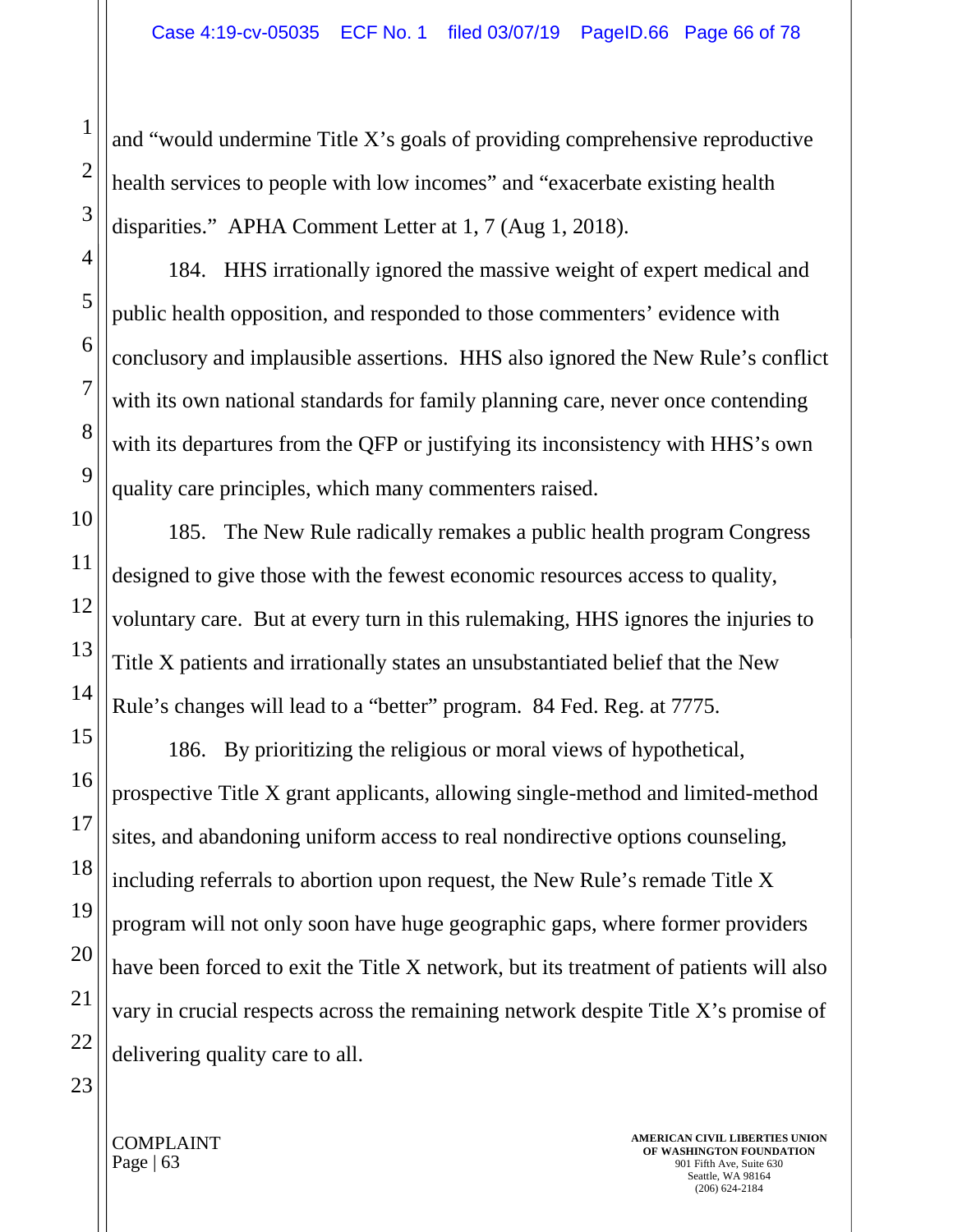187. If patients are able to access a Title X site under this new scheme, they will not know when they walk through the door what quality of care they will receive. The nature of that care is now left up to individual providers, rather than ensuring all Title X providers follow national standards of care that require responsiveness to patients' stated needs and that allow patients' own values to control their decision-making. If Title X patients have access only to a site that provides prenatal care and adoption options, or only a few contraceptive choices, their care is especially compromised—and they have nowhere else to turn.

188. Indeed, not only did the agency fail to consider the massive harms created by departing Title X sites and clinicians, but it also failed to address the additional harms created as remaining sites fail to even inform patients that they are receiving incomplete care. As the National Association of Social Workers ("AASW") emphasized, the "proposed rule contemplates that some providers would not provide this counseling for asserted religious or moral reasons, but it does not contain any requirement that those providers advise patients of their refusal. Therefore, patients will not even know if they are getting complete information." AASW Comment Letter at 3 (July 26, 2018). And the Federal AIDS Policy Partnership stated that the proposed rule "does not address whether clients will be informed, at the very least, that they are not receiving complete information because their providers are bound by religious or moral restrictions." Federal AIDS Policy Partnership Comment Letter at 4 (Aug. 1, 2018). "Therefore, clients are neither truly able to provide informed consent to Title X providers concerning their health care options and treatments, nor are they even aware of

1

2

3

4

5

6

7

8

9

10

11

12

13

14

15

16

17

18

19

20

21

22

23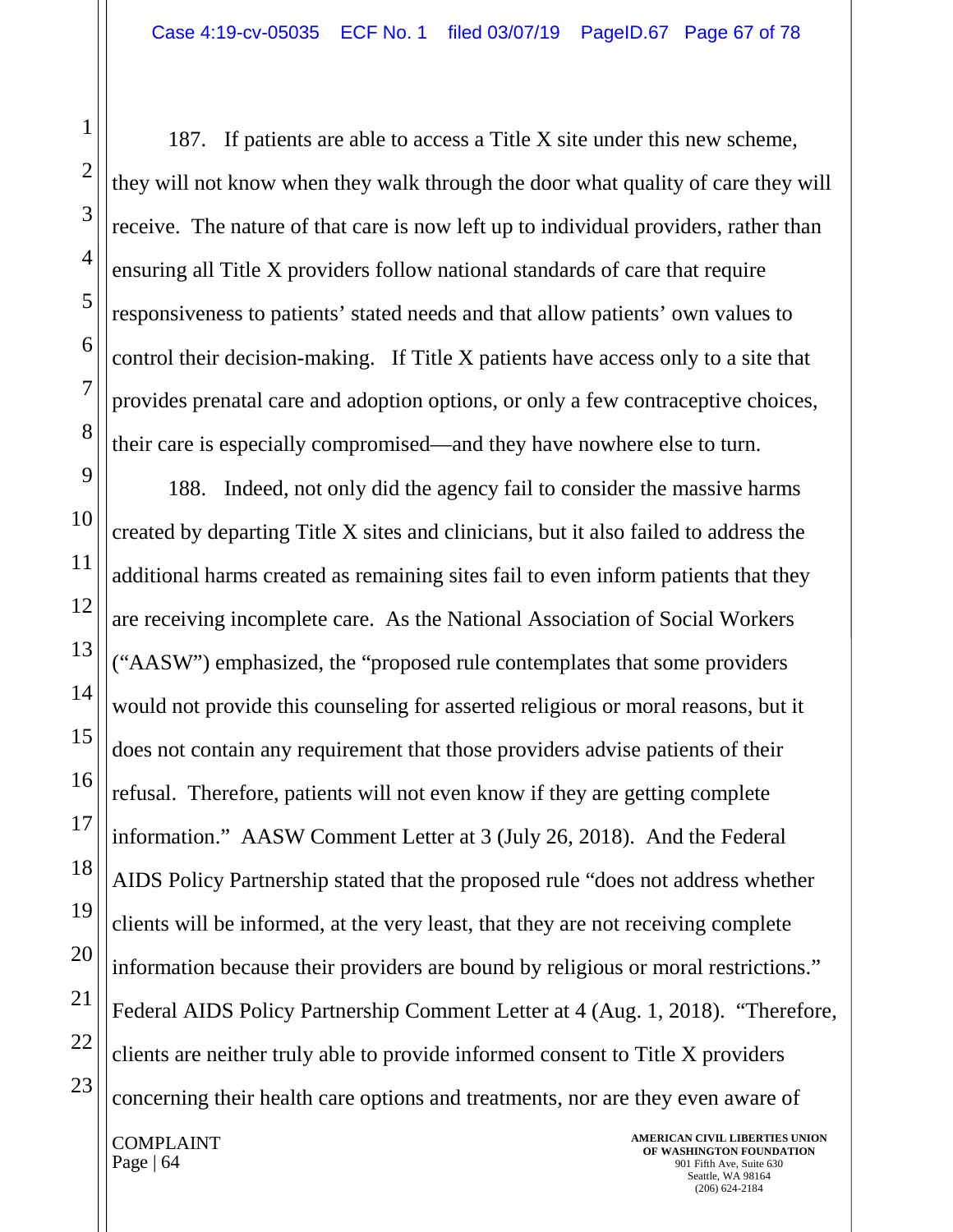whether they are receiving complete information in order to know to [attempt to] seek care elsewhere." *Id.*

189. In the absence of any evidence that new, alternative Title X applicants along the lines that HHS seeks are available, much less available in such numbers and in such locations that they might replace those ousted, HHS suggests that the New Rule is required by federal law to make space for entities that hold a moral or religious objection to certain aspects of Title X care. But the federal provisions that HHS invokes—the Church, Weldon and Coates-Snowe Amendments—do not require, authorize, or justify the New Rule.

190. When HHS's rulemaking purports to offer justifications for the New Rule's changes, it resorts to conclusory, irrational, and unsupported statements, and refers to aims that fall outside the scope of Title X. The New Rule not only contradicts Congress's demands in Title X and the annual appropriations laws, and the specific substantive limits on HHS rulemaking enumerated in Section 1554 of the PPACA, but also exceeds HHS's authority, gives inadequate weight to central considerations for the Title X program, and rests on assertions that conflict with the record before the agency. The New Rule is an implausible exercise of HHS's proper prerogatives. It is instead an exercise in punishing those who would continue to offer the full array of family planning care and rewarding others, who based on conscience, would not—all to the detriment of Title X's purpose and its patients.

1

2

COMPLAINT Page  $\vert 65 \vert$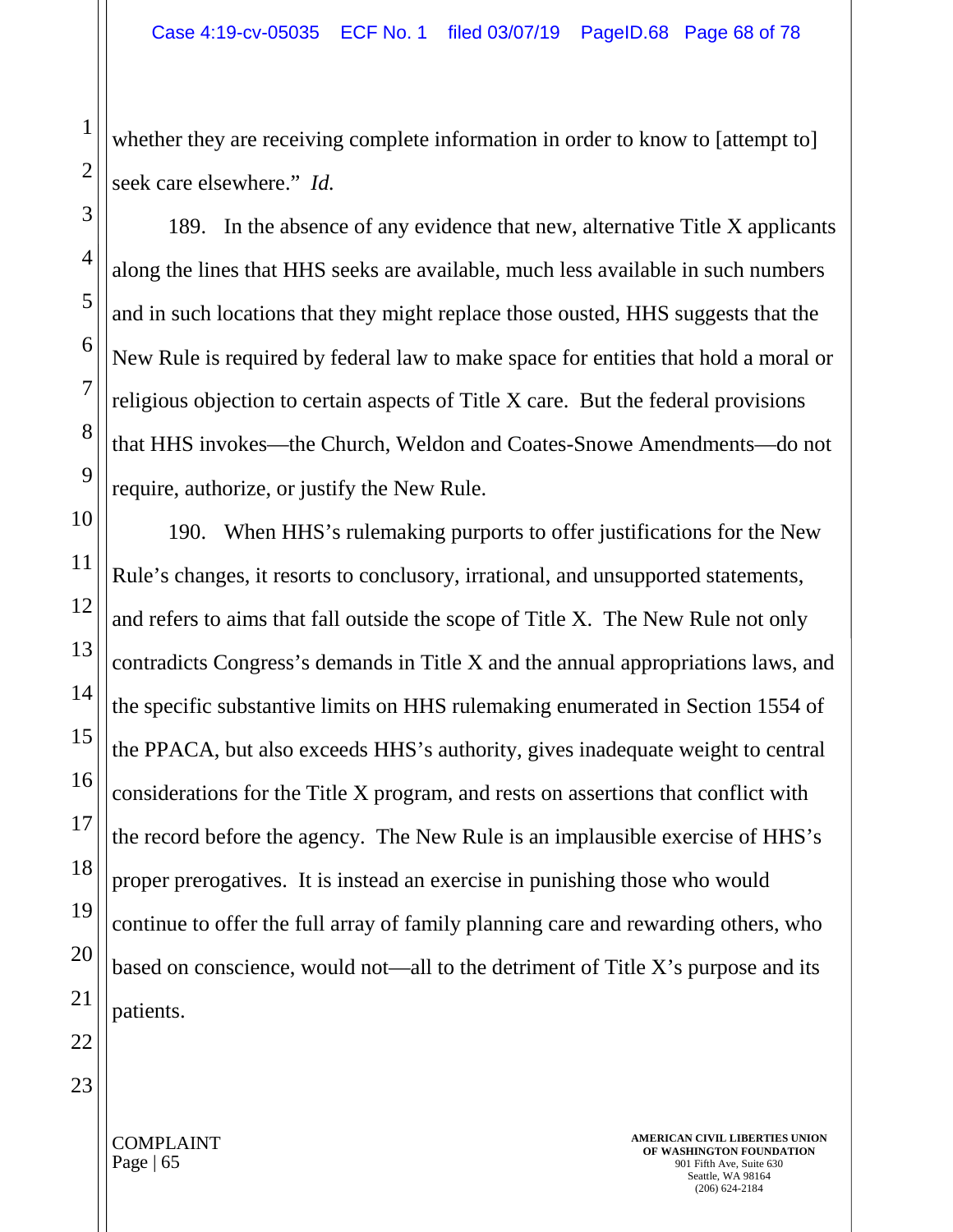(2)The Harms The New Rule Imposes on Plaintiffs and Their Patients

191. Through all the means described above, the New Rule injures the Plaintiff entities (including NFPRHA's grantee and subrecipient members), Plaintiffs' Title X clinicians and the named Plaintiff clinicians, and Plaintiffs' patients by causing each of these irreparable harms, among others:

• *Substandard pregnancy counseling, contrary to clinical and ethical standards.* Such counseling will be mandatory and will directly harm the clinicians forced to provide unwanted prenatal referrals and to refuse their patients' requests for information about or referrals for abortion. Their patients will suffer even more, as they are denied the Title X care they need and seek.

• *Loss of Title X service sites and individual clinicians.* Through all the new limitations described above, the New Rule will cause significant numbers of grantees, subrecipients, and individual clinicians to leave the Title X program, immediately reducing the range and capacity of Title X care, hampering the provision of health care for Plaintiff organizations and hurting Plaintiffs' patients who will have greatly reduced, if any, access to Title X services.

• *Harm to patient trust of medical professionals and to entities' and clinicians' reputations.* Under the Hobson's Choice of the New Rule, Plaintiff organizations' and clinicians' reputations will be harmed. In addition, under either path the New Rule forces them down, the New Rule will breed distrust between health care providers and their patients: Plaintiffs'

COMPLAINT Page | 66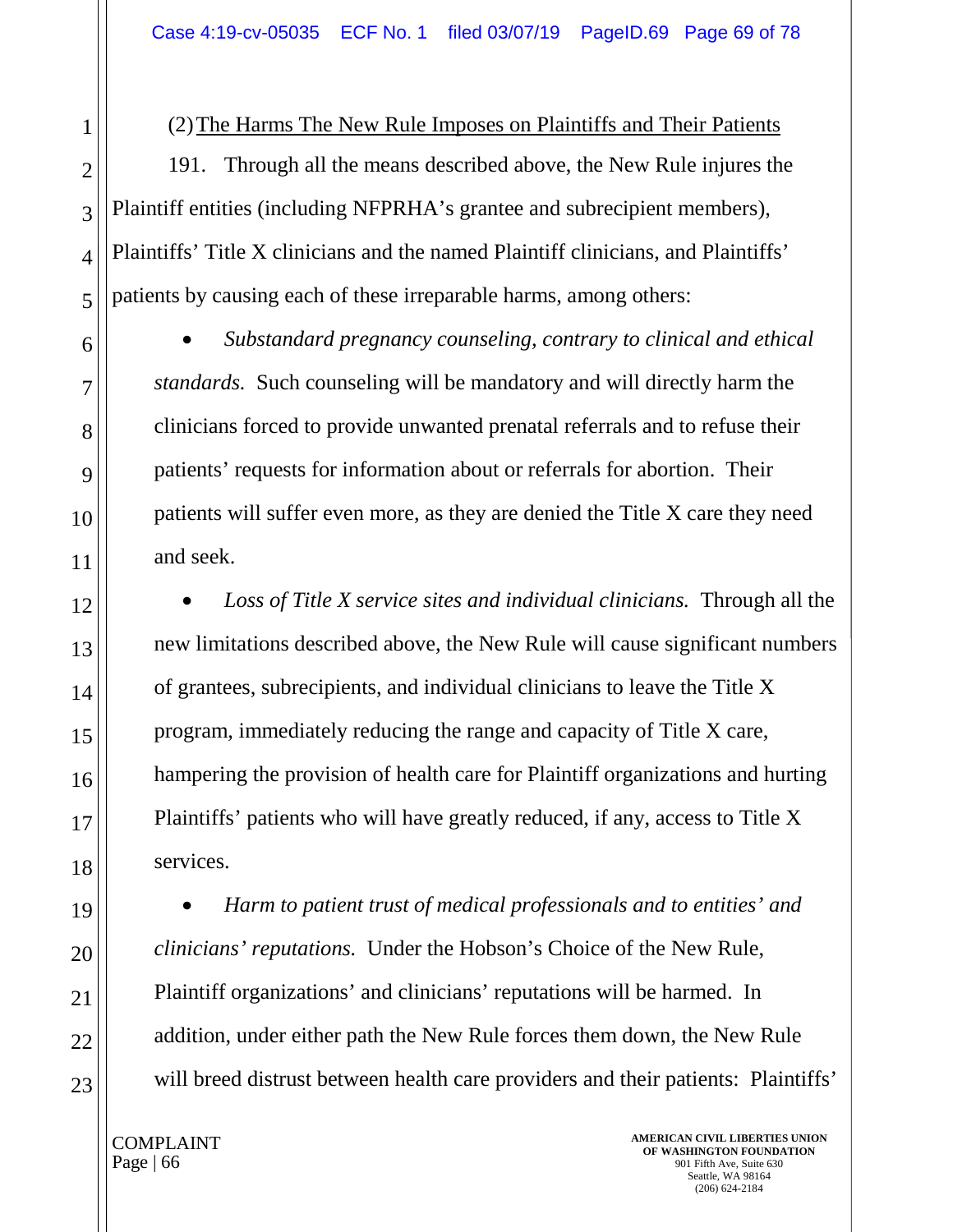patients will either experience disappearing health centers or reduced hours from providers they sought to rely upon or demeaning, involuntary services and unresponsiveness to requests, imposed on the clinician-patient relationship by the New Rule.

• *Loss of grantees' and subrecipients' role in Title X and their grant funds, including mid-way through Title X grants.* The Plaintiff organizations are dedicated to Title X's purpose, have developed deep expertise, and very much want to maintain Title X's service to and benefits for patients. But the New Rule will cause many Plaintiff organizations to have to relinquish their roles in this program, lose their essential funding, and lose institutional and staff knowledge about the program and its requirements. In addition to directly reducing the scope of the Title X network, any effort by the newly excluded providers to continue care will lack the federal funding necessary to assure that low-income patients will obtain free or reduced-cost care from them.

• *Harm to grantees' and subrecipients' governmental and non-profit service missions.* The Plaintiff governmental entities and non-profit organizations each exist to serve the public interest through safety net health care. The New Rule inevitably harms their missions. Losing their roles in Title X and losing the accompanying funding will harm their service missions, as will the other option too—fighting to stay in the program and continuing with care but having to provide substandard care.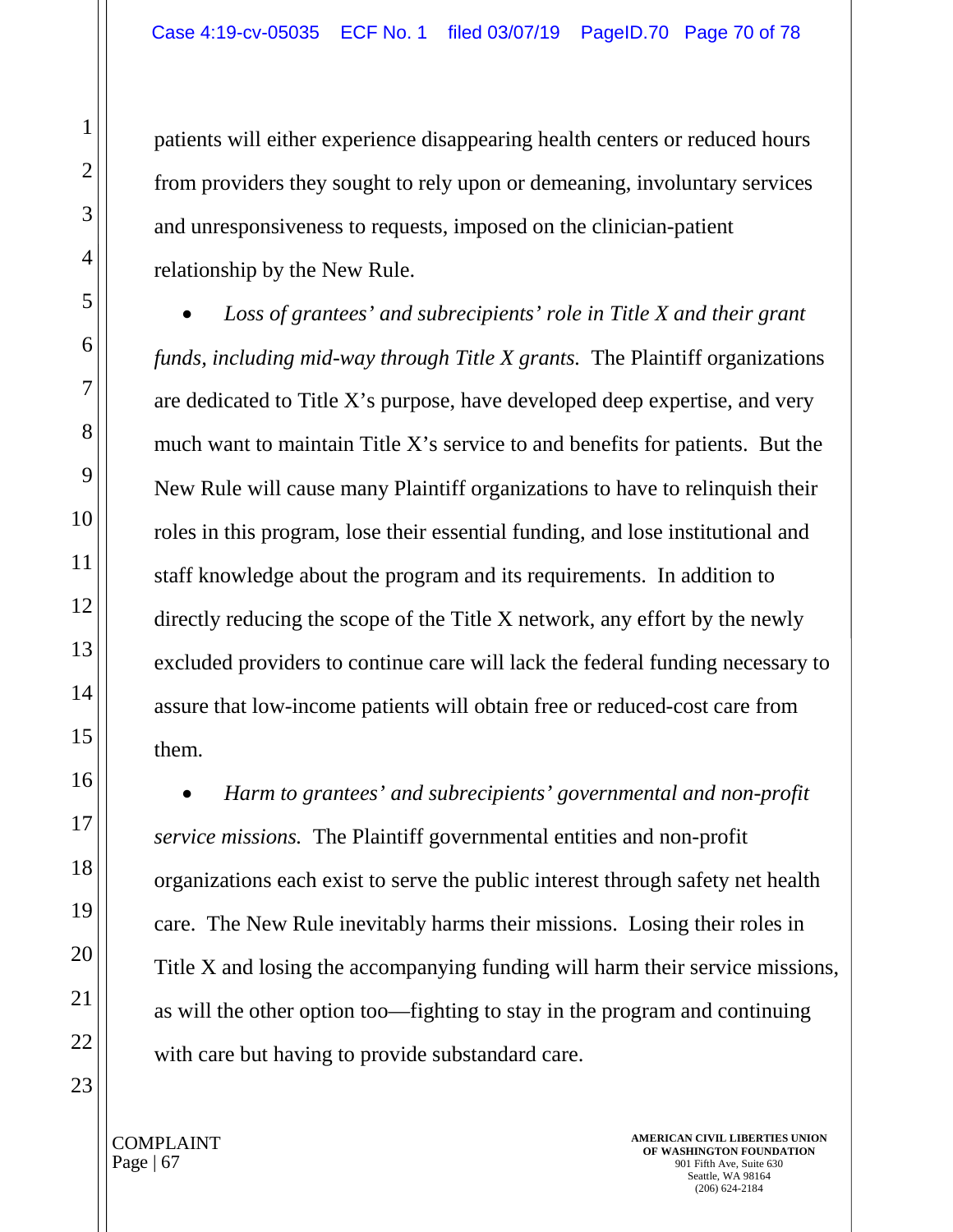• *Unjustified constraints on Plaintiff entities' and clinicians' First Amendment activity both inside and outside Title X projects*, including with non-federal funds, such as the required removal of hard and electronic materials, new limits on membership in associations and educational activities, and other forbidden expression based on viewpoint, as a condition of entities' and clinicians' participation in Title X.

• *Harm to the health of patients and their families.* By diminishing access to family planning and referral care through all the mechanisms already described, the New Rule makes Title X's contraceptive care and other important health services less available and puts Plaintiffs' patients at greater risk of unintended pregnancies and numerous other harms to their health, including untreated STDs, HIV, and cervical cancer, as well as jeopardizing the health of their families.

192. The New Rule will, tragically, set back the many public health benefits that Title X has provided for almost five decades. Health harms and additional unintended pregnancies will not only cause patients, their families, and their communities personal suffering, but will create unnecessary and high new costs for other publicly-funded medical and social service programs.

193. In order to prevent these harms from unfolding and to avoid devastating damage to Plaintiffs, the Title X program across the country, and the millions of low-income patients who depend on the program for critical care, the New Rule should be enjoined before its 60-day effective date and permanently set aside in full.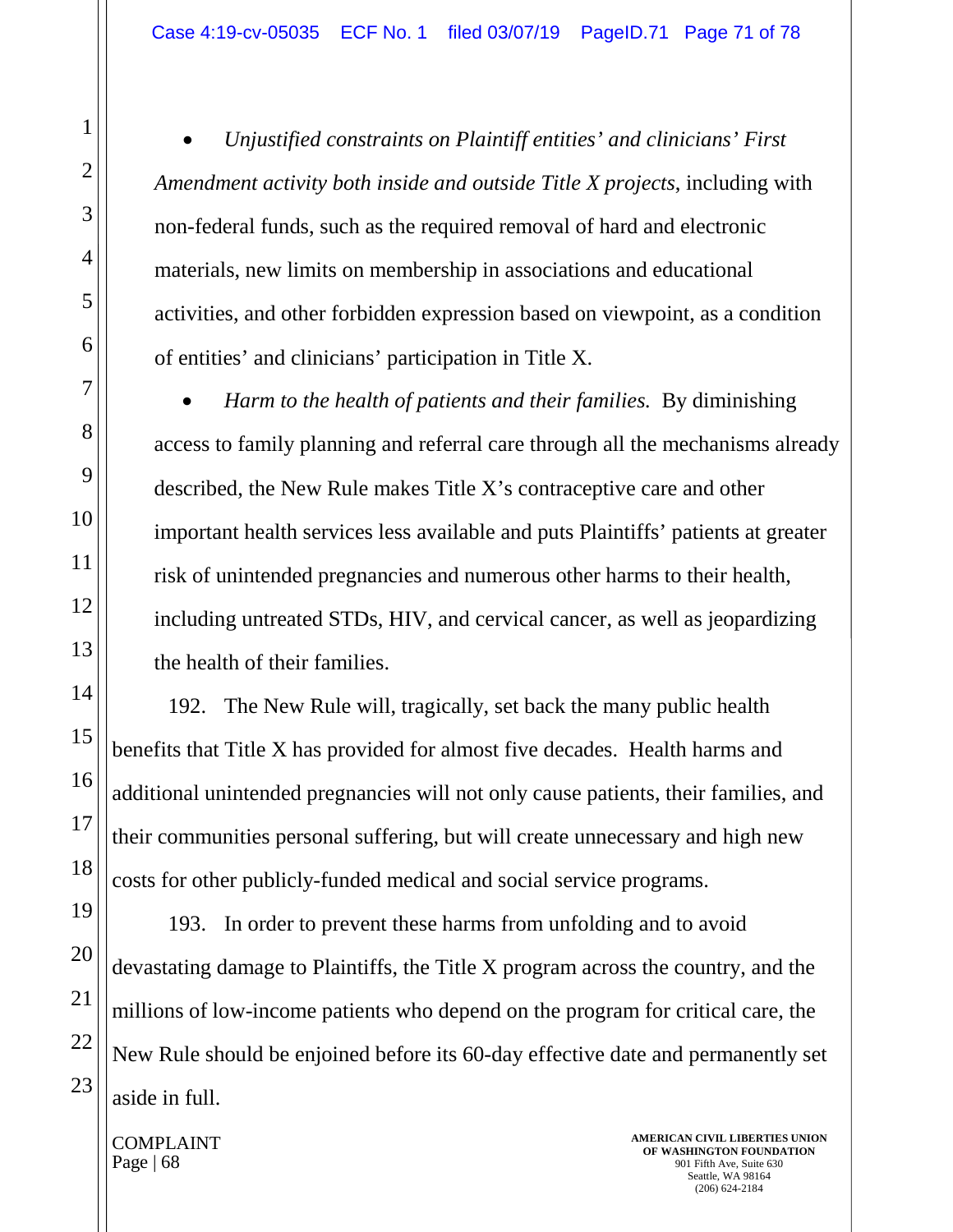| 1              | <b>CLAIMS FOR RELIEF</b><br>V.                                                                                                                 |
|----------------|------------------------------------------------------------------------------------------------------------------------------------------------|
| $\overline{2}$ | <b>Count One</b>                                                                                                                               |
| 3              | Violation of Section 706 of the Administrative Procedure Act<br><b>Contrary to Law</b>                                                         |
| 4              | 194. Plaintiffs incorporate by reference the allegations of the preceding                                                                      |
| 5              | paragraphs.                                                                                                                                    |
| 6              | 195. A final agency regulation that is contrary to a federal law or                                                                            |
| $\overline{7}$ | Congress's legislative purpose in establishing law is not valid.                                                                               |
| 8              | 196. The New Rule as a whole and in its interrelated parts, including each                                                                     |
| 9              | one of Sections 59.2, 59.5, 59.7, 59.13 through 59.16, and 59.18, is contrary to                                                               |
| 10             | Title X, Congress's Nondirective Mandate, and Section 1554 of the PPACA.                                                                       |
| 11             | The New Rule should be held unlawful and set aside under the APA,<br>197.                                                                      |
| 12             | 5 U.S.C. $\S$ 706(2)(A), (C).                                                                                                                  |
| 13             | <b>Count Two</b><br><b>Violation of Section 706 of the Administrative Procedure Act</b>                                                        |
| 14             | <b>In Excess of Statutory Authority or Limitations</b>                                                                                         |
| 15             | 198. Plaintiffs incorporate by reference the allegations of the preceding                                                                      |
| 16             | paragraphs.                                                                                                                                    |
| 17             | A final agency regulation that is in excess of the agency's rulemaking<br>199.                                                                 |
| 18             | authority or statutory limitations on that authority is not valid.                                                                             |
| 19             | The New Rule, as a whole and in its interrelated parts, including each<br><b>200.</b>                                                          |
| 20             | one of Sections 59.2, 59.5, 59.7, 59.13 through 59.16, and 59.18, is in excess of                                                              |
| 21             | HHS's rulemaking authority and limitations on that authority, including in Title X,                                                            |
| 22             | Congress's Nondirective Mandate, and Section 1554 of the PPACA.                                                                                |
| 23             |                                                                                                                                                |
|                | AMERICAN CIVIL LIBERTIES UNION<br><b>COMPLAINT</b><br>OF WASHINGTON FOUNDATION<br>Page   $69$<br>901 Fifth Ave, Suite 630<br>Seattle, WA 98164 |

(206) 624-2184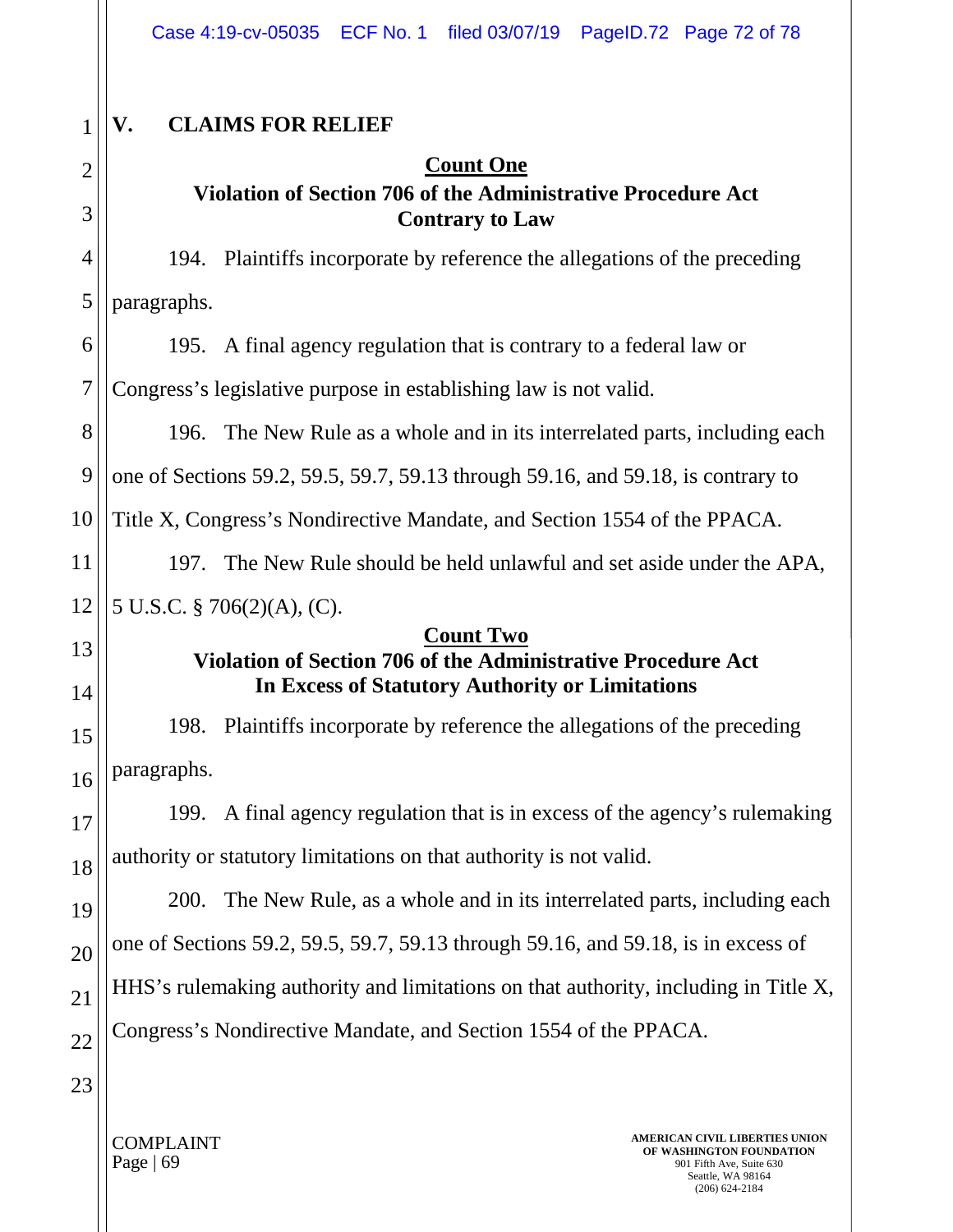201. The New Rule should be held unlawful and set aside under the APA, 5 U.S.C. § 706(2)(C).

### **Count Three**

### **Violation of Section 706 of the Administrative Procedure Act Arbitrary, Capricious or Abuse of Discretion**

202. The Plaintiffs incorporate by reference the allegations of the preceding paragraphs.

203. A final agency regulation that is arbitrary, capricious, or an abuse of discretion is not valid.

9 204. HHS' process of rulemaking and arriving at the final New Rule was arbitrary, capricious and an abuse of discretion; likewise, the substantive contents of the New Rule are arbitrary, capricious and an abuse of discretion.

205. In addition, HHS does not in the New Rule reasonably exercise its administrative role in implementing Title X.

206. For each and all the reasons alleged above, the New Rule, as a whole and in its interrelated parts, including each one of Sections 59.2, 59.5, 59.7, 59.13 through 59.16, and 59.18, is arbitrary, capricious, and an abuse of HHS's discretion.

207. The New Rule should be held unlawful and set aside under the APA, 5 U.S.C. § 706(2)(A), (C), (D).

# **Count Four**

### **Violation of Sections 553 and 706 of the Administrative Procedure Act Without Procedure Required by Law**

208. The Plaintiffs incorporate by reference the allegations of the preceding paragraphs.

COMPLAINT Page | 70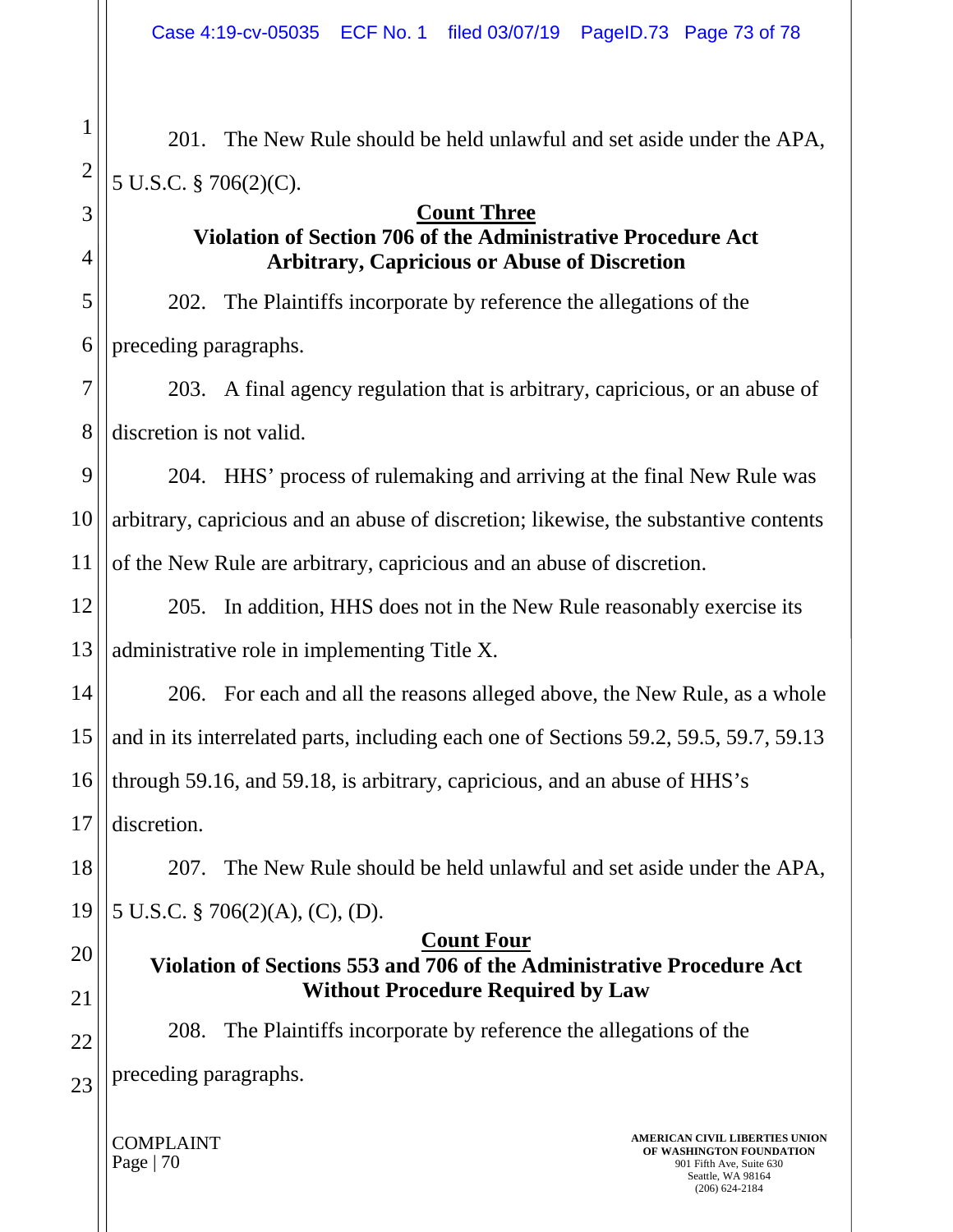209. The New Rule is a final substantive and legislative regulation.

210. Such regulations adopted without the notice-and-comment procedure required by Section 553 of the APA are not valid.

211. HHS has expressly waived any exemption from Section 553's noticeand-comment rulemaking requirements pursuant to 5 U.S.C. § 553(a)(2).

212. HHS adopted the New Rule without following the process required for notice-and-comment rulemaking.

213. The New Rule, especially Sections 59.2, 59.5, and 59.14, is not a logical outgrowth of the NPRM.

214. The New Rule should be held unlawful and set aside under the APA, 5 U.S.C. §§ 553, 706(2)(D).

#### **Count Five**

## **Unconstitutional Conditions in Violation of the First and Fifth Amendments Of the Constitution and the APA**

215. The Plaintiffs incorporate by reference the allegations of the preceding paragraphs.

16 17 18 19 20 216. The New Rule imposes unconstitutional conditions on the entities and medical professionals, including both physicians and non-physician clinicians, along with those entities' other staff, who are or who in the future apply to be funded through federal Title X funds to care for patients within or operate Title X projects.

21 22 23 217. The New Rule interferes with clinician-patient communication about medical care and medical information both within Title X projects and outside those projects, including with non-Title X funds. The New Rule interferes with

COMPLAINT Page | 71

1

2

3

4

5

6

7

8

9

10

11

12

13

14

15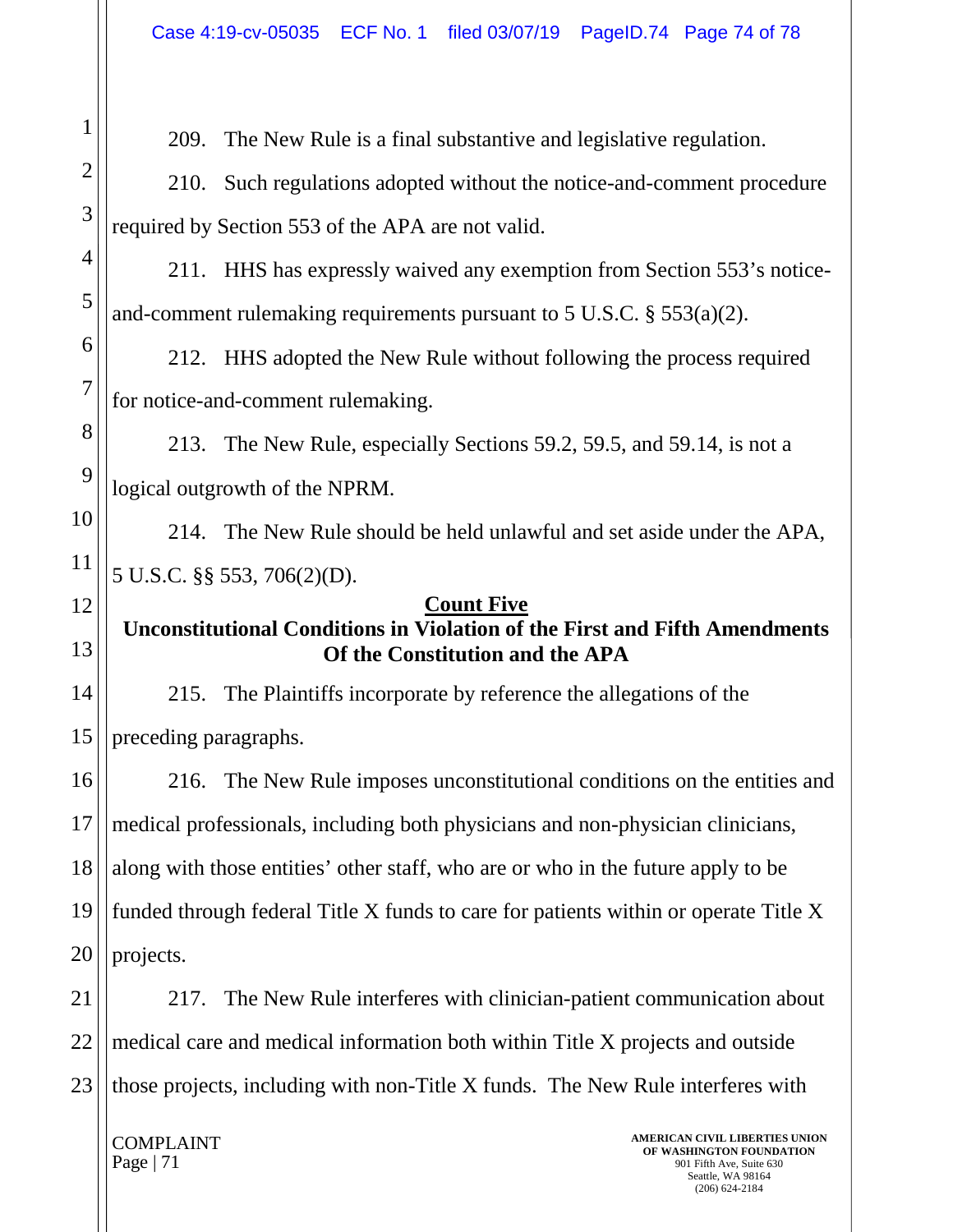Title X entities' educational activities, advocacy, and dissemination of factual information about abortion both within and outside their Title X project. The New Rule also interferes with clinicians and entities' organizational relationships with dues-paying organizations, professional societies, community resources, and other associations within and beyond their work in Title X projects.

218. The New Rule imposes its restrictions on expression and association—including its physical, staff, and electronic-systems separation requirements and its information, membership, and advocacy limitations—in a content-based and viewpoint-discriminatory manner.

219. Title X funding recipients and grant applicants must choose between Title X funding and constitutionally protected expression and association outside the Title X program.

220. The New Rule's excessive restrictions also cause Title X funding recipients to have to choose between their role in the Title X program and providing abortions wholly outside that program, interfering with their ability to offer that medical care and thus harming patients who seek abortions.

221. To the extent that abortion care remains available through some referral providers, the New Rule also causes Title X-funded entities and clinicians, both within and outside their Title X projects, to have to delay and impede their patients' access to abortion services by denying them referrals.

222. By interfering with and punishing constitutionally protected expression, association, and abortion care as a condition of entities and clinicians

1

COMPLAINT Page | 72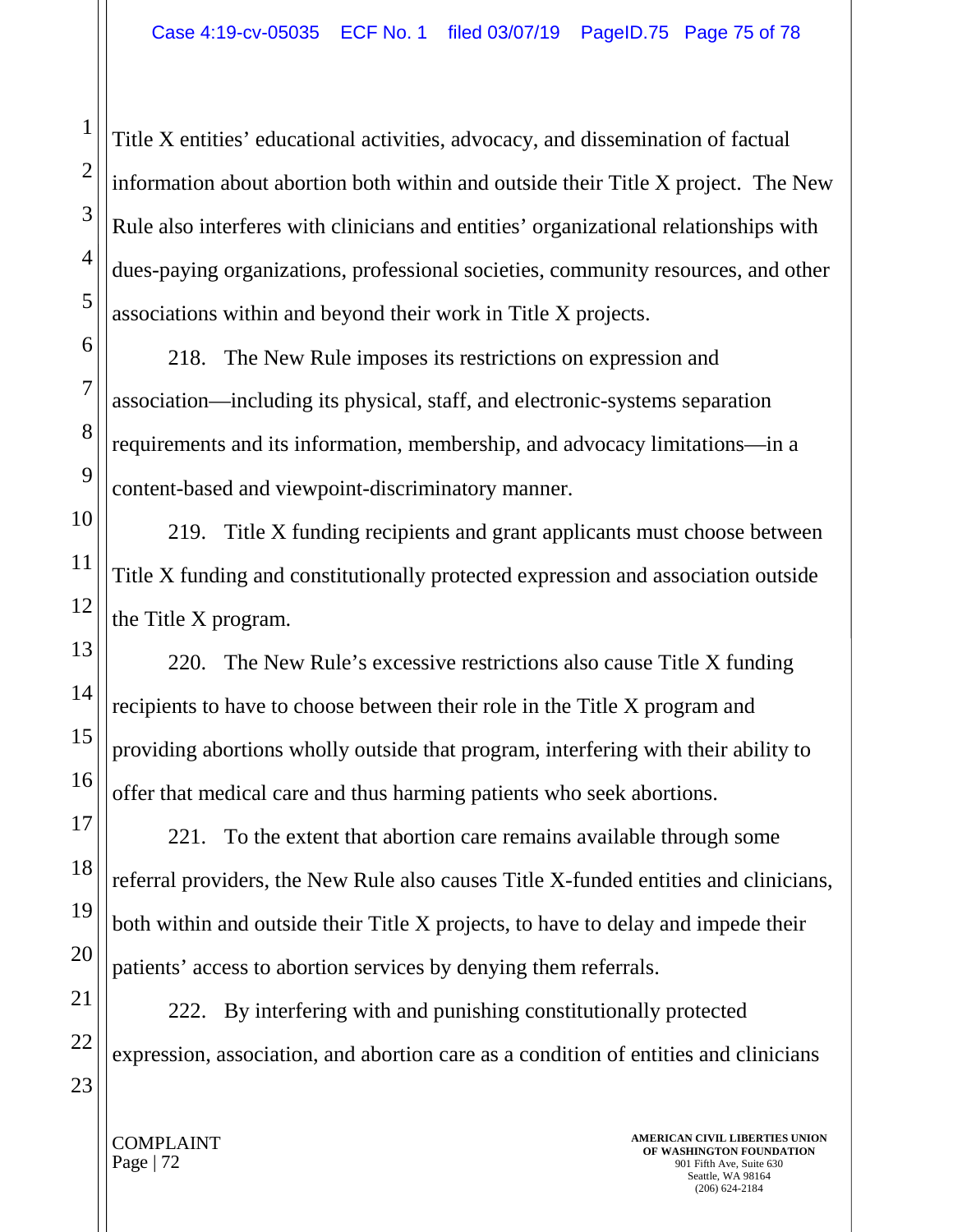receiving Title X funds, the New Rule violates the First and Fifth Amendments to the U.S. Constitution.

223. The New Rule should be held unlawful and set aside under the APA, 5 U.S.C. § 706(2)(B).

### **Count Six Violation of the First and Fifth Amendments—Vagueness**

224. The Plaintiffs incorporate by reference the allegations of the preceding paragraphs.

225. Under the New Rule, grantees and subrecipients must proactively ensure compliance with the New Rule in order to continue to receive Title X funds already awarded to them for their current grant period and to be eligible to continue their Title X roles and receive funding in future periods.

226. Central standards for the New Rule's requirements are vague, subjective, and otherwise uncertain, and therefore give the entities regulated by them insufficient guidance and invite inconsistent or biased enforcement by HHS. These include Sections 59.5, 59.7, 59.13 through 59.16, 59.17, 59.18, and 59.19.

227. Because current Title X grantees and subrecipients cannot receive ongoing funding under their current grants or be eligible to apply for future competitive funding unless they fully comply with these uncertain standards, the vagueness of the New Rule will cause them to self-censor and attempt to strip their Title X projects and the organizations in those projects—including their activities undertaken outside the Title X program—of any speech, association, or conduct

1

COMPLAINT Page | 73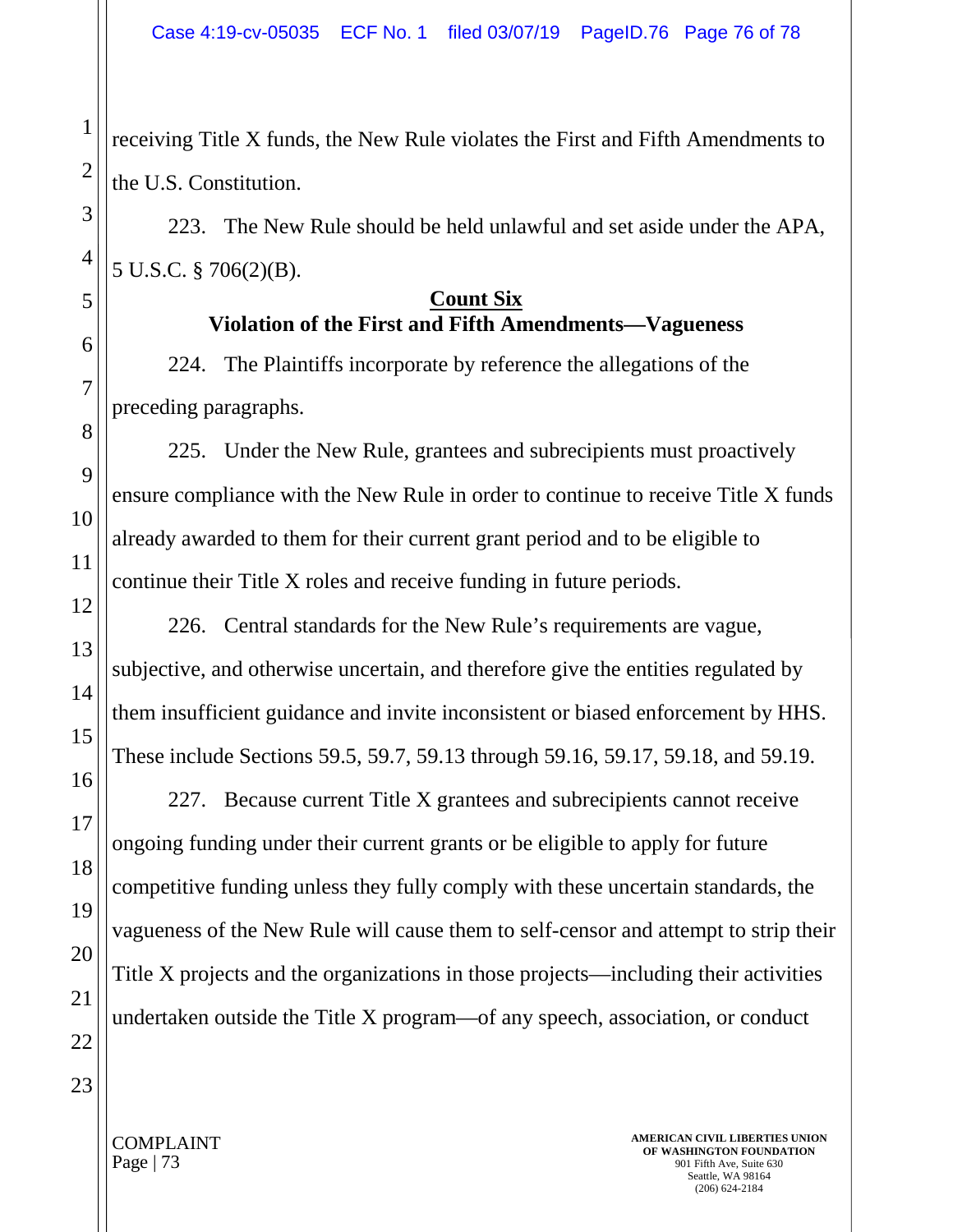that could conceivably be seen by HHS as running afoul of these ambiguous provisions.

228. By subjecting organizations and clinicians currently funded by Title X to unduly vague standards in order to continue to receive funds under alreadyawarded grants, and establishing eligibility for the current Title X grantees' future funding on vague and subjective grounds, the New Rule violates the First and Fifth Amendments to the U.S. Constitution.

229. The New Rule should be held unlawful and set aside under the APA, 5 U.S.C. § 706(2)(B).

## **VI. PRAYER FOR RELIEF**

WHEREFORE, Plaintiffs request the Court to:

A) Issue a preliminary injunction against any use of the New Rule while this matter is pending;

B) Declare the New Rule unlawful and vacate the rule in full;

C) Award permanent injunctive relief;

D) Require no bond for the preliminary or permanent injunction;

E) Award Plaintiffs their costs and attorney's fees in bringing this action pursuant to 28 U.S.C. § 2412; and

F) Grant such other or further relief as this Court may deem just and proper.

DATED: March 7, 2019 By: *s*/ *Emily Chiang* 

Joe Shaeffer, WSBA No. 33273 MACDONALD HOAGUE &

Emily Chiang, WSBA No. 50517 AMERICAN CIVIL LIBERTIES

COMPLAINT Page | 74

**AMERICAN CIVIL LIBERTIES UNION OF WASHINGTON FOUNDATION** 901 Fifth Ave, Suite 630 Seattle, WA 98164 (206) 624-2184